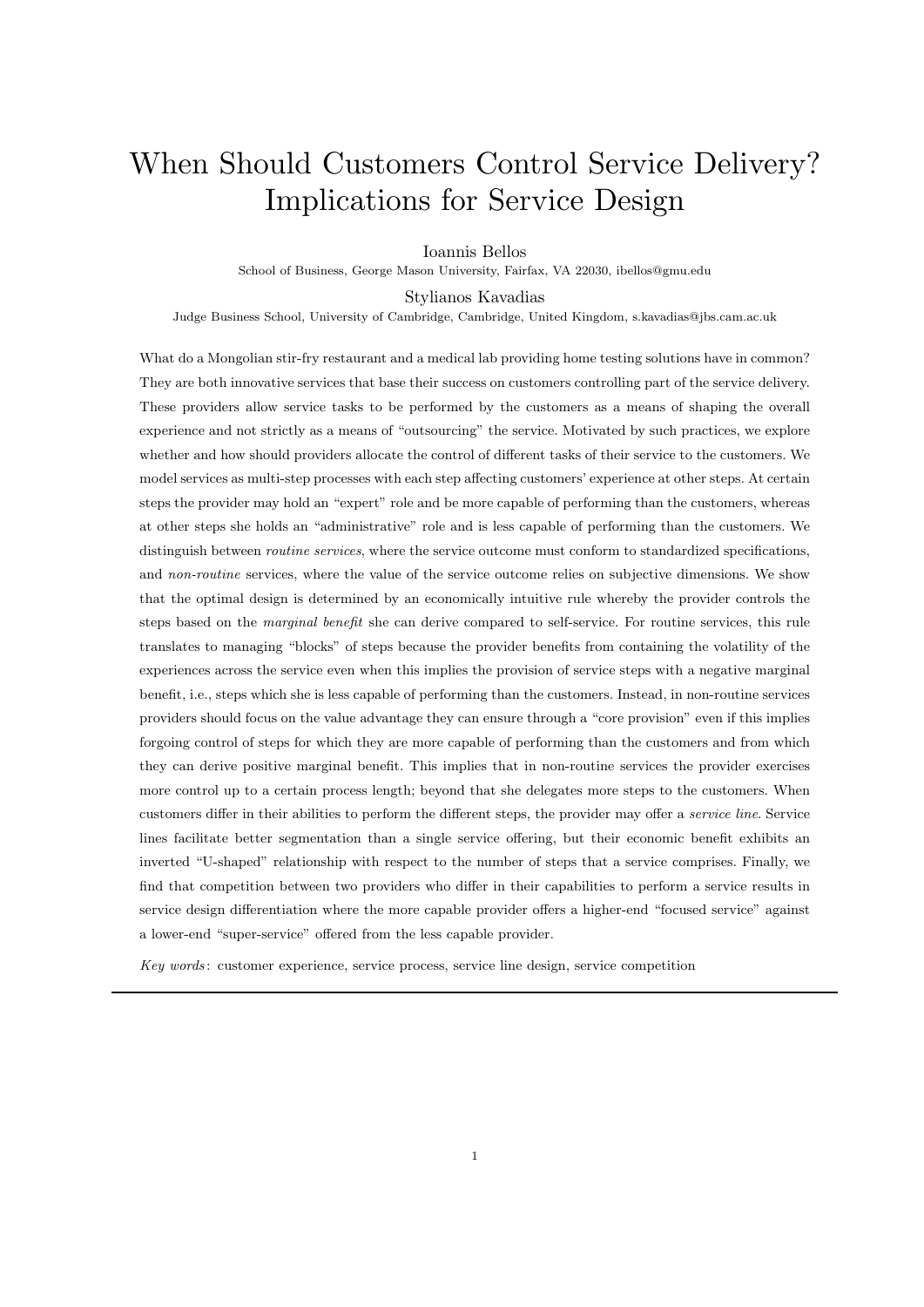# 1. Introduction

Customer engagement during service delivery has been long recognized as a "mixed blessing" for service providers (Sasser 1976). On the positive side, customers can be an indirect source of labor that results in cost savings, but on the negative side, they may also introduce variability because they may interact with the provider in complex and uncertain ways. Advances in technology have helped providers to capitalize on the positive side. For instance, self-checkout terminals have allowed providers to capture non-negligible operational cost savings. However, viewing customer involvement as merely a cost-saving strategy is rather limiting and often results in poorer service outcomes (Moon and Frei 2000). The reason is that such involvement rarely results in immediate benefits for the customer, who, let us not forget, exerts the effort (Frei and Morriss 2012). Building on this observation, we posit that whether a service task is controlled by the customer or the service provider, is not strictly a means of achieving operational cost savings. Instead, it offers a means of shaping the overall customer experience. Recent examples of innovative services indicate how customer involvement is an opportunity to create customer value:

Dining Services. In midtown Toronto, Canada, Genghis Khan Mongolian Grill encourages their customers to be creative and enjoy their own food creation. In particular, customers choose from a wide variety of ingredients and prepare a combination of their own inspiration. Then, they let the chefs assume the cooking responsibility. This service blueprint lies in contrast to that of another equally unconventional restaurant: the Gaslamp's Steak Place in San Diego, CA. This well-known Californian steak lounge lets the customers grill their own selection of steak and thereby delegates the food preparation responsibility to them. Several miles away, in San Francisco, CA, Eatsa only prepares the food and delegates the rest of the service tasks to their customers. Eatsa's customers select and place their orders on touchscreen tablet computers, and proceed to wait before a wall of glass cubbies. Once their order is ready, it is placed in one of the cubbies which light up with the name of the customer, who then picks up the order. Finally, Blue Apron's online service controls all tasks except for cooking. It selects the food ingredients, provides recipes/cooking instructions, and delivers everything to the customer who then assumes the cooking responsibility at their own space.

Healthcare Services. Testing the blood sugar levels of a diabetic patient no longer requires a visit to the doctor or the lab. Most patients can easily obtain and use self-test kits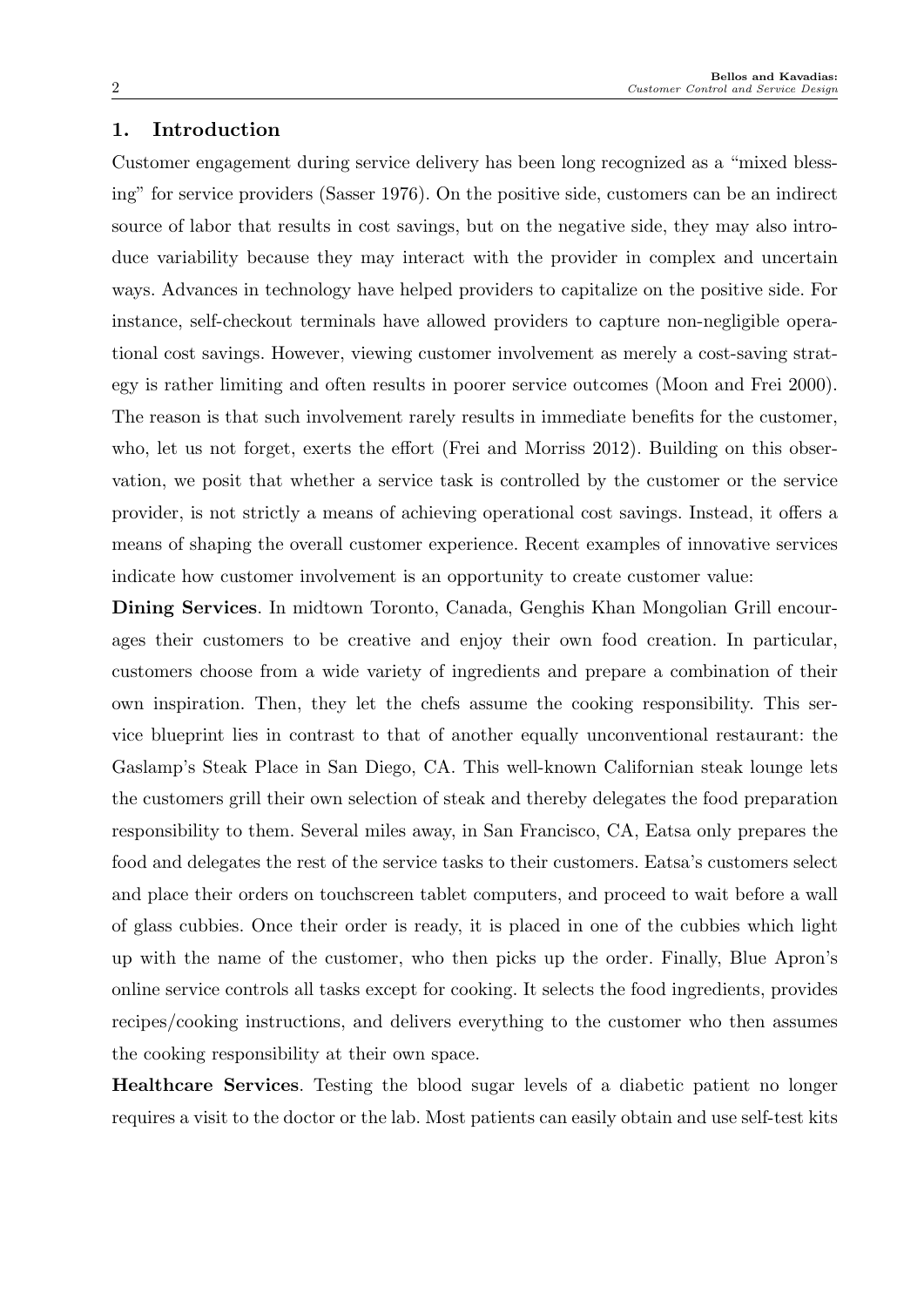(WebMD 2018). More interestingly though, new services allow for customers to exercise similar control over testing, even for conditions that require more complicated specimen analysis. For instance, Cologuard (specializing on the detection of colon cancer) or myLab Box (specializing on the detection of sexually transmitted diseases) allow customers to be tested for different health conditions by mailing their samples to the provider's lab. Similarly, the customers of SmileDirectClub initially submit an online photo assessment of their dental structure. After a licensed dental professional reviews this assessment, the customer receives a kit with instructions on how to create his dental impressions. These impressions are mailed to the provider, and the lab creates the customized dental aligners which are then shipped to the customer. Throughout the treatment, the customer regularly uploads pictures so that the provider monitors the overall progress.

These diverse examples showcase how the customer's role can be leveraged in practice by innovative service providers. The same examples also reveal that determining how to manage this role is far from a straightforward decision. Even in similar contexts (e.g., dining services), different providers implement different designs when it comes to enabling customer control over various service tasks. The differences stem from the challenges associated with the customers' involvement in service delivery. For instance, not all customers have the same abilities to perform the different tasks (e.g., cooking) of a service process. Such heterogeneity can create a tension as low-ability customers may prefer to relinquish control of the service tasks to the provider, but high-ability customers may actually enjoy exercising more control over the service tasks.

Regardless of their ability level and independently from the nature of the service, customers may prefer to relinquish control if the provider can perform the service more reliably than them. However, such reliability benefits may vanish if the provider control necessitates more inter-personal interaction. For instance, explaining special meal or cooking preferences to a waiter may result in a more variable experience than when the customer picks and cooks his own selection of ingredients.<sup>1</sup> Finally, the fact that services comprise multiple tasks (i.e., service steps) implies that the experience that customers derive at one service step may affect the experience they derive at other steps.

<sup>&</sup>lt;sup>1</sup> The higher experiential variability can also be attributed to "social frictions" during the interaction of a customer and a service provider. For instance, a customer may feel that he is subject to negative social judgement when he places a complicated request or even when he orders high-calorie food; see Goldfarb et al. (2015).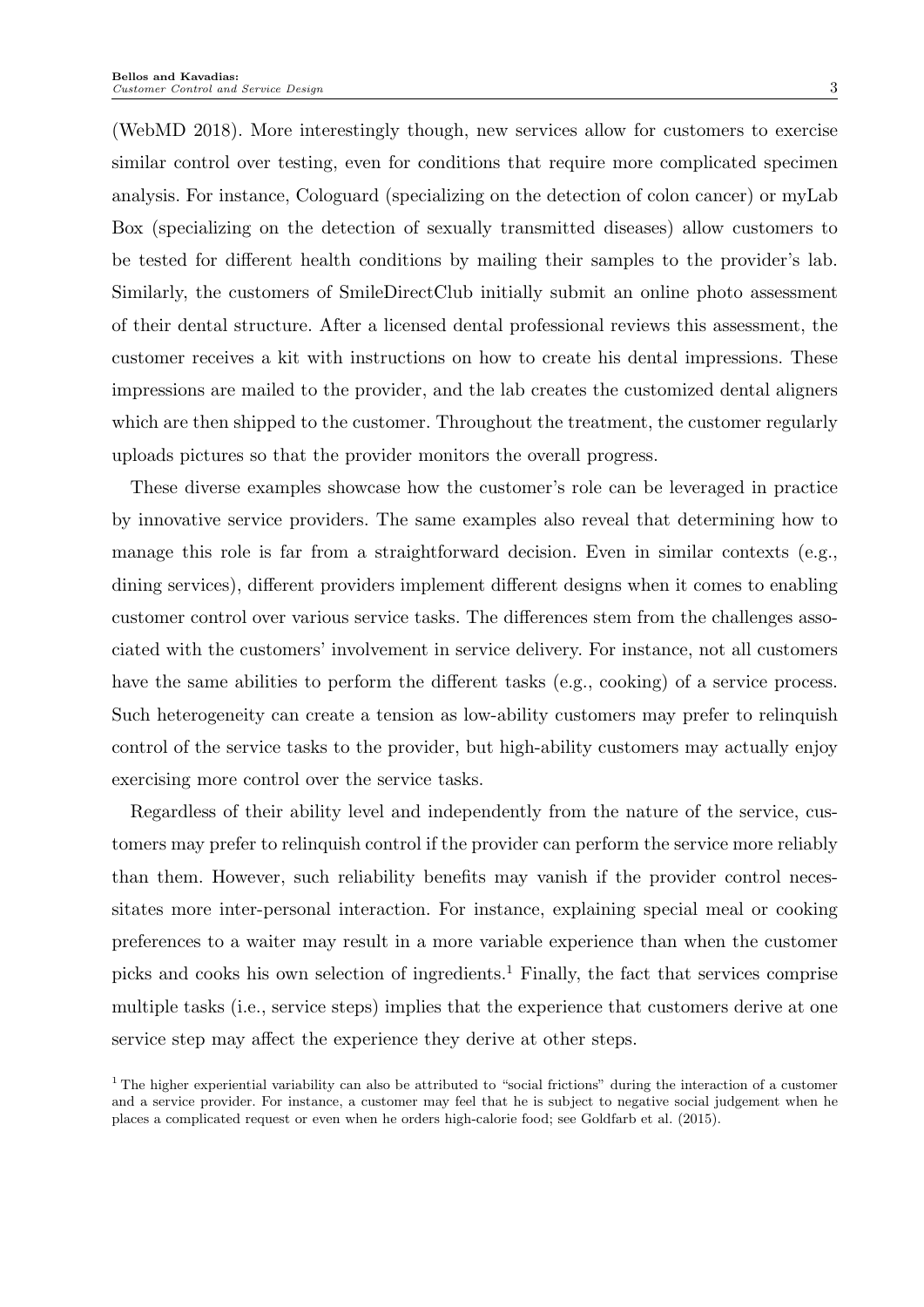In this paper, we answer the question of how providers should allocate the control of the different service tasks to the customers. We consider a monopolist provider who decides which steps of the service process to "delegate" to the customers. We define the value that customers derive at each service step to comprise two parts: i) a functional (systemic) part and ii) an idiosyncratic (emotional/experiential) part. The customer value realized at the different steps might be correlated and the customers, all else being equal, prefer less variable experiences. Furthermore, customers may differ in their ability to perform the service steps.

The difference between the functional value that customers derive from a service step when it is performed by the provider versus themselves defines the provider's *expertise* advantage at that step. In certain steps, the service provider has an "expert" role and is more capable of delivery than the customers. At such steps, her expertise advantage is positive, and the customers derive larger functional value when the provider controls the steps. In other steps, the provider holds an "administrative" role and might be less capable of satisfactory delivery. There, her expertise advantage is negative, and the customers derive larger functional value from self-performance.

Which party controls a service step also affects the idiosyncratic part of the value derived by the customer. In particular, the value contribution of the idiosyncratic part may increase or decrease depending on the party that assumes responsibility for a service step. This distinction between a higher or lower contribution from the idiosyncratic part finds an intuitive conceptual mapping to the type of the service. We distinguish between routine and non-routine services. In routine services, the value of the service outcome must conform to standardized specifications, and in that context, a task delivered by the provider might also ensure conformity (i.e., less variability). In non-routine services, the service outcome is evaluated along more intangible dimensions, like subjective taste. Hence, if the customer does not have direct control of a service step, this may amplify the variability of how he evaluates the outcome of the step.

Our analysis characterizes a practical and economically intuitive rule that prioritizes which steps should be controlled by the service provider based on their *marginal benefit* to the provider. This benefit is determined by the extent to which the provider's expertise advantage at a service step outweighs the total cost of providing the step. Although this rule is independent of the service context, the resulting optimal design differs significantly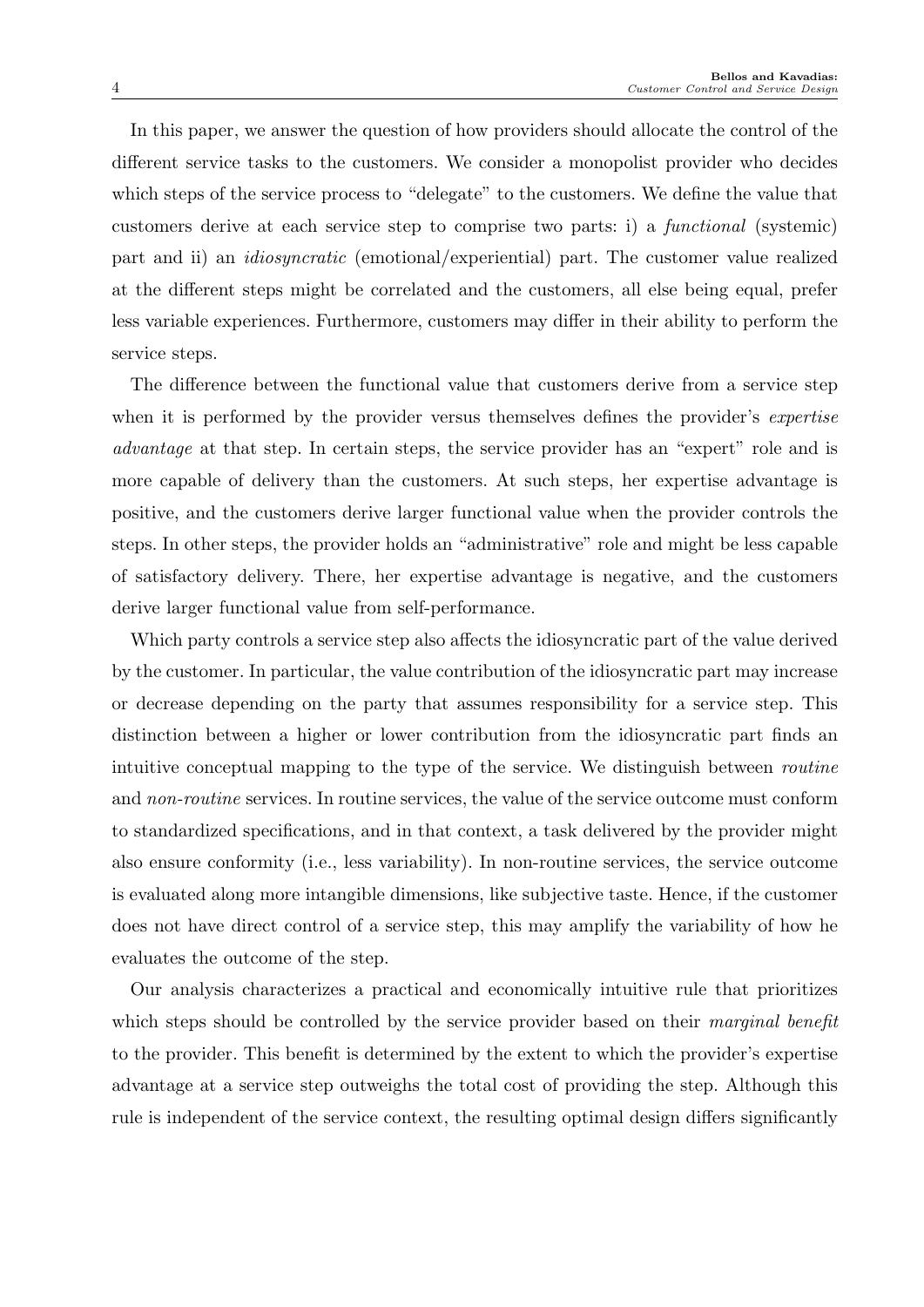depending on the type of the service. In routine services, the provider prefers to "overcontrol." She controls even steps for which she is less capable of performing compared to the customers; steps with a negative marginal benefit. This happens to ensure the overall performance of the service outcome through less variability. On the contrary, in non-routine services, the provider focuses focus only on the subset of steps for which she holds a clear

and sizeable expertise advantage forgoing steps with small but positive marginal benefit. Through such designs, she ensures high outcome delivery while mitigating the possible detrimental effects of variability across the service steps.

Furthermore, we investigate how service characteristics affect the provider's optimal design. For instance, in routine services, the provider controls more steps if the service comprises a large number of steps. Yet, in non-routine services, this effect is non-linear. The provider exercises more control for longer processes, but beyond a certain length, she decreases the number of steps she controls. Regardless of the type of the service, however, the provider always derives higher profit from services where her expertise advantage varies significantly across the different service steps. Any differences in the provider's expertise advantage across the different steps stem from differences in the provider's expertise, the customers' capability and/or the cost of the service steps. Hence, in practical terms, our finding implies that all else being equal, the provider prefers service processes that comprise dissimilar, in terms of cost or contribution to the customer value, steps.

Our paper also provides insights regarding the effect of heterogeneity in the customers' capability to perform the different service steps. We consider the case where a service provider covers the needs of a heterogeneous market by offering a service line with two different services. We find that the economic benefit of introducing a service line exhibits an inverted "U-shaped" relationship with respect to the number of the service steps. Namely, the economic benefit from offering a service line is less pronounced for services that comprise a small or large number of steps. Thus, for significant deployment costs (e.g., due to acquiring new facilities and equipment, as is often the case because services cannot be inventoried), a service line may be economically non-viable. Hence, the classic benefit of better market segmentation due to a service line might be critically traded-off by characteristics of the service such as its number of steps. This result is a novel insight beyond the traditional outcomes of product line design.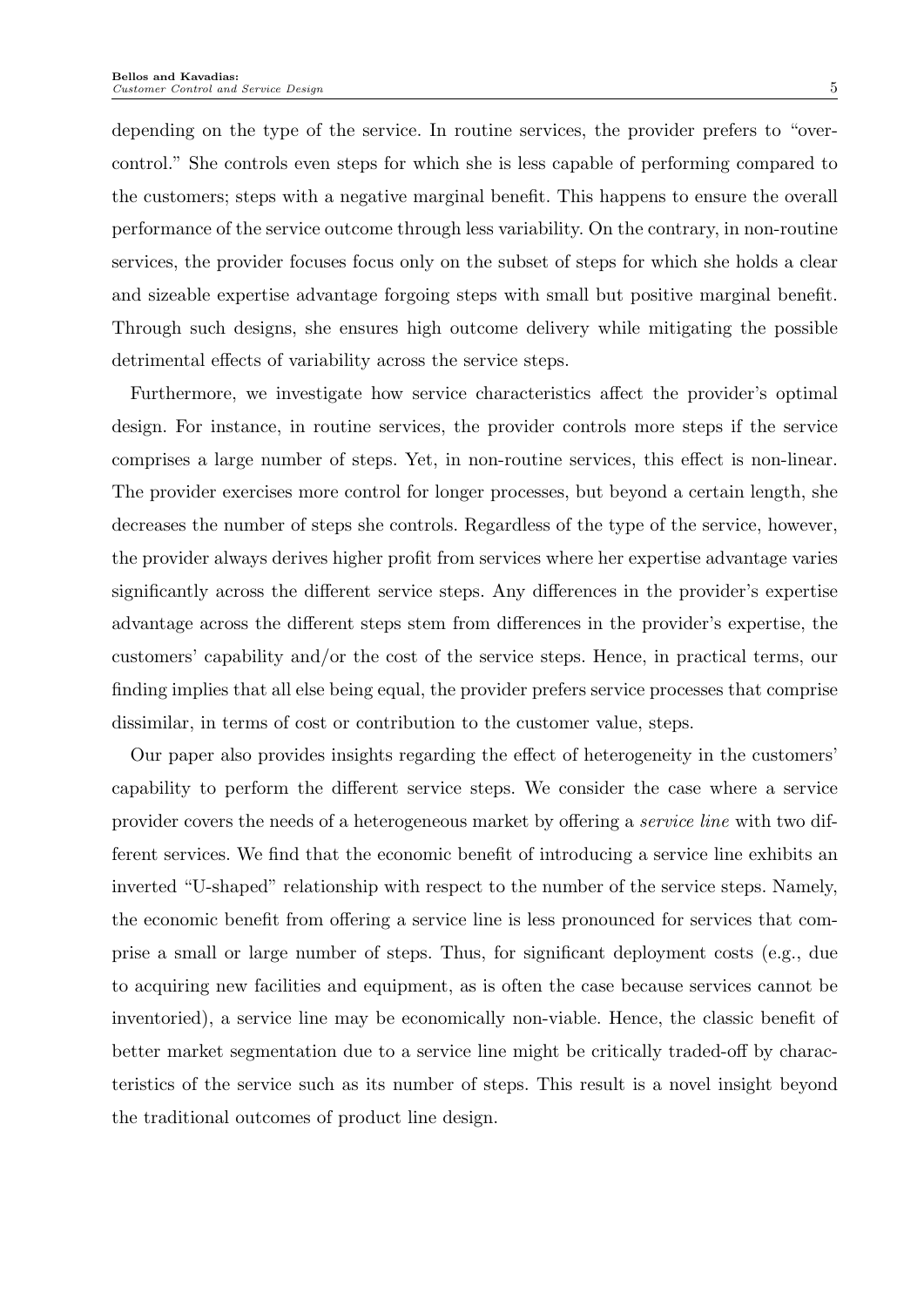Via numerical methods, we also tease out the effect of competition on service design. We consider the case of two competing providers who differ in their ability to perform the service steps. Competition induces more differentiated service offerings: a "focused service" where the high-capability provider exercises control of key service tasks only and a "super-service" where the low-capability provider assumes control of a large number of service tasks. Interestingly, although in a monopolistic setting a higher-capability provider controls more service steps to capitalize on her expertise advantage throughout the service process, under competition we find that the higher-capability provider limits her control of the service process.

# 2. Literature Review

Our focus on customer involvement as a design decision echoes a growing literature stream, which adopts the broader perspective of customers as value co-creators (Prahalad and Ramaswamy 2000, Thomke and Von Hippel 2002). The primary focus of this stream, however, has been on the design of tangible products (see Franke et al. 2010, Basu and Bhaskaran 2018 and references therein), which due to their tangible nature, are characterized by a smaller degree of uncertainty around the customer experience than services (Zeithaml et al. 1985).

A recent stream of research has investigated the customers' role in the delivery of services and how it can be enabled by technology (Scherer et al. 2015). The focus of these studies has been primarily on the technology-mediated interactions between customers and service providers (Froehle and Roth 2004), taking place through the use of self-service technologies (SSTs; see Buell et al. 2010, Campbell and Frei 2010, Ba et al. 2010, Kumar and Telang 2012). In this stream of research, the decision to engage the customer is based mainly on the potential cost savings that typically ensue from the engagement of SSTs in specific steps of the service process. Still, these papers do not account for the holistic customer experience across all points of contact between the provider and the customer during the service delivery. The customers' role has also been examined in B2B service delivery contexts (e.g., consulting projects; see Xue and Field 2008, Roels et al. 2010, White and Badinelli 2012, Karmarkar and Roels 2015, Demirezen et al. 2016). In such contexts, however, the design decisions revolve mainly around the design of formal contractual agreements between a client and a service provider.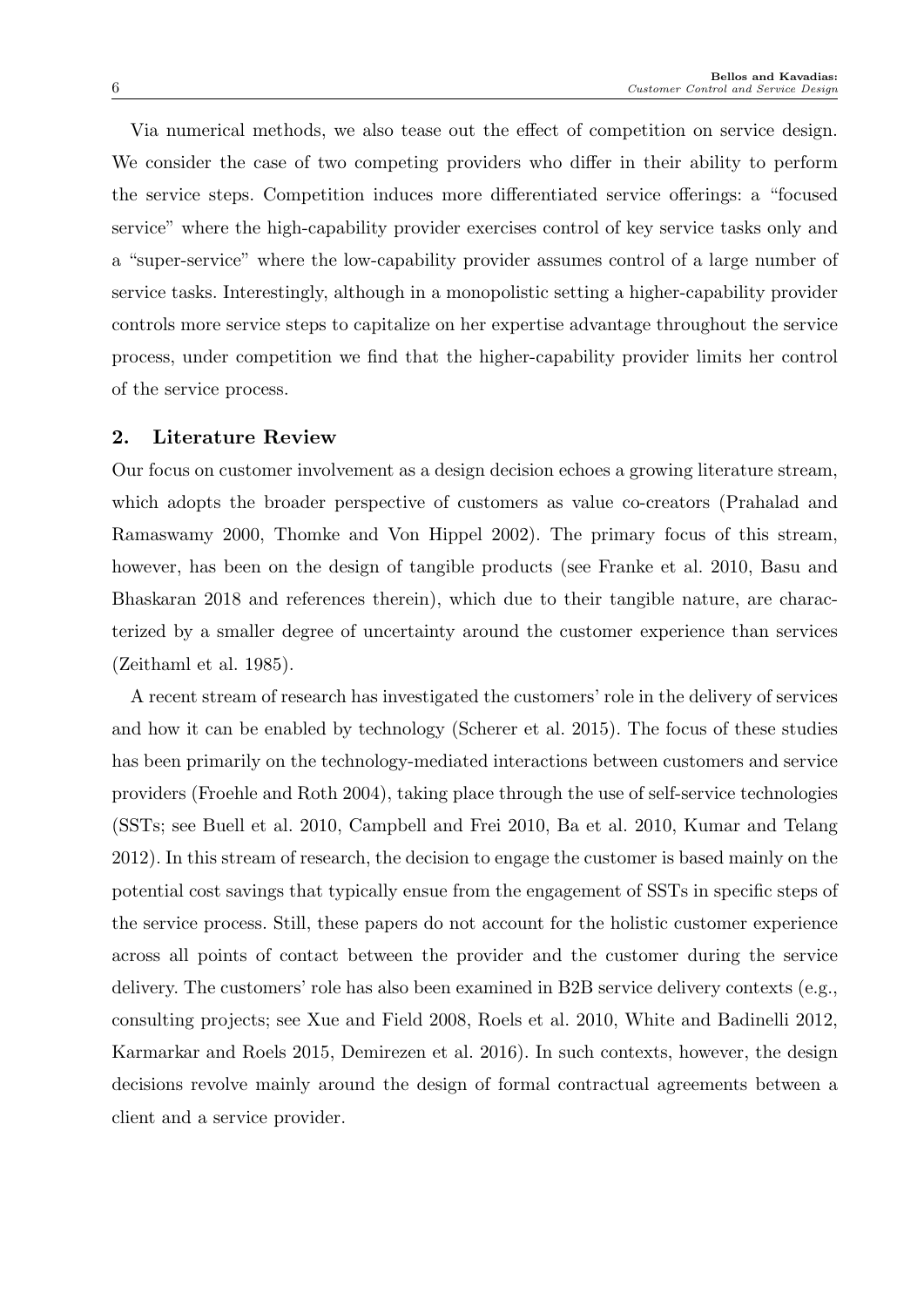Our research is closer in spirit to the research of Soteriou and Hadjinicola (1999) and Bellos and Kavadias (2017), who both consider services that comprise multiple steps. Soteriou and Hadjinicola (1999) focus on the optimal budget allocation across the service steps but assume no dependence between steps. Bellos and Kavadias (2017) borrow the same conceptual approach to service design as a follow-up to our study and determine the optimal provider effort allocation across the different service steps. Neither of these papers offers actual insights regarding which service steps should be performed by the customer. Furthermore, both papers assume that customers are homogeneous and that the provider always offers a single service.

Our paper offers a framework that analytically formalizes novel service design practices. We contribute to the nascent field of service design by explicitly accounting for the multistage nature of services, the inherent variability in the customer value, and the fact that the customer value at one step may be affected by the value at a different step. Our framework applies to a multitude of service contexts and prescribes design guidelines based on a practical typology: that of, routine vs. non-routine services. Furthermore, we account for the fact that the market may comprise customers with different abilities to engage during the service delivery, and we analyze the provider's incentives to design a line of differentiated services. To our knowledge, this is the first paper to offer insights into the design of service lines.

## 3. The Model

In this section, we introduce our model. A monopolist service provider determines the optimal design of their offering: the price to charge and the steps of the service process to control or delegate to the customers.

## 3.1. The Service Process

We formalize a service process as a set  $\mathcal{J} = \{1, 2, ..., n\}$  of n distinct steps that aim to satisfy a particular objective (e.g., diagnosis, treatment of a health condition) and generate customer value. The value  $\tilde{V}_i^e$  that customers derive at step i depends on the entity  $e \in$  ${P, C}$  that performs it; P denotes the service provider and C the customer.

Formally, a service is defined by the vector  $\mathcal{D} = (\mathcal{P}, \mathcal{C})$  where the provider controls a subset of steps  $P \subseteq \mathcal{J}$  and delegates the rest of them  $\mathcal{C} = \mathcal{J} \backslash \mathcal{P}$  to the customers. The exact value that a customer realizes from service D is given by  $\tilde{V}(\mathcal{D}) = \sum_{\alpha}$ i∈P  $\tilde{V}^P_i + \sum$ i∈C  $\tilde{V}_i^C$ . The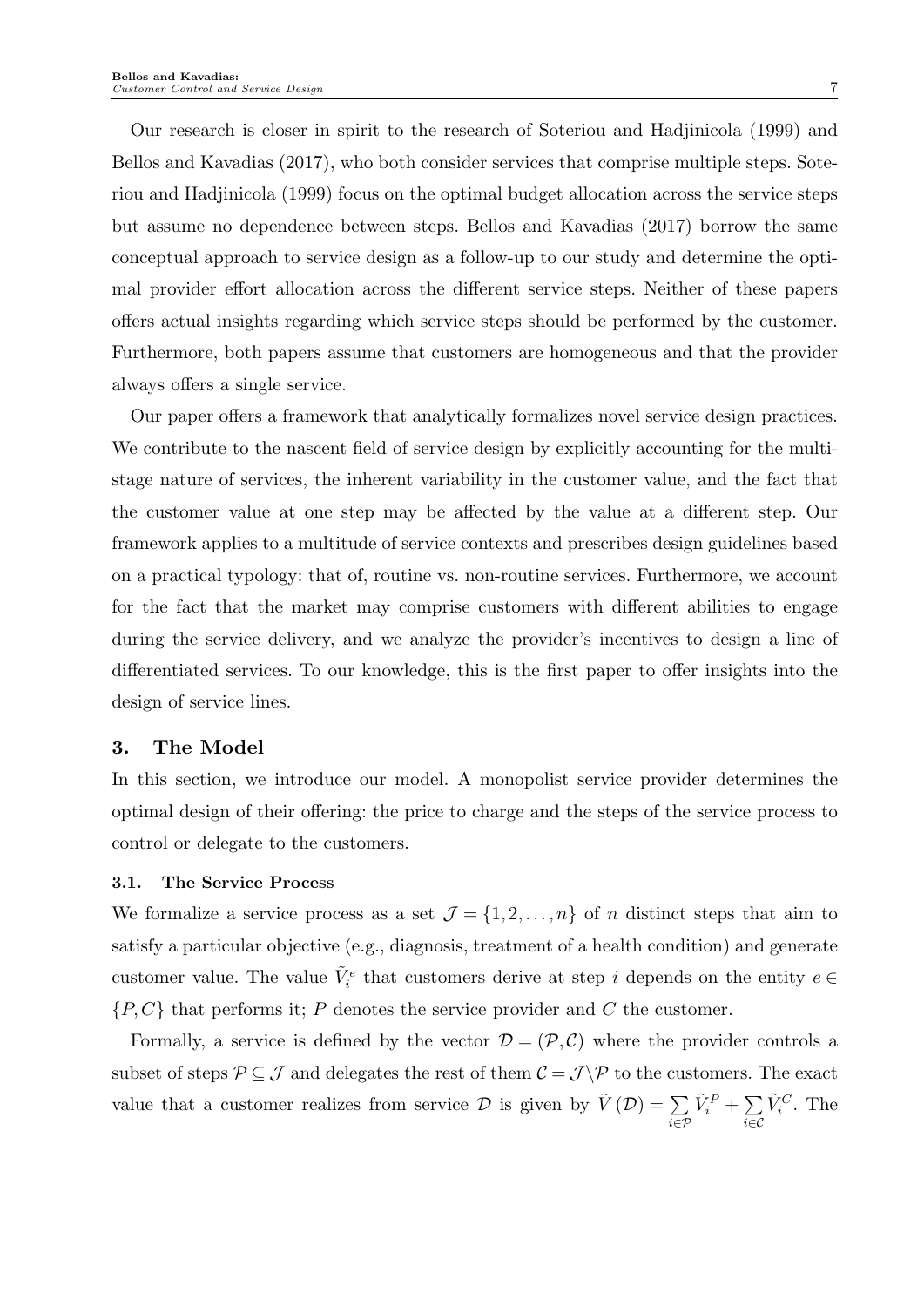first sum captures the value that a customer derives from the subset of steps controlled by the service provider. The second sum expresses the value derived from the steps that the customer performs.

Regardless of whether a step is performed by the customer (henceforth "he") or the service provider (henceforth "she"), the exact customer value cannot be predicted at the stage where the design of the service takes place. For that reason, we define  $\tilde{V}_i^e \doteq V_i^e + \tilde{\varepsilon}_e$ , where  $\tilde{\varepsilon}_e$  follows a general probability distribution  $\mathbb{G}(0, \sigma_e^2)$ ;  $\tilde{V}_i^e$  is a random variable with a mean  $V_i^e$  and variance  $\sigma_e^2$ . The distribution moments of the customer value carry very intuitive meanings: the mean captures the functional part of the customer value at a service step (e.g., subsided symptoms after treatment of a health condition). The variance represents the idiosyncratic, emotional and experiential part of the customer value. It can be interaction/moment-specific, and it determines how customers perceive the functional benefit  $V_i^e$  during a particular interaction instance. For example, a patient who received a successful treatment may still assess the overall service less favorably if he feels he was rushed by the doctor. We refer the reader to Berry et al. (2002) for a more detailed description of these two factors.

Let the functional part at each step i be  $V_i^P \geq 0$  when the step is performed by the provider and  $V_i^C \geq 0$  when the step is delegated to the customer. The value of  $V_i^P$  depends on the provider's expertise and capability to perform the specific step. Similarly, the value of  $V_i^C$  depends on the customer's capability to perform the specific step.<sup>2</sup> As an example, the value  $V_{Registration}^C$  is larger for a technologically savvy customer who can efficiently use an online registration system than for a customer who is less acquainted with the use of technology. The difference  $\Delta V_i \doteq V_i^P - V_i^C$  between the functional components at each step characterizes the provider's expertise advantage over the customer (i.e., the added functional value that the provider contributes by controlling step  $i$ ). Although the standard expectation would be that  $\Delta V_i > 0$ , as this justifies the need for a service provider in the first place, one could think of service steps where  $\Delta V_i$  < 0. This can be the case when, all else being equal, the customer is better, or more efficient, at executing the task at hand than the service provider. For instance, explaining seating preferences to an agent may

<sup>&</sup>lt;sup>2</sup> The value of  $V_i^C$  may also be limited by the extent to which existing technology can facilitate customers in selfperforming a service step. For instance, self-checkout machines at grocery stores are known to have several shortcomings (The Wall Street Journal 2013). Advances in retail automation aim at addressing such shortcomings (The Wall Street Journal 2016).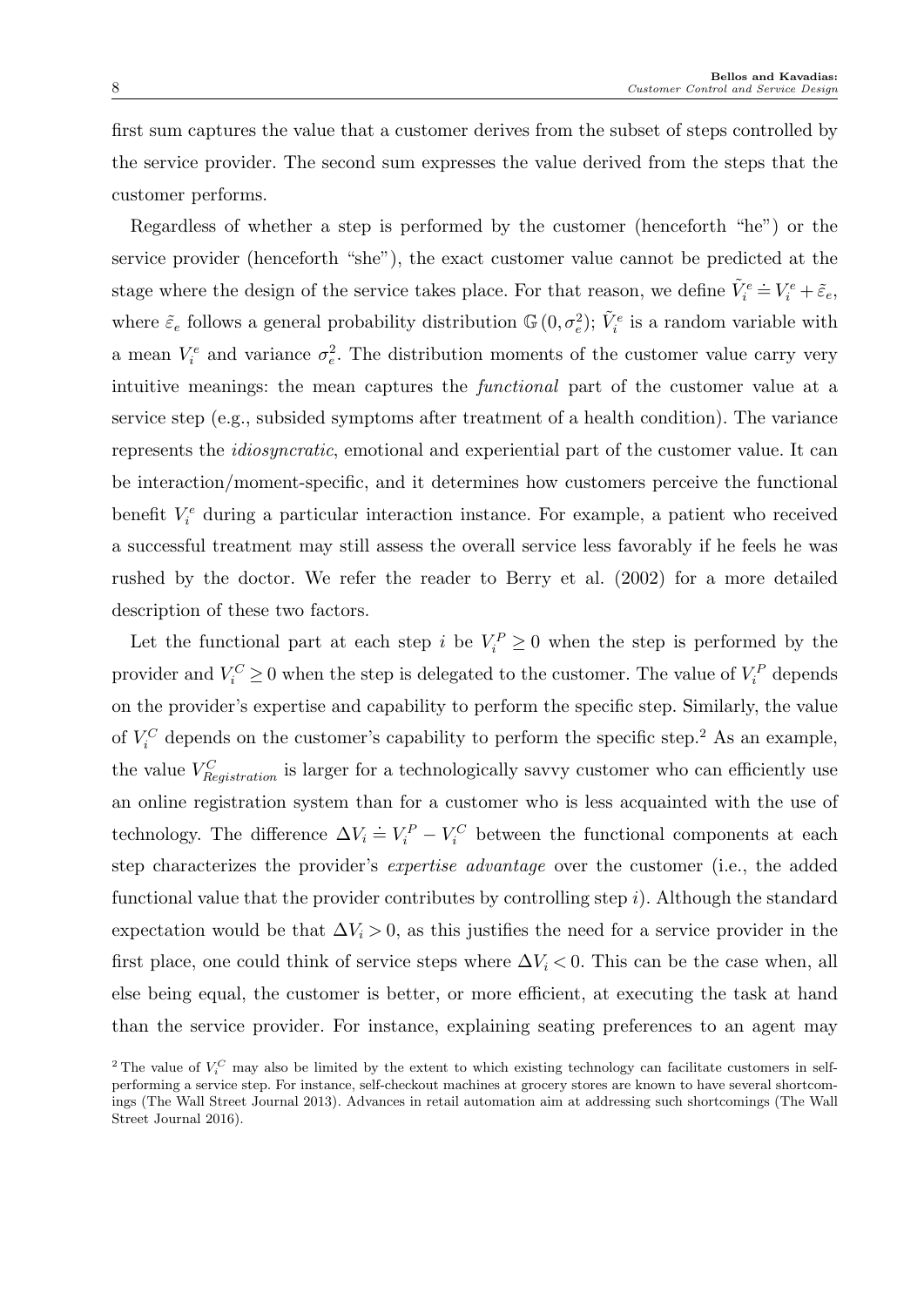take more time than self-selecting seats directly through an automated terminal. At such a step, the provider's role is rather administrative than value-adding or expertise-based. This description also captures manifestations of the "IKEA effect," which postulates that some customers may value more the creations for which they exerted more effort; see Norton et al. (2012). Such a higher valuation of the service outcome may also be attributed to the enhanced control that customers perceive when they perform a service task independently (Dabholkar 1991, 1996, Bitner et al. 2000).

Regarding the idiosyncratic component  $\tilde{\varepsilon}_e$  of the customer value, we assume that each customer-provider interaction varies with respect to its exact value realization and we capture this variance through  $\sigma_e^2$ . In fact, we posit that the same customer may enjoy a different dining experience at a specific restaurant even if every time that he visits, he is served by the same waiter, sits at the same table, and consumes the same food at the same time of the day. This "noise" is a unique characteristic of service environments. It arises from the fact that customers are an integral part of the service delivery process (Sampson and Froehle 2006).

To vividly illustrate the roles of  $V_i^e$  and  $\sigma_e^2$  in our model, consider the following setup: a patient seeks diagnosis and treatment. Let us assume that the patient is currently at the Registration step. For a healthcare provider, contemplate the following two design scenarios: i) the patient is supposed to self-check-in and self-report his symptoms and medical history by filling out a set of appropriate forms, or ii) specialized personnel (e.g., a nurse) are responsible for the patient's registration. In the latter case, the presence of a nurse ensures that registration happens in a smooth and timely fashion without unnecessary trial-and-error attempts (e.g., fields missing from the registration form). In our model terminology, this case corresponds to an expertise advantage from the healthcare provider through a higher functional benefit, i.e.,  $V_{Registration}^{Nurse} > V_{Registration}^{Patient}$ .

In the event that a nurse controls the registration, the idiosyncratic component of the experience can add or subtract to the realized customer value. For instance, depending on the medical condition a patient may perceive the presence of a nurse as intrusive, and for that reason, he may feel uncomfortable to share details of his medical history and symptoms  $(\tilde{V}_{Registration}^{Nurse} < V_{Registration}^{Nurse})$ . On the other hand, it may also be possible that the patient considers the nurse helpful, friendly, and/or reassuring, and thus finds it easier to provide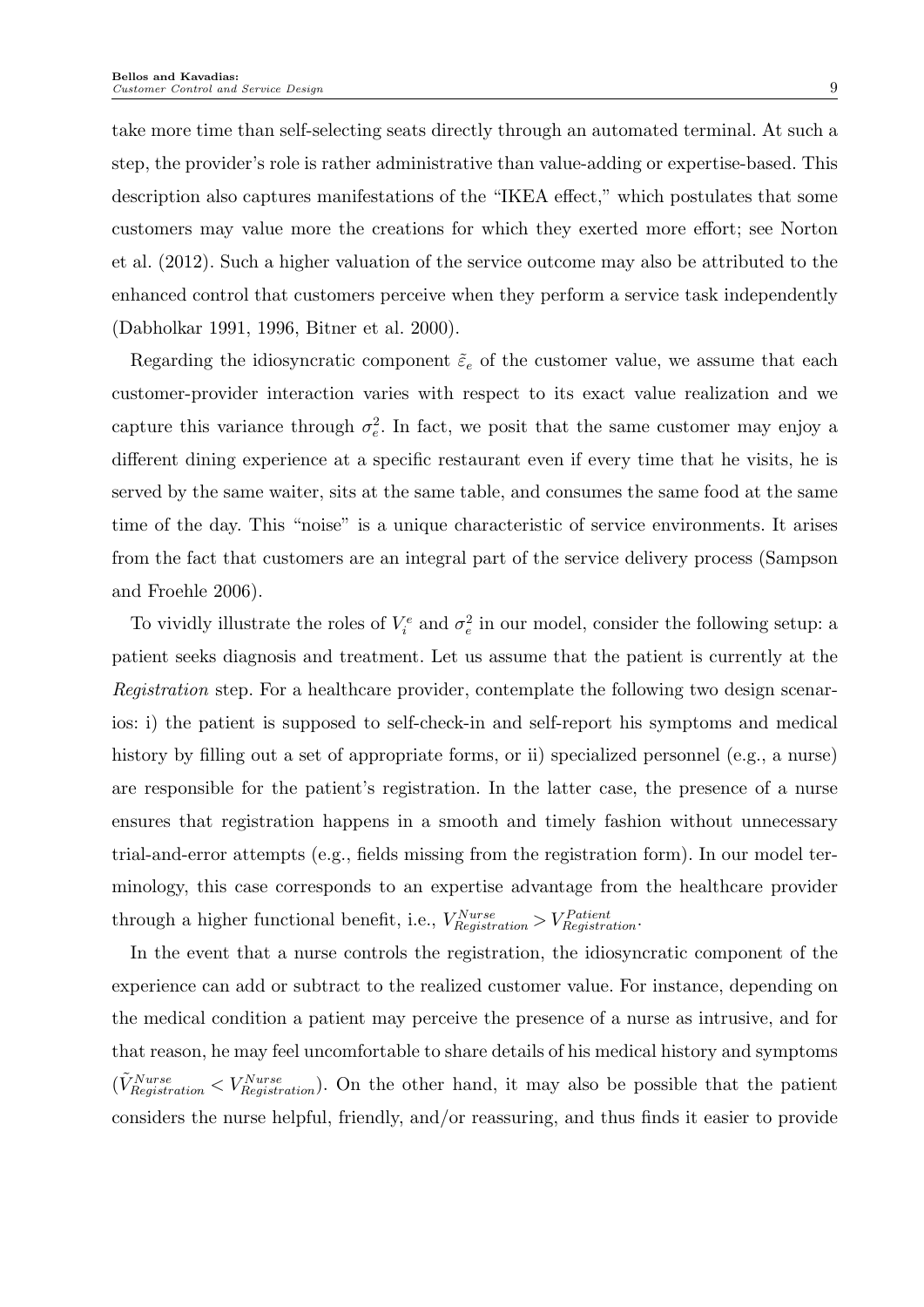the necessary information  $(\tilde{V}_{Registration}^{Nurse} > V_{Registration}^{Nurse})$ . Since the patient's self-registration experience is not affected by the nurse, it is reasonable to assume that  $\sigma_{Pattern}^2 < \sigma_{Nurse}^2$ .

We assume that the magnitude of  $\sigma_e^2$  depends on the nature of the service. For instance, routine services, where the valuation of the service outcome must conform to standardized specifications (e.g., the time to receive the order in a fast food restaurant), are characterized by smaller values of variability than *non-routine services* where the service outcome is evaluated along more intangible dimensions (e.g., space ambience, or attitude of the waiter in a gourmet restaurant). We consider  $\sigma_C = \delta \sigma_P$ , with  $\delta > 0$  and  $\Delta \sigma = \sigma_P - \sigma_C = (1 - \delta) \sigma_P$ . We characterize non-routine services by  $\Delta \sigma > 0$ , (i.e.,  $0 < \delta < 1$ ), implying that the idiosyncratic component of the customer value is more variable at the steps controlled by the provider (due to more interacting parts; i.e., more sources of experiential variability or social frictions). For *routine* services, we consider  $\Delta \sigma < 0$ , (i.e.,  $\delta > 1$ ), implying that the idiosyncratic component of the customer value is less variable at the steps controlled by the provider. Hence, in routine services the provider maintains a variability "advantage" over the customers whereas, in non-routine services, she maintains a variability "disadvantage."

The distinct values of  $\Delta V_i$  and  $\Delta \sigma$  allow us a useful classification of different services. Higher (lower) values of  $\Delta V_i$  imply an expertise advantage (disadvantage) from the provider. Lower (higher) values of  $\Delta\sigma$  imply more (less) routine services. In that regard, our model outlines design guidelines contingent on different service contexts. Figure 1 provides examples of service steps in the  $\Delta V_i \times \Delta \sigma$  space under different service contexts.

Finally, the service steps may generate interdependent, complex effects on the value realization at a specific step. This may be due to the nature of the service tasks or the mere fact that the customer's experience at one step may be biased due to the experience at another step. For instance, a less courteous greeter at a restaurant may adversely affect the customer's interaction with the waiter. Therefore, we consider the realizations of the values  $\tilde{V}_i^e$  across the respective steps of the service process to be interdependent through a common pairwise correlation  $\rho \in (0,1).^3$ 

<sup>&</sup>lt;sup>3</sup> From a technical point of view, we consider an  $n \times n$  correlation matrix **P** with  $\rho_{i,j} = \rho \in (0,1)$   $\forall i \neq j$  and  $\rho_{i,j} = 1$  $\forall i = j$ . **P** is a valid correlation matrix if and only if it is positive semidefinite. It is straightforward to show that the determinants  $|\mathbf{P}| > 0$  and  $|\mathbf{P}_k| > 0$ ,  $\forall k \in \{1, ..., n-1\}$ , where  $\mathbf{P}_k$  is the principal submatrix that comprises only the 1 to k rows and columns of  $P$ . Hence,  $P$  is positive definite and as such represents a valid correlation matrix (see also Rousseeuw and Molenberghs 1994).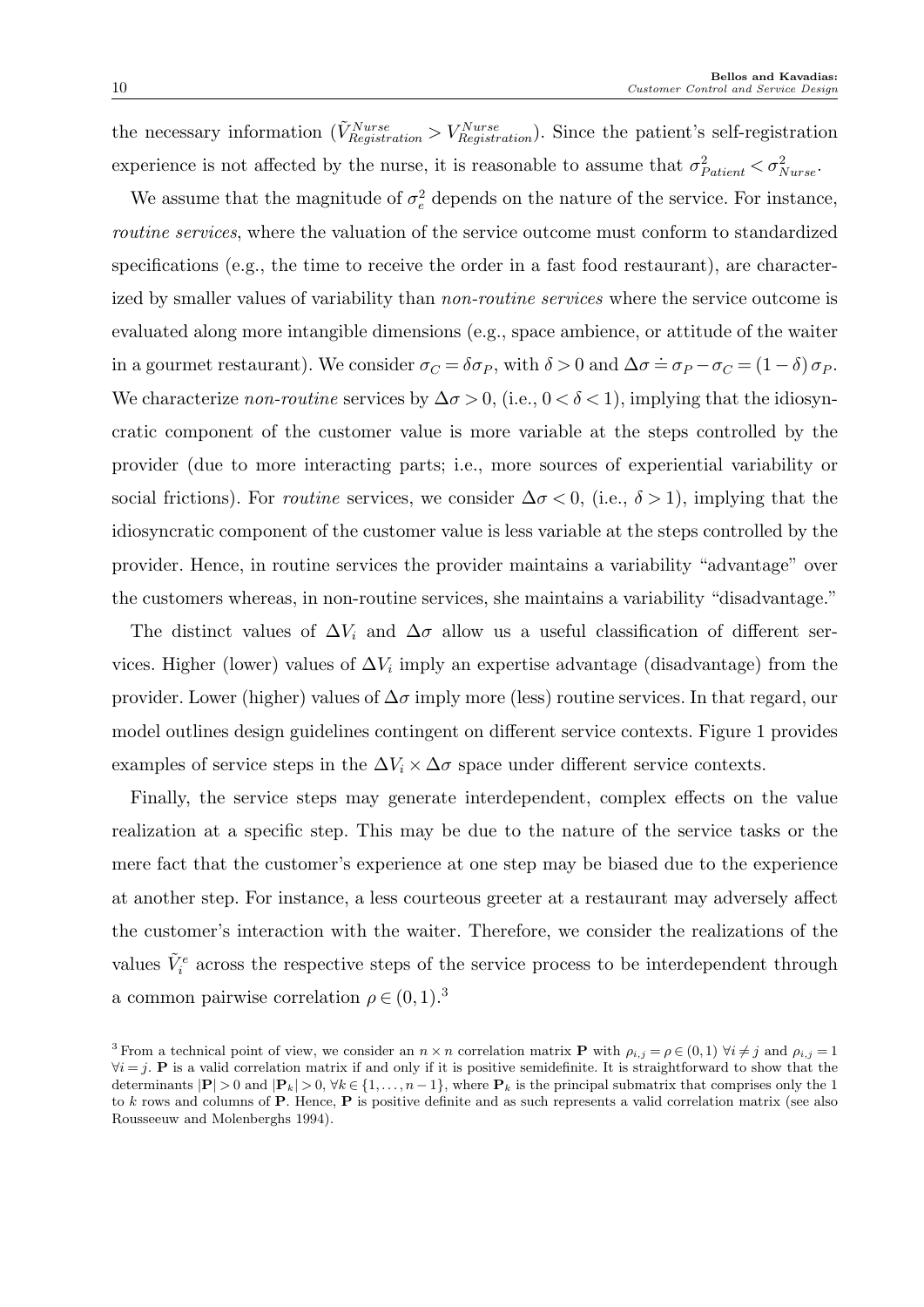#### Figure 1 Service steps in the  $\Delta V_i \times \Delta \sigma$  space.



*Note.* The provider's expertise advantage is characterized by  $\Delta V_i \doteq V_i^P - V_i^C$   $\forall i \in \mathcal{J}$ . The type of the service is characterized by  $\Delta \sigma = \sigma_P - \sigma_C = (1 - \delta) \sigma_P$ , where  $\delta \in (0, 1)$  for non-routine services and  $\delta > 1$  for routine services.

### 3.2. Service Design Decisions

The service provider makes the irreversible decision of which steps to control/delegate to the customers and also sets the price for the service. The customers observe the provider's choices and determine whether receiving the service is beneficial to them. We continue by formulating the customer's decision.

## 3.3. The Customer's Decision

The overall value that customers derive from going through the entire service process is a random variable  $\tilde{V}(\mathcal{D}) = \sum_{i \in \mathcal{P}} (V_i^P + \tilde{\varepsilon}_P) + \sum_{i \in \mathcal{C}} (V_i^C + \tilde{\varepsilon}_C)$ , with mean  $V(\mathcal{D}) = \sum_{i \in \mathcal{P}} V_i^P + \sum_{i \in \mathcal{C}} V_i^C$ , and variance  $\sigma^2(\mathcal{D}) = \sum_{i \in \mathcal{P}} \sigma_P^2 + \sum_{i \in \mathcal{C}} \sigma_C^2 +$  $\rho\sum\sum_{i\neq j\in\mathcal{J}}\bigl(\mathbbm{1}_{i\in\mathcal{P}}\sigma_P+(1-\mathbbm{1}_{i\in\mathcal{P}})\,\sigma_C\bigr)\bigl(\mathbbm{1}_{j\in\mathcal{C}}\sigma_C+(1-\mathbbm{1}_{j\in\mathcal{C}})\,\sigma_P\bigr).^4$ 

Regardless of the specific design  $D$ , customers are directly involved during service delivery as they provide the necessary input (e.g., information about symptoms, samples for lab work, etc; see Sampson and Froehle 2006). Given this "personal" involvement, we assume that customers are risk averse in that they prefer less variable and more uniform service experiences. We utilize the mean-variance utility formulation (Markowitz 1952) to express the customer's expected utility as  $\mathbb{E}[U(V(\mathcal{D}))] = \mathbb{E}[\tilde{V}] - \frac{r}{2}$  $\frac{r}{2}Var\left[\tilde{V}\right]=V\left(\mathcal{D}\right)$ r  $\frac{r}{2}\sigma^2(\mathcal{D})$  where  $U(\cdot)$  is a concave increasing utility function and  $r > 0$  is customers' measure of risk aversion (Varian 1992). Accordingly, the expected consumer surplus is given by

<sup>&</sup>lt;sup>4</sup> The indicator function  $\mathbb{1}_{i\in\mathcal{P}}=1$  if step i is controlled by the provider and  $\mathbb{1}_{i\in\mathcal{P}}=0$  if it is controlled by the customer. Similarly,  $\mathbb{1}_{j\in\mathcal{C}}=1$  if step j is controlled by the customer and  $\mathbb{1}_{j\in\mathcal{C}}=0$  if it is controlled by the provider.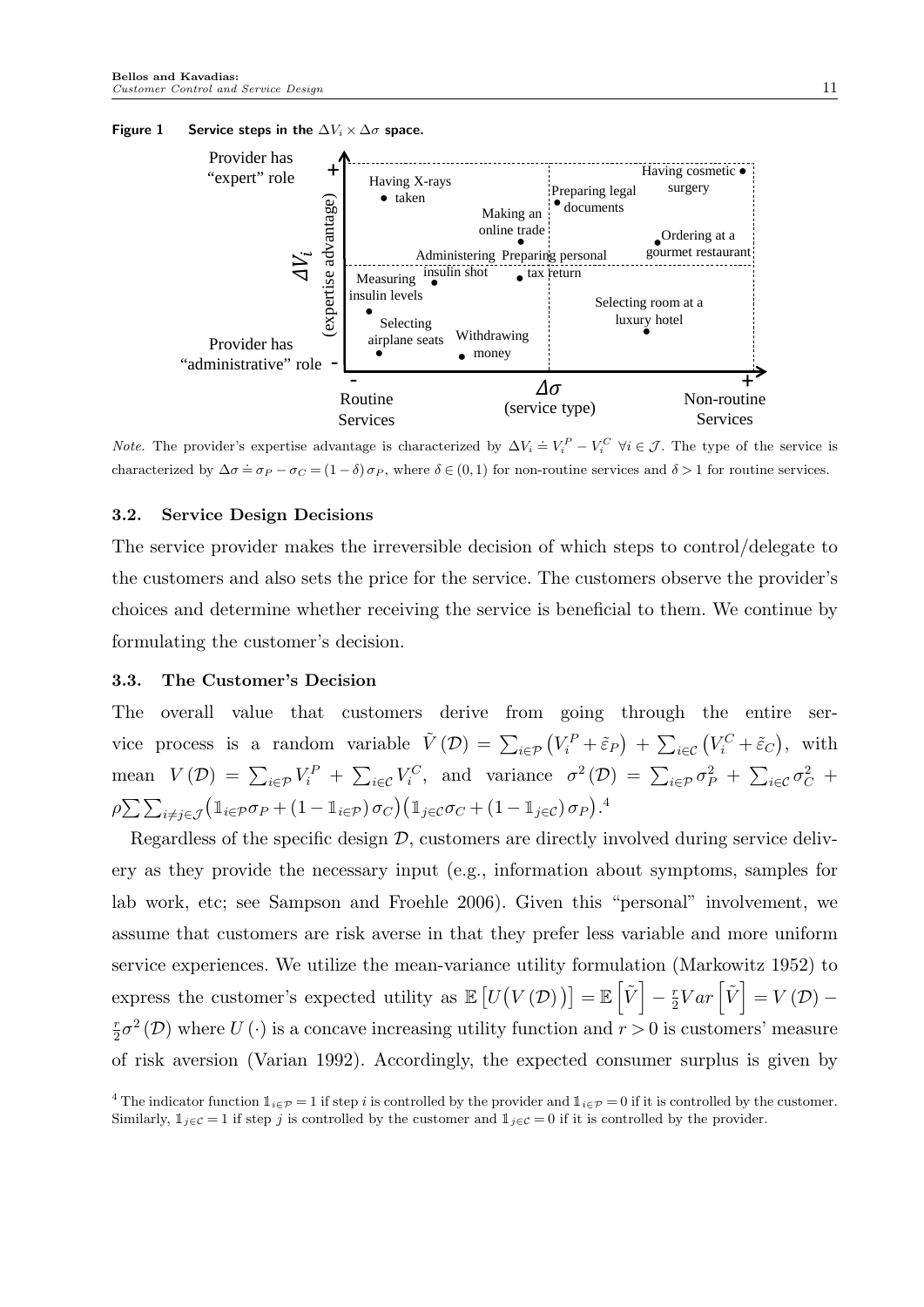$\mathbb{E}\left[U(V\left(\mathcal{D}\right), p\right)] = \mathbb{E}\left[\tilde{V}\right] - \frac{r}{2}$  $\frac{r}{2}Var\left[\tilde{V}\right]-p=V\left(\mathcal{D}\right)-\frac{r}{2}$  $\frac{r}{2}\sigma^2(\mathcal{D})-p$ . Table 1 summarizes the notation used throughout the paper.

| Notation, $i \in \mathcal{J} = \{1, 2, \ldots, n\}.$<br>Table 1 |                                                                                                                                 |                                                                |
|-----------------------------------------------------------------|---------------------------------------------------------------------------------------------------------------------------------|----------------------------------------------------------------|
| Parameters                                                      | <b>Symbol</b>                                                                                                                   | Definition                                                     |
|                                                                 | $n_{\rm c}$                                                                                                                     | Total number of service steps.                                 |
|                                                                 |                                                                                                                                 | Functional benefit when the provider controls step $i$ .       |
|                                                                 |                                                                                                                                 | Functional benefit when the customer controls step $i$ .       |
|                                                                 |                                                                                                                                 | Variance of the experience when the provider controls a step.  |
|                                                                 | $\begin{array}{l} V_i^P \\ V_i^C \lessgtr V_i^P \\ \sigma_P^2 \\ \sigma_C^2 \doteq \left(\delta \sigma_P \right)^2 \end{array}$ | Variance of the experience when the customer controls a step.  |
|                                                                 |                                                                                                                                 | Relative variance.                                             |
|                                                                 | $\rho$                                                                                                                          | Correlation of the experiences at the different service steps. |
|                                                                 | $\boldsymbol{r}$                                                                                                                | Customer's risk aversion.                                      |
|                                                                 | $c_i$                                                                                                                           | Provider's marginal cost of performing step $i$ .              |
|                                                                 |                                                                                                                                 |                                                                |
| Decision Variables Symbol                                       |                                                                                                                                 | Definition                                                     |
|                                                                 | $\boldsymbol{p}$                                                                                                                | Price for the service.                                         |
|                                                                 | $\mathcal{D} = (\mathcal{P}, \mathcal{C})$                                                                                      | Service design.                                                |
|                                                                 | $\mathcal{P} \subseteq \mathcal{J}$                                                                                             | Set of steps controlled by the provider.                       |
|                                                                 | $\mathcal{C} = \mathcal{J} \backslash \mathcal{P}$                                                                              | Set of steps delegated to the customer.                        |

Without loss of generality, we normalize the price that the customers are willing to pay when  $\mathcal{D} = (\emptyset, \mathcal{J})$  to zero. Hence, customers deem the service beneficial if and only if their expected surplus  $\mathbb{E}\left[U(V(\mathcal{D}), p)\right]$  exceeds the surplus  $\mathbb{E}\left[U(V(\mathcal{D} = (\emptyset, \mathcal{J})), p = 0)\right] =$  $V((\emptyset,\mathcal{J}))-\frac{r}{2}$  $\frac{r}{2}\sigma^2\big((\emptyset,\mathcal{J})\big)$  which they expect to enjoy from self-performing the entire service.

# 3.4. The Service Provider's Design Decisions

We formulate the service provider's design problem under two settings: i) the benchmark setting of full information and ii) a setting of asymmetric information. In the full information case, the customers' capabilities to perform the service steps are fairly homogeneous (i.e., all customers have similar capabilities) and known to the service provider (i.e., the service provider can observe or estimate these capabilities). In the asymmetric information case, customers differ with respect to their capabilities and the provider cannot directly observe them. The service provider determines the design  $\mathcal{D} = (\mathcal{P}, \mathcal{C})$ . Given that  $\mathcal{C} = \mathcal{J} \setminus \mathcal{P}$ , by determining the optimal  $\mathcal P$  the provider also determines the optimal  $\mathcal C$ . Hence, in the rest of the paper, we refer to  $P$  as the main design decision in addition to the price  $p$ charged for the service.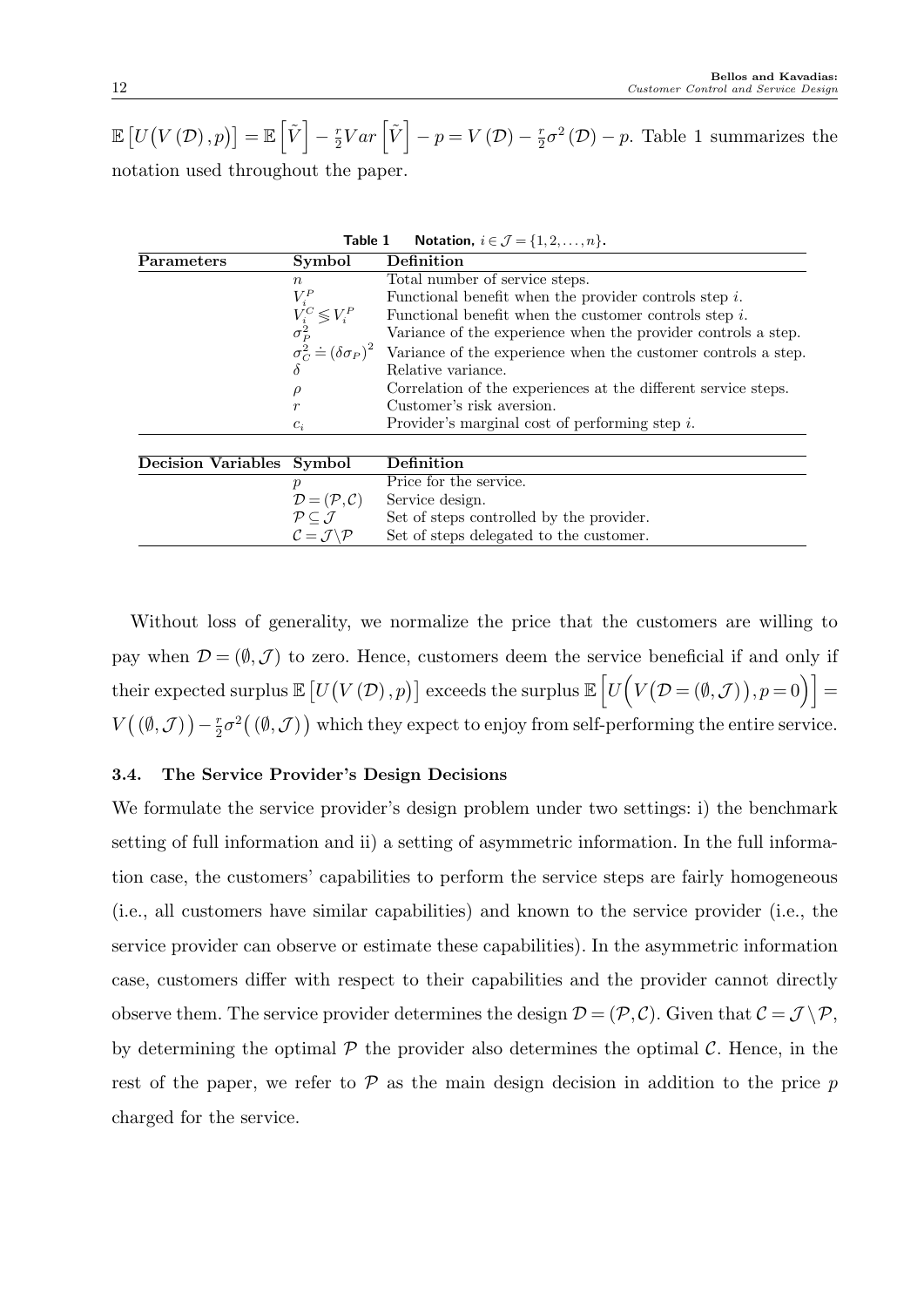In the full information case, the provider serves a homogeneous (in customer capabilities) market by designing a single service. The optimal service design is based on:

$$
\underset{\mathcal{P}\subseteq\mathcal{J},p\geq 0}{\text{maximize}} \Pi(\mathcal{P},p) = \left(p - \sum_{i \in \mathcal{P}} c_i V_i^P\right) M
$$
  
s.t.  $\mathbb{E}[U(\mathcal{P},p)] \geq \mathbb{E}[U(\mathcal{P} = \emptyset, p = 0)]$ 

In the provider's profit function, M indicates the size of the market, which we normalize to one without loss of generality, and  $c_i \in (0,1)$  represents the marginal cost (per unit of  $V_i^P$ ) of controlling service step i. The total cost that the provider incurs from controlling step *i* is  $c_i V_i^P$ , which captures the fact that steps of higher service value/quality are also more expensive to provide. For ease of exposition, we normalize to zero the cost that the provider incurs when a service step is controlled by the customer (i.e.,  $c_i = 0$  for all  $i \in \mathcal{C}$ ). Our cost structure aims to capture the cost savings that the provider enjoys by delegating service steps to the customers. Hence, fixed costs incurred independent of whether a service step is controlled by the provider or the customer (e.g., purchase of cooking equipment, rental of service facility) are also normalized to zero. It could be argued that such costs can be amortized over the cost  $c_i V_i^P$  that the provider incurs when controlling a step *i*.

In practice, controlling a larger part of the service process may impose additional fixed costs or capacity considerations to the provider. For instance, it may be necessary to hire additional servers who are paid over a certain time period regardless of their workload. Our model implicitly assumes a capacity scheduling flexibility and "distributes" such fixed costs over the additional value that a customer derives when the provider controls a service step. Such considerations point to operational aspects of service design, which, however, fall outside the scope of this study. We believe that a more detailed treatment of these issues in the context of allocating customer control of the service process is a promising direction for future research.

In the asymmetric information case, the provider serves a heterogeneous (in customer capabilities) market by designing a service line as opposed to a single service. We consider customers to be differentiated with respect to their average capability to perform the different service steps. The average step capability of a  $\theta$ -type customer is  $\bar{V}^C(\theta)$  =  $\sum_{i=1}^{n} V_i^C(\theta)/n$ , where any  $\theta_1 > \theta_0$  implies  $\overline{V}^C(\theta_1) > \overline{V}^C(\theta_0)$  and  $V_i^C(\theta_1) > V_i^C(\theta_0)$  for any step  $i \in \mathcal{J}$ . We assume that the different customer types are uniformly distributed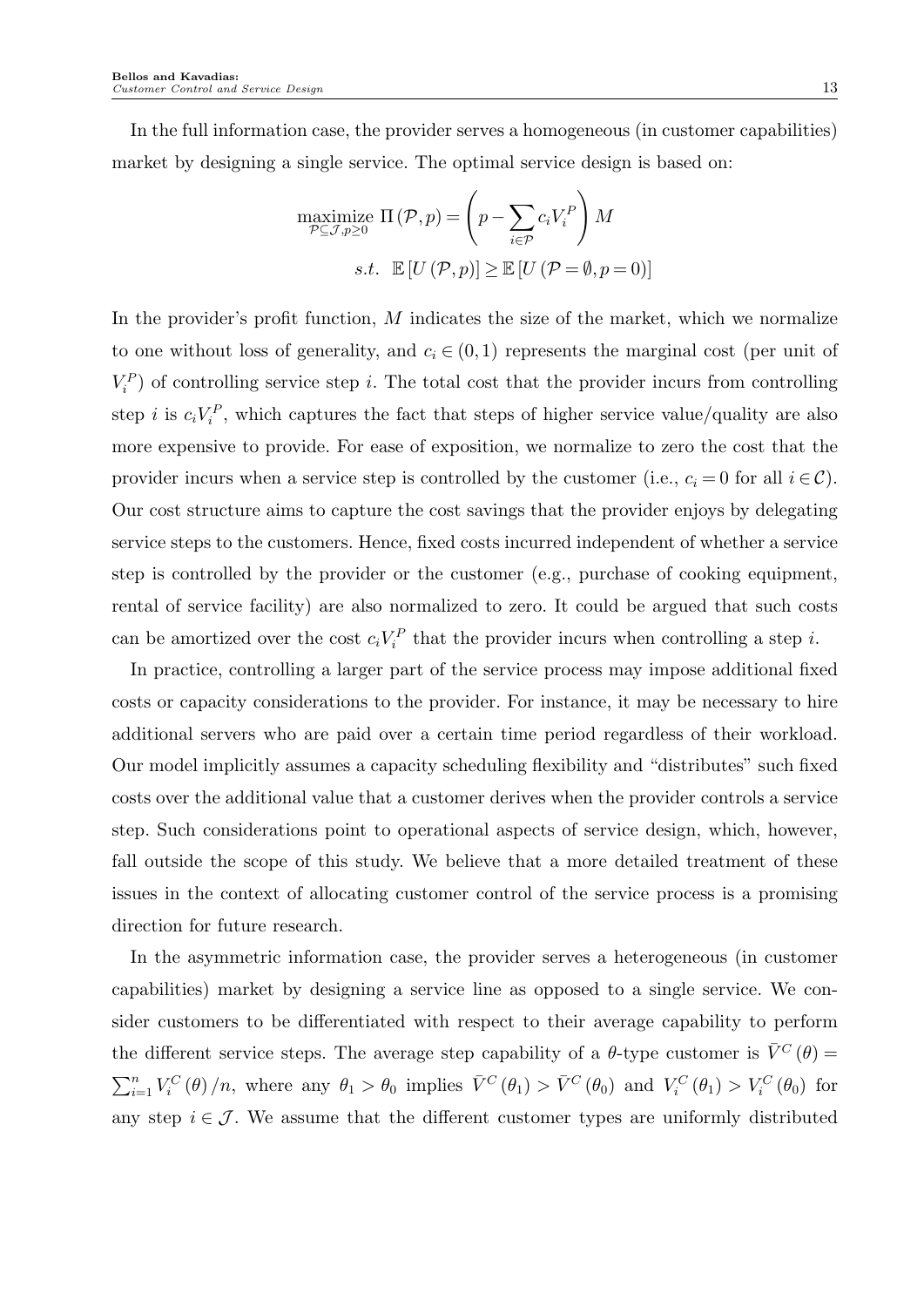according to  $\bar{V}^C(\theta) \sim \mathcal{U}\left[0, \bar{V}^P\right]$ , where  $\bar{V}^P = \sum_{i=1}^n V_i^P/n$ . Hence, we formulate the case of information asymmetry by using the average quantities  $\bar{V}^P$ ,  $\bar{V}^C$ , and  $\bar{c}$ , in the place of  $V_i^P$ ,  $V_i^C$ , and  $c_i$ , respectively and we focus on the meaningful case where the average marginal benefit that the provider can derive is positive (i.e.,  $(\bar{V}^P - \bar{V}^C) - \bar{c}\bar{V}^P > 0$ ).

The provider offers two services:  $\mathcal{D}_0 = (p_0, \mathcal{P}_0)$  and  $\mathcal{D}_1 = (p_1, \mathcal{P}_1)$  targeting the lower and higher end of the market, respectively. The optimal service line design is based on:

$$
\begin{aligned}\n\maximize_{\mathcal{P}_1, \mathcal{P}_0 \subseteq \mathcal{J}, p_1, p_0 \ge 0} \Pi \left( \mathcal{P}_1, \mathcal{P}_0, p_1, p_0 \right) &= \left( p_0 - \sum_{i \in \mathcal{P}_0} \bar{c} \bar{V}^P \right) M_0 + \left( p_1 - \sum_{i \in \mathcal{P}_1} \bar{c} \bar{V}^P \right) M_1 \\
\text{s.t} \quad M_0 \left( \mathcal{P}_0, \mathcal{P}_1, p_0, p_1 \right) &= \frac{\bar{V}^C \left( \hat{\theta}_0 \right)}{\bar{V}^P} > 0 \\
M_1 \left( \mathcal{P}_0, \mathcal{P}_1, p_0, p_1 \right) &= \frac{\bar{V}^C \left( \hat{\theta}_1 \right) - \bar{V}^C \left( \hat{\theta}_0 \right)}{\bar{V}^P} > 0 \\
M_0 \left( \mathcal{P}_0, \mathcal{P}_1, p_0, p_1 \right) &+ M_1 \left( \mathcal{P}_0, \mathcal{P}_1, p_0, p_1 \right) \le 1,\n\end{aligned}
$$

where  $\bar{V}^C(\hat{\theta}_0) \doteq \{ \bar{V}^C(\theta) : \mathbb{E}[U(\mathcal{P}_0, p_0)] - \mathbb{E}[U(\mathcal{P}_1, p_1)] = 0 \}$  is the average capability of the customer who is indifferent between the two services and  $\bar{V}^C(\hat{\theta}_1)$  =  $\{\bar{V}^C(\theta): \mathbb{E}[U(\mathcal{P}_1, p_1)] - \mathbb{E}[U(\mathcal{P} = \emptyset, p = 0)] = 0\}$  is the average capability of the customer who is indifferent between receiving the service  $(p_1, \mathcal{P}_1)$  from the provider and selfperforming it.

By determining the optimal prices  $p_0$ ,  $p_1$ , and sets of steps  $\mathcal{P}_0$ ,  $\mathcal{P}_1$ , the provider determines the optimal market segmentation (i.e., the number of customers  $M_0$  and  $M_1$  to receive each service). Our formulation can extend to service lines comprising multiple (i.e., more than two) service offerings. We focus on two offerings, which allows us to capture the essence of the design trade-offs that the provider faces when serving a heterogeneous customer base and at the same time to maintain expositional parsimony.

# 4. Analysis and Results

In this section, we analyze the service provider's optimal design decisions. In §4.1 we focus on the case of full information where customers' capabilities to perform the service steps are homogeneous and known to the provider. In §4.2 we extend our analysis to the case of asymmetric information where customers' capabilities are heterogeneous and unknown to the service provider. All proofs and analytical expressions are relegated to the Appendix.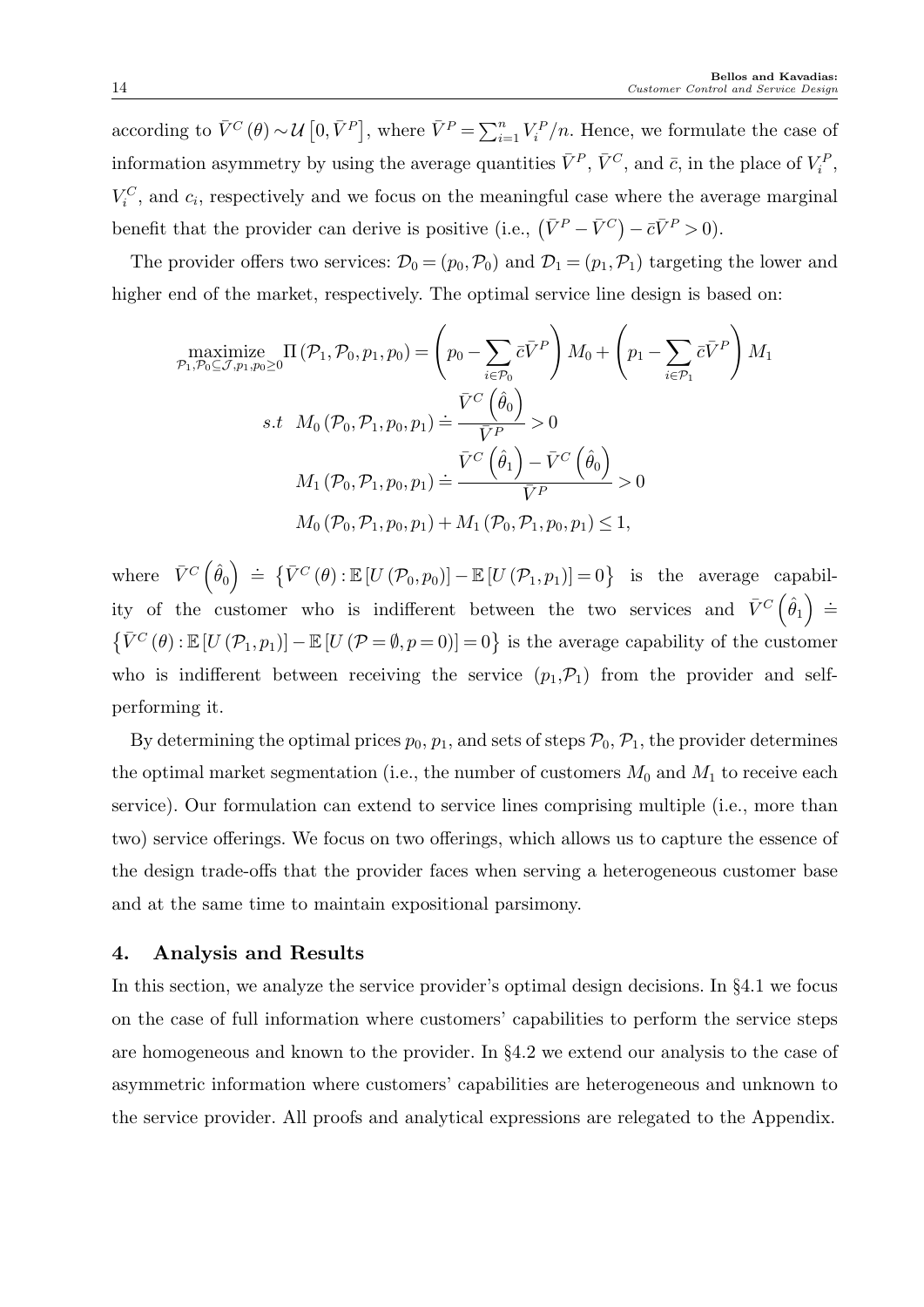### 4.1. Service Design under Full Information

The service provider determines the set of steps  $P$  for which she assumes responsibility and the price p. With respect to pricing, for any  $P$ , the service provider chooses the maximum price  $\bar{p}(\mathcal{P})$  (see Appendix) for which customers deem the service beneficial.

With respect to the design configuration, let F indicate the power set of  $\mathcal J$ . There are 2<sup>n</sup> elements in F among which the provider chooses the  $\mathcal{P}^* \subseteq \mathcal{F}$  that maximizes her profit. The fact that the service steps are heterogeneous (i.e., they have different  $V_i^P$ ,  $V_i^C$ , and/or  $c_i$ ), implies that each step's contribution to the provider's profit differs. We define  $A_i \doteq$  $(V_i^P - V_i^C) - c_i V_i^P$  as the expertise-based marginal benefit that the provider derives when she controls step  $i \in \mathcal{J}$ . The first term,  $V_i^P - V_i^C$ , of  $A_i$  captures the marginal functional value added due to the provider's expertise advantage whereas, the second term,  $c_i V_i^P$ , captures the marginal cost incurred from controlling step i. Our first proposition describes the priority rule the provider follows to determine which steps to control. We use  $k \in [0, n]$ to denote the cardinality of P.

LEMMA 1. (OPTIMAL DESIGN: THE CHOICE RULE) To determine which service steps to control, the provider sorts all steps in the decreasing order of their marginal benefit  $A_i$ ,  $\forall i \in \mathcal{J}$ . Let  $A_{[j]}$  indicate the j<sup>th</sup> element of this ordering. The optimal partitioning of the service steps is  $\mathcal{P} = \{ [1], [2], \ldots, [j] : j = k^* \}$  and  $\mathcal{C} = \mathcal{J} \backslash \mathcal{P}$ , where  $k^* \in [0, n]$ .

Lemma 1 outlines a practical policy, which is based on an intuitive economic foundation: the marginal benefit that the service provider can derive from each step. The provider prioritizes the steps that offer higher marginal benefit. This benefit is determined by the extent to which the provider's expertise advantage  $V_i^P - V_i^C$  at a service step outweighs the cost  $c_i V_i^P$  of the step. Hence, this choice policy reflects the *joint* effect of  $V_i^P$ ,  $V_i^C$ , and  $c_i$  on the provider's decision regarding which steps to control.<sup>5</sup>

Although Lemma 1 outlines how the provider should prioritize which steps to control, it does not characterize the actual design, that is, how many steps of this priority ordering she optimally selects. To this end, the next finding determines the cardinality  $k^*$  of  $\mathcal{P}^*$ . For tractability, we approximate  $k \in [0, n]$  to be a continuous variable<sup>6</sup> and we assume that

<sup>&</sup>lt;sup>5</sup> In its most general form  $A_i \doteq (\left(V_i^P - V_i^C\right) - c_i V_i^P)M - F_i$ , our choice rule can capture cases where controlling a step i imposes an incremental fixed cost  $F_i$  to the provider.

 $6$  In the Appendix, we show that the provider's profit is "well-behaved" (i.e., continuous and concave) in k. Hence, the optimal discrete number of steps can be determined by approximating  $k^* \in [0,n]$  to the closest integer  $[k^*]$  or  $\lfloor k^* \rfloor$  that results in higher profit.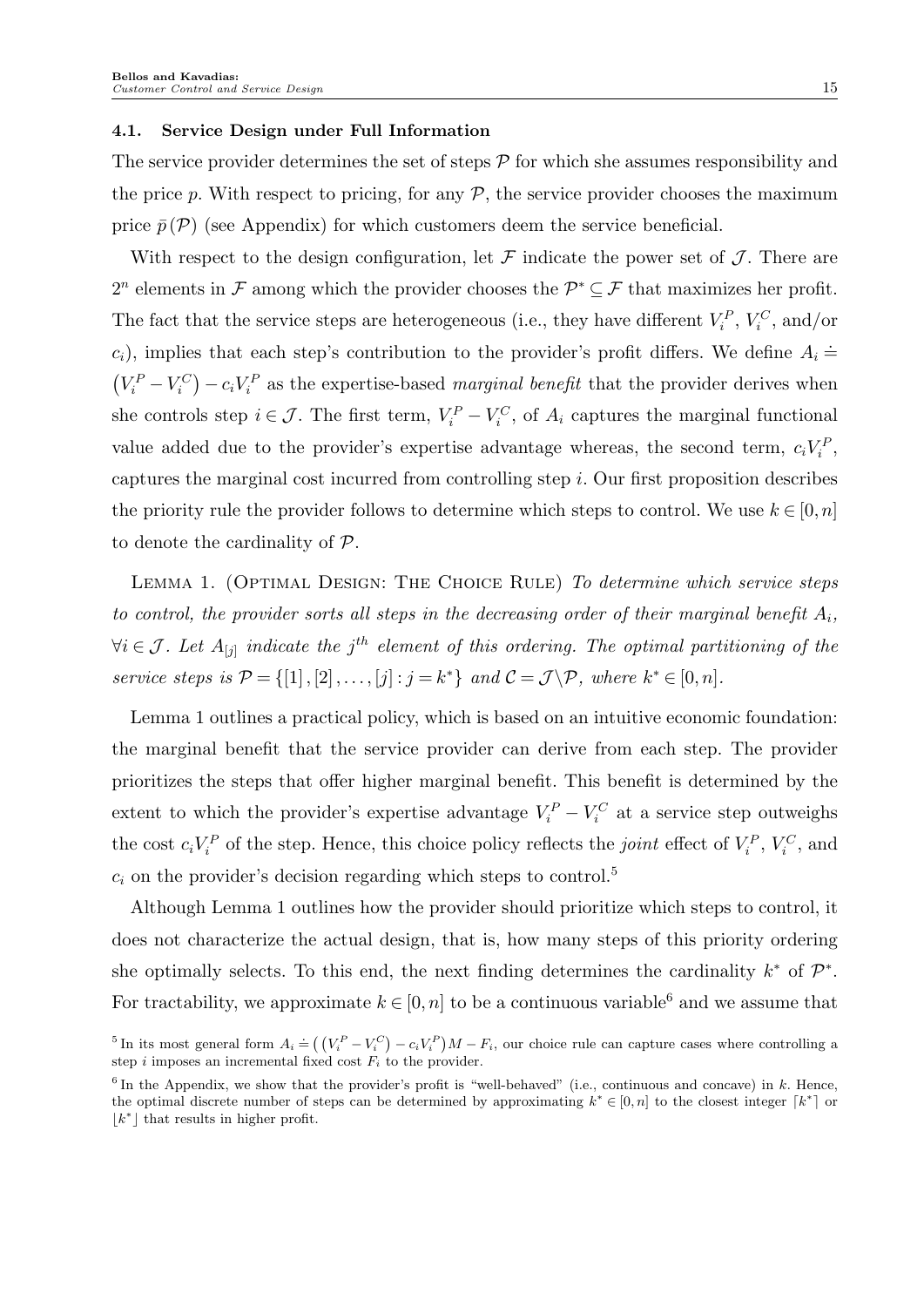$A\left(k\right)=A_{\left[1\right]}-\frac{A_{\left[1\right]}-A_{\left[n\right]}}{n}$  $\frac{d}{n-k}k$ , where  $A_{[1]}$  and  $A_{[n]}$  is the maximum and minimum value of  $A_i$ , respectively. To capture a wide range of services, in the rest of the paper we assume that  $A_{[1]} > 0$  and  $A_{[n]} \leq 0$  regardless of the service context. In other words, we consider settings where the provider does not have an a priori advantage for all possible steps.

LEMMA 2. (OPTIMAL DESIGN: THE NUMBER OF STEPS) The optimal number of steps controlled by the provider is  $k^* = \max\left\{\min\left\{\frac{n\left(2A_{[1]}-(1-\delta)r\sigma_P^2\left(1-\rho+\delta+(2n-1)\delta\rho\right)\right)}{\rho}\right\}\right\}$  $\left.\frac{11^{-(1-\delta)r\sigma_P^2\big(1-\rho+\delta+(2n-1)\delta\rho\big)\big)}{2\big(A_{[1]}-A_{[n]}+(1-\delta)^2n\rho r\sigma_P^2\big)},n\right\},0$  $\lambda$ . All else being equal, a service provider controls at least as many steps in routine as in nonroutine services.

Lemma 2 draws a significant managerial implication for service designs. Ceteris paribus, services that are primarily conformance quality-orientated (i.e., routine services) require more control from the provider than non-routine services. Said differently, designers should think of routine services as "blocks" of steps that need to be managed holistically. Instead, non-routine services should be focused on the "core provision." The reason is that in routine services more control always benefits the customers because it results in greater cumulative functional value and more consistent experience. In non-routine services, the same level of provider involvement possibly increases the overall variability of the customer experience and limits the eventual value to the customer.

We should note that our model does not assume a relationship between expertise and variability advantage. In practice, there may be service settings where the provider's expertise is a proxy for her ability to manage variability. For instance, a provider of high expertise may be able to offer a consistent service all the time. In such cases, the provider optimally controls a larger number of steps  $k^*$  under both routine and non-routine services.

We have also assumed that customers prefer less variable and more consistent service experiences. In cases where customers exhibit high tolerance or even favor experiential variability (e.g., they prefer to have different experiences every time they visit a service facility) the provider would control a larger number of steps under non-routine and a smaller number under routine services. Our analysis has deliberately stayed away from confounding effects between the functional and idiosyncratic parts of the customer value in order to delineate them in a clean fashion.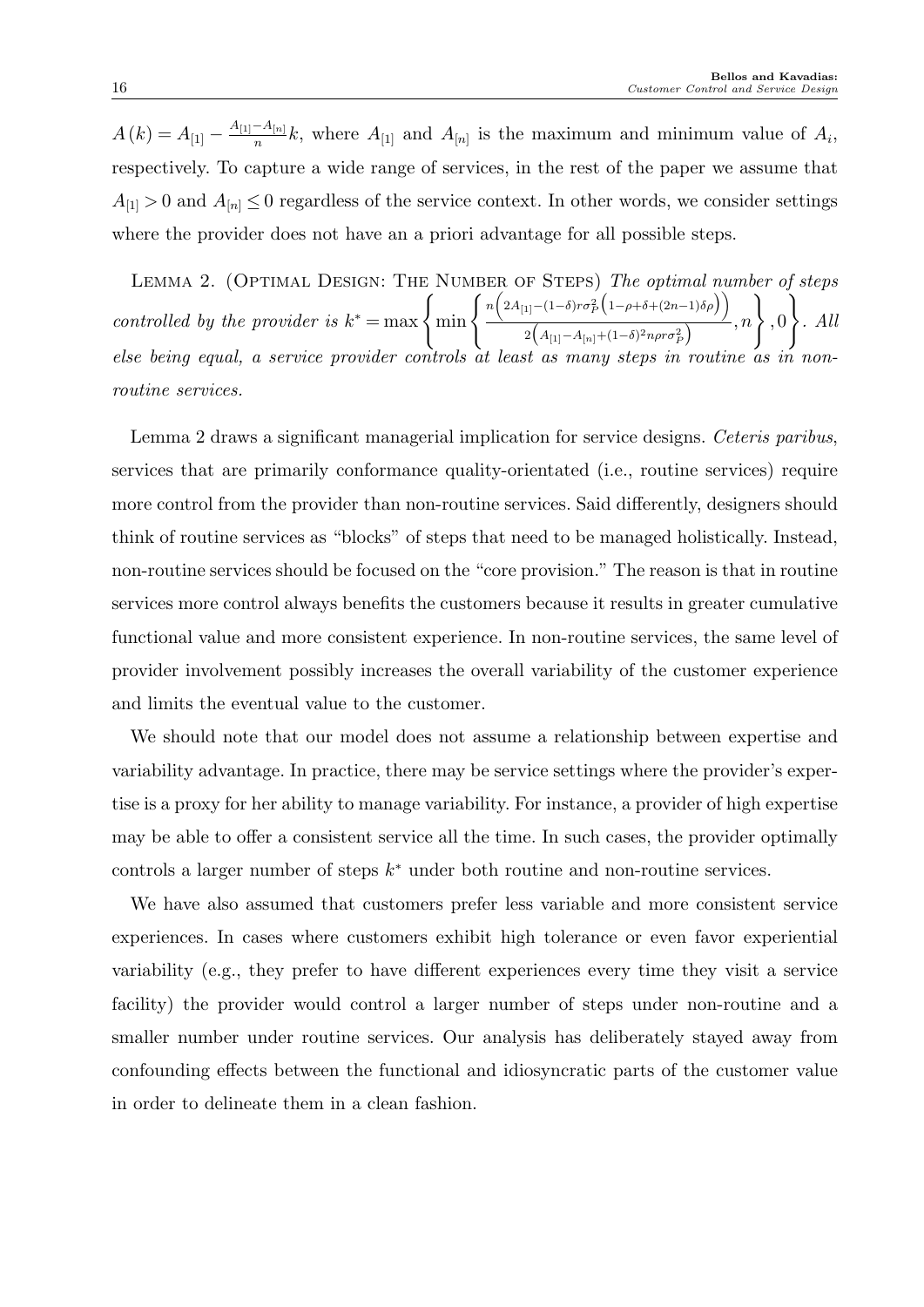Corollary 1. (Optimal Design: Holistic vs. Focused Control) In non-routine services, the provider may choose to delegate steps for which she is more capable of performing than the customer and at which she would derive a positive marginal benefit. In routine services, the provider may control steps for which she is less capable of performing than the customers and at which she derives a negative marginal benefit.

Through the control of a step in a non-routine service, the provider contributes to the customer value with the added functional value she provides. But at the same time, she also increases the variability of the overall customer experience. The provider balances this trade-off by optimally controlling steps for which she maintains a sufficient expertise advantage over the customers. This does not imply that the provider controls all steps for which  $V_i^P > V_i^C$ . Rather, the provider controls only  $k^*$  of the steps with positive marginal benefit  $A(k) > 0$  (see Figure 2a). In contrast, in routine services, the provider always finds it optimal to control more steps than simply the ones with  $A(k) > 0$ , hence, steps with a negative marginal benefit  $A(k) < 0$  (see Figure 2b). This implies that the provider controls steps where she holds lower expertise than the customers (i.e.,  $V_i^P < V_i^C$ ). Yet, from the customer's point of view, such expertise disadvantage is offset by the reliability benefit ensured due to the provider's control.



Figure 2 Optimal number of steps controlled with respect to the marginal benefit derived by the provider.

*Note.*  $A_{[1]}$  and  $A_{[n]}$  denote the maximum and minimum value of the marginal benefit  $A_i \doteq (V_i^P - V_i^C) - c_i V_i^P$ respectively. The area  $\int_0^{k^*} A(k) dk$  represents the total benefit the provider derives when she controls  $k^* \in [0, n]$  steps.

In the next finding, we describe how the different characteristics of the service process affect the provider's decision regarding how many service steps to control. In particular,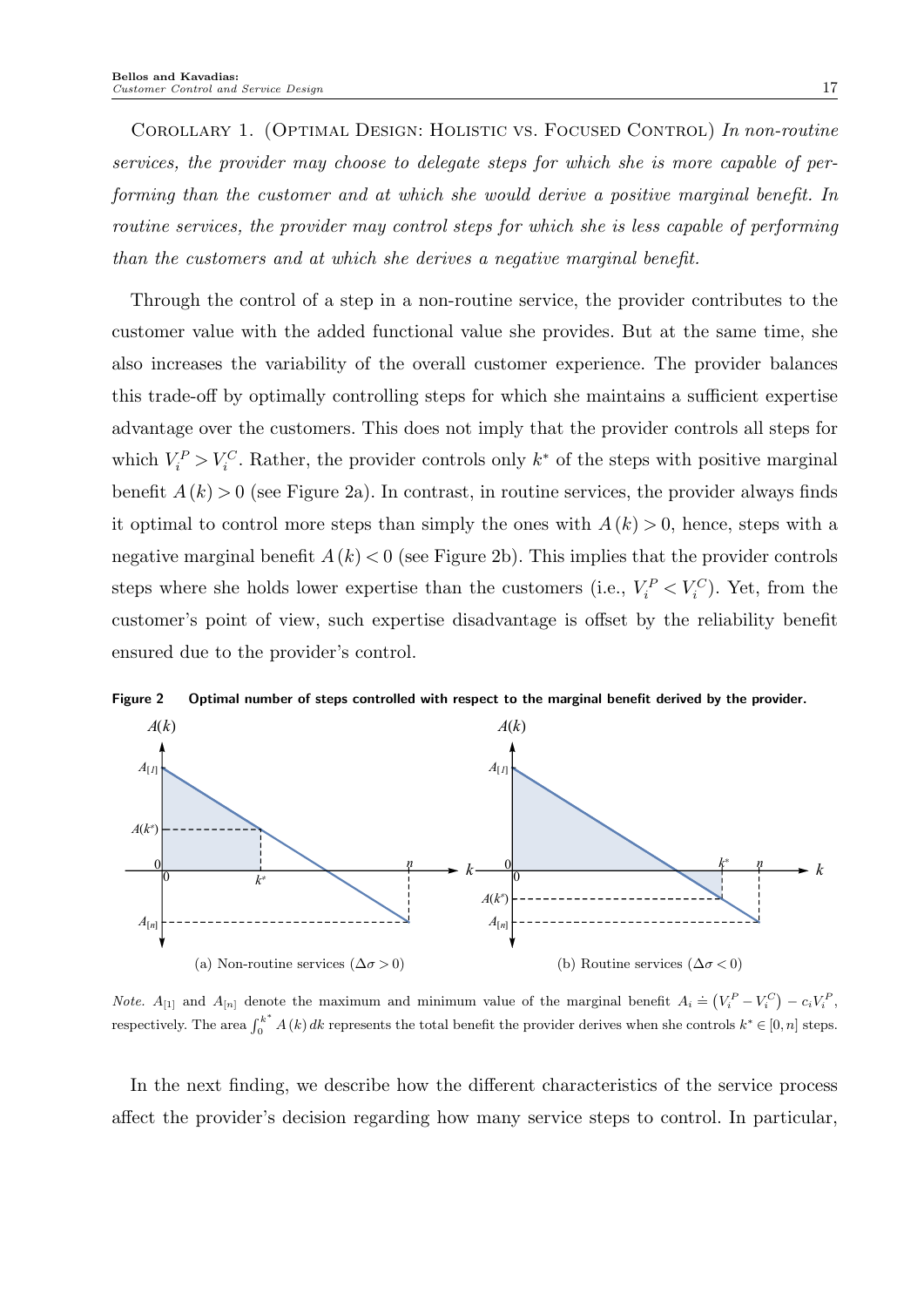we consider the effect of process length n and the interdependency  $\rho$  of the different service steps. We focus on the cases with  $k^* \in (0, n)$ , as in extreme design solutions (i.e.,  $k^* = 0$  or  $k^* = n$ ) such local perturbations leave the design mostly the same and bear little insight.

PROPOSITION 1. (PROCESS CHARACTERISTICS: LENGTH AND STEP INTERDEPENDEN-CIES) For non-routine services:  $\partial k^*/\partial n > 0$  iff  $n < \hat{n}$ , and  $\partial k^*/\partial \rho < 0$  iff  $\sigma_P^2 < \hat{\sigma}_{P_1}^2$ . For routine services:  $\partial k^* / \partial n > 0$ , and  $\partial k^* / \partial \rho > 0$  iff  $\sigma_P^2 < \hat{\sigma}_{P_2}^2$ .

Proposition 1 prescribes that in routine services, the provider controls a bigger part of services that comprise a larger number of steps (larger  $n$ ; see Figure 3b), or processes with more interdependent steps (larger  $\rho$ ). The reason is that all else being equal, the length and interdependencies of the service process amplify the variability of the overall customer experience. Thus, the provider increases her control over the process steps to extract more consumer surplus, as the customers benefit more from her ability to deliver the service reliably. When considering the interdependencies of the steps though, beyond a level of variability the provider does not increase  $k^*$  because the levels of variability render the option of self-performing the service less appealing to the customers. Hence, the provider can limit her control to enjoy the related cost savings, and still have the customers deem the service beneficial.

In contrast to routine services, in non-routine services the provider increases her control only when the length (captured by the number of steps) of the process is contained (see Figure 3a). Otherwise, the added functional value fails to outweigh the losses in customer utility due to the higher overall variability. Furthermore, the provider assumes limited control in processes with highly interdependent tasks. Larger  $\rho$  implies that the adverse effect of variability becomes more pronounced as negative experiences at different steps can cascade more impactfully throughout the entire service process. Hence, controlling more steps implies an exponentially larger number of interdependencies. The provider mitigates this effect by limiting  $k^*$ . Once more, the result illustrated in Figure 3a resonates with the overarching message of our analysis: the design of non-routine services must carefully focus on a subset of high-marginal benefit steps.

Next, we characterize the effect of *process heterogeneity* on the optimal service design. A service process is heterogeneous when the functional value is primarily offered through a small number of steps and homogeneous when all steps contribute similar functional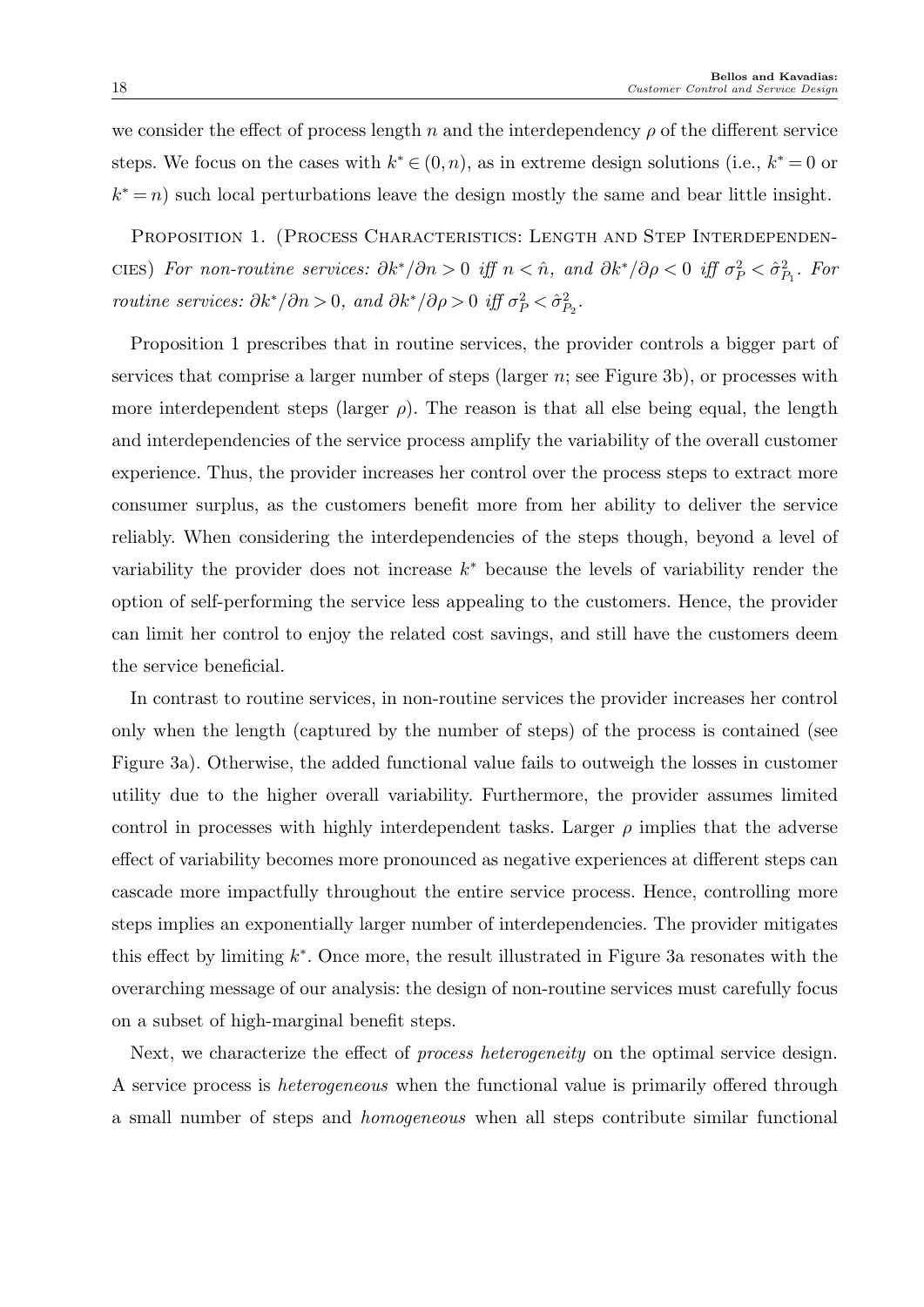#### Figure 3 Optimal number of steps  $k^*$  with respect to the total number of steps n of the service.



*Note.* We calculate  $k^*$  using  $r = 0.45$ ,  $A_{[1]} = 2.25$ ,  $A_{[n]} = -1.5$ ,  $\rho = 0.4$ , and  $\sigma_P^2 = 1.66$ .

value. We address this comparison to understand how the distribution of value within a service process plays any role in shaping the optimal design. In this way, we can answer the question of whether designs should differ when the majority of the value comes from a few core service steps. In order to make the comparison "unbiased," we restrict the total benefit that the provider can derive by controlling the entire service to be the same and equal to  $A_{[1]}+A_{[n]}$  $\frac{1+A_{[n]}}{2}n$ , under both a homogeneous and a heterogeneous process. Their difference is that for the heterogeneous service process  $\mathcal J$  we consider  $A(k) = A_{[1]} - \frac{A_{[1]} - A_{[n]}}{n}$  $\frac{-A_{[n]}}{n}k$ , whereas for the equivalent homogeneous process  $|\mathcal{J}|$  we consider  $A(k) = \frac{A_{[1]} + A_{[n]}}{2}$  for all  $k \in [0, n]$  (see Figure 4a). We derive and compare the optimal number of steps  $k^*(\mathcal{J})$  and  $k^*(\mathcal{J})$  that the provider controls in a heterogeneous and homogeneous service process, respectively along with the resulting profits  $\Pi^*({\mathcal{J}})$  and  $\Pi^*({\mathcal{J}})$ .

PROPOSITION 2. (PROCESS CHARACTERISTICS: STEP HETEROGENEITY) In nonroutine services, the provider controls  $k^*(\mathcal{J}) < k^*(\mathcal{J})$  iff  $A_{[1]} > \hat{A}_{[1]}$ . In routine services, the provider controls  $k^*(\mathcal{J}) < k^*(\mathcal{J})$  iff  $A_{[1]} > \tilde{A}_{[1]}$ , where  $\tilde{A}_{[1]} < \hat{A}_{[1]}$ . Regardless of the type of the service, the provider always derives larger profit under a heterogeneous process, *i.e.*,  $\Pi^*(\mathcal{J}) > \Pi^*(|\mathcal{J}|).$ 

For the same number of steps  $k \in (0, n)$ , a homogeneous process limits the total benefit that the provider can derive (see Figure 4b). This is because in a heterogeneous process the provider can prioritize her control and choose the more beneficial steps. For that reason, the provider's profit is always higher under a heterogeneous than a homogeneous process.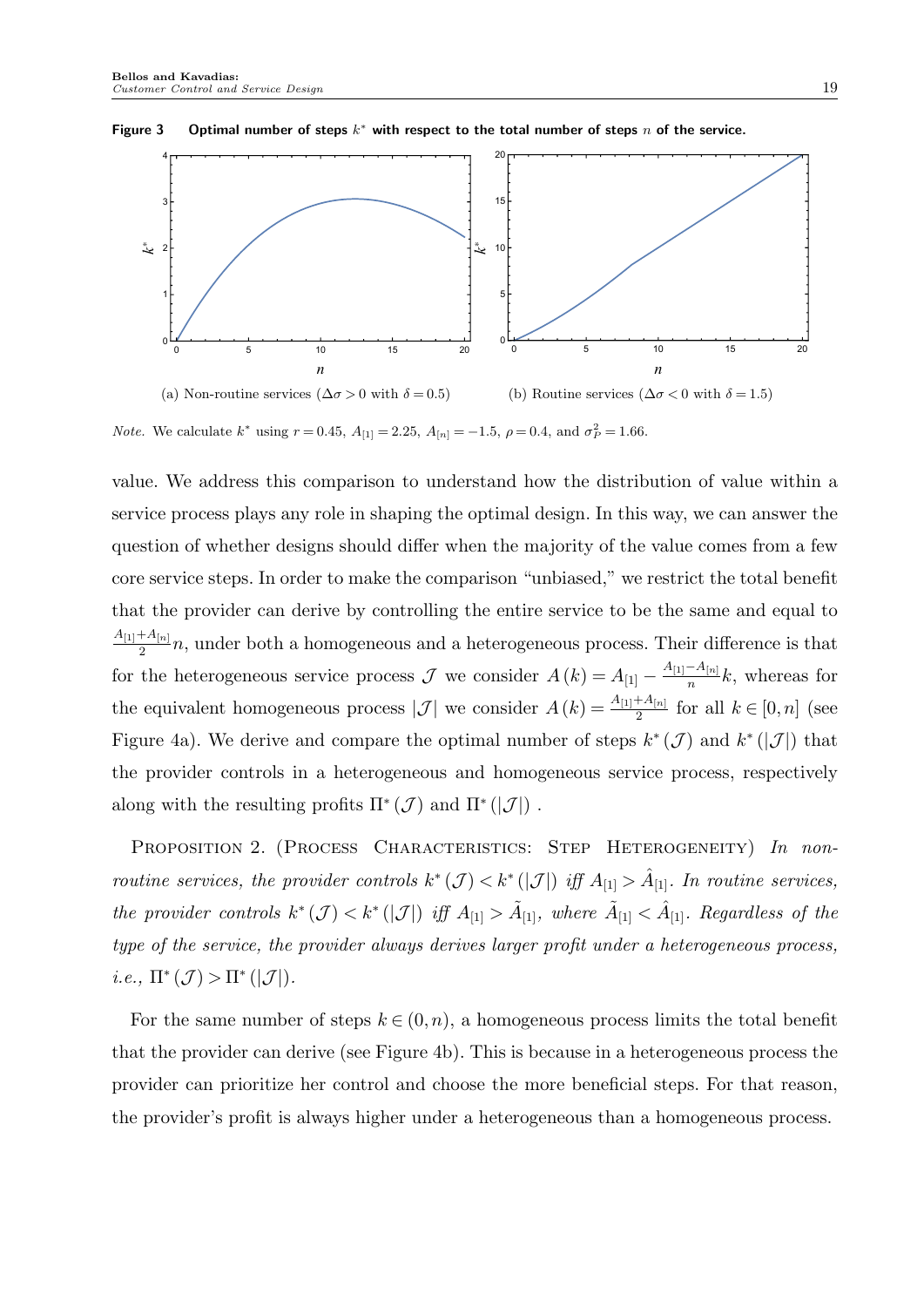

Figure 4 Heterogeneous versus homogeneous service process.

*Note.* The total benefit that the provider can extract  $\int_0^n A(k) dk$  is the same for both service processes. The total benefit  $\int_0^k A(x) dx$  is calculated using  $n = 20$ ,  $A_{[1]} = 2.25$ , and  $A_{[n]} = 0$ .

Although the provider's profit is always higher under a heterogeneous service process, the extent of the control under either process depends on the extent of her maximum expertise advantage. We find that for larger values of expertise advantage, the provider exercises more control in homogeneous processes. Interestingly, for smaller levels of expertise advantage, the provider controls more steps when the service process is heterogeneous.

A heterogeneous distribution of functional value across the steps would naturally push the service provider to focus on the fewer steps where she holds the largest expertise advantage. Yet, for the same  $k \in (0, n)$ , a homogeneous process bounds from both above and below the marginal benefit that the provider can extract. Hence, the provider offers the service *only if* it comprises a sufficient number of steps for which she maintains an expertise advantage over the customers. The larger the number of such potential steps, the higher the number of steps the provider controls. After a certain point, the incremental benefit of controlling an additional step is larger in a homogeneous than in a heterogeneous process. For that reason, for smaller  $A_{11}$  the provider controls more steps in a heterogeneous process. The counterintuitive nature of this result points out our earlier call for understanding the relative capability of the provider and the customer in order to carefully assess the marginal benefit of the service steps.

The above result holds true regardless of whether the service is routine or non-routine (see Figure 5). The only difference is that in routine services, the range of  $A_{11}$  values where the provider exercises more control in heterogeneous processes is smaller. Hence, in routine services, the provider tends to control more steps in homogeneous processes.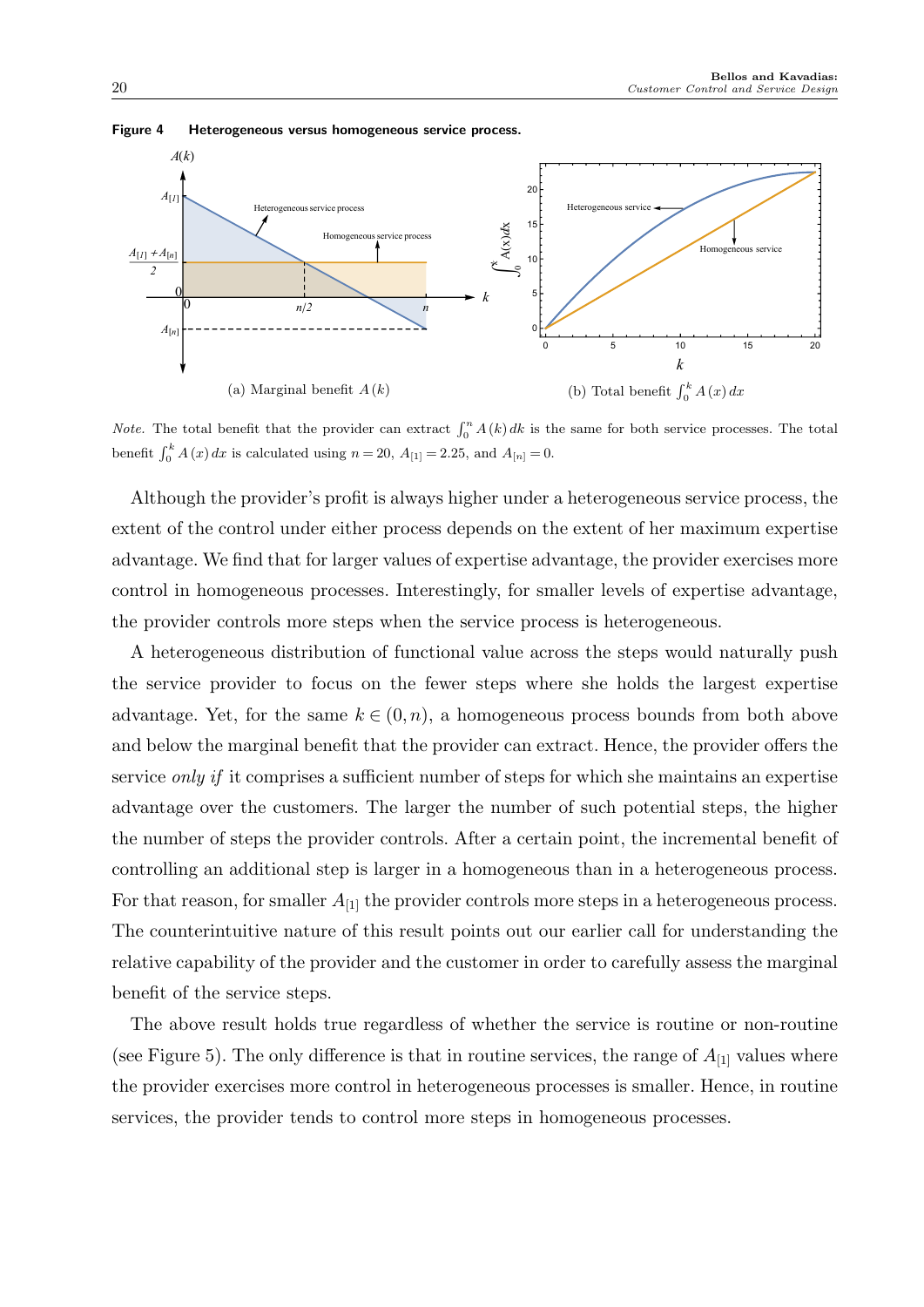## Figure 5 The optimal number of steps  $k^*$  controlled by the provider for homogeneous and heterogeneous service processes.



*Note.* We calculate  $k^*$  using  $n = 20$ ,  $r = 0.45$ ,  $A_{[n]} = -4$ ,  $\rho = 0.4$ , and  $\sigma_P^2 = 0.8$ .

# 4.2. Service Design under Information Asymmetry

In this section, we extend our analysis to the case of asymmetric information: customers' capabilities are heterogeneous and unknown to the service provider. As we discussed in §3, customers are differentiated with respect to their average capability to perform the different service steps. Our next finding describes the effect of such heterogeneity in customer capability on the provider's profitability. In particular, we compare the provider's optimal profit under a heterogeneous market where the different types of customers  $\theta$  are distributed according to  $\bar{V}^C(\theta) \sim \mathcal{U} [0, \bar{V}^P]$ , with the optimal profit under a homogeneous market where all customers have the same type  $|\theta|$  and  $\overline{V}^C(|\theta|) = \overline{V}^P/2$ . Thus, the customers of the homogeneous market have the same capability as the "average" customer of the heterogeneous market.

PROPOSITION 3. (THE EFFECT OF CUSTOMER HETEROGENEITY) In non-routine services, customer heterogeneity results in higher (lower) profit for larger (smaller) values of experiential variability, i.e.,  $\Pi^*(\theta) - \Pi^*(\theta) > 0$  iff  $\sigma_P^2 > \bar{\sigma}_P^2$ . In routine services, customer heterogeneity results in higher (lower) profit for smaller (larger) values of variability, i.e.,  $\Pi^*(\theta) - \Pi^*(|\theta|) > 0$  iff  $\sigma_P^2 < \bar{\sigma}_P^2$ .

Customer heterogeneity implies an information asymmetry since the provider cannot know (and it would be too costly to infer) the exact "type" (i.e., capability) of each customer in the market. This means that, unlike the case of a homogeneous market, when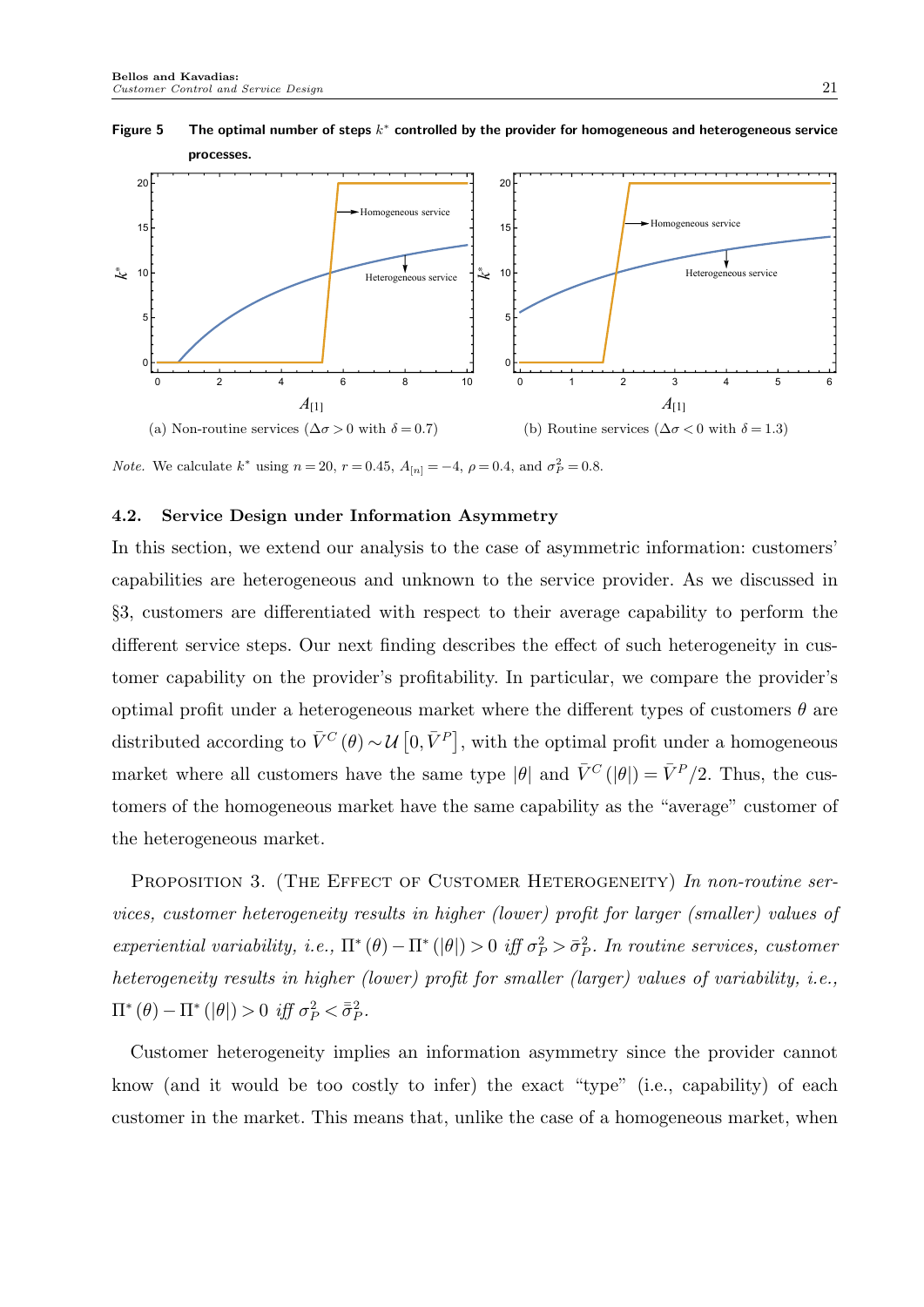the customers are heterogeneous, the provider fails to extract the entire consumer surplus through a single service offering. Hence, it is reasonable to expect customer heterogeneity to affect the provider's profit negatively.

Proposition 3 shows that this is not necessarily true. Customer heterogeneity moderates the negative effect of variability on the provider's profitability. In non-routine services, the provider's profit decreases in  $\sigma_P^2$  regardless of whether the market is homogeneous or heterogeneous (see Figure 6a). This is because in the face of larger variability, risk averse customers opt out of undertaking the service and as a result, the provider decreases the price she charges (see Figure 6c) or limits her control, which reduces her profit. This decrease, however, is less detrimental when the market is heterogeneous as the provider is able to focus on a smaller and less capable part of the market (i.e., she is able to segment the market), which affords her to retain her pricing or even charge a higher price. Although this segmentation allows for a pricing advantage, and as an extension, margin advantage, it limits the number of customers receiving the service creating a volume disadvantage. For that reason, when the variability is smaller, the provider derives higher profit in a homogeneous than a heterogeneous market (see Figure 6a) as she can charge a high price and still attract a large number of customers (see Figure 6b).

Figure 6 Optimal profit  $\Pi^*$ , price  $p^*$  and market coverage  $M^*$  of non-routine services under a heterogeneous  $(\bar{V}^C(\theta) \sim \mathcal{U}\left[0,\bar{V}^P\right])$  versus a homogeneous  $(\bar{V}^C\left(|\theta|\right) = \bar{V}^P/2)$  market.



*Note.* We calculate  $\Pi^*, p^*$ , and  $M^*$  using  $\delta = 0.75$ ,  $n = 7$ ,  $r = 0.75$ ,  $\overline{V}^P = 10$ ,  $\overline{c} = 0.1$  and  $\rho = 0.3$ .

In routine services, we observe the opposite behavior. The fact that the provider can perform the service more reliably than the customers implies that larger values of  $\sigma_P^2$  increase the provider's variability advantage (we remind the reader that in routine services  $\delta > 1$ and  $\Delta \sigma = \sigma_P - \sigma_C = (1 - \delta) \sigma_P < 0$ . This allows her to charge higher prices (see Figure 7c)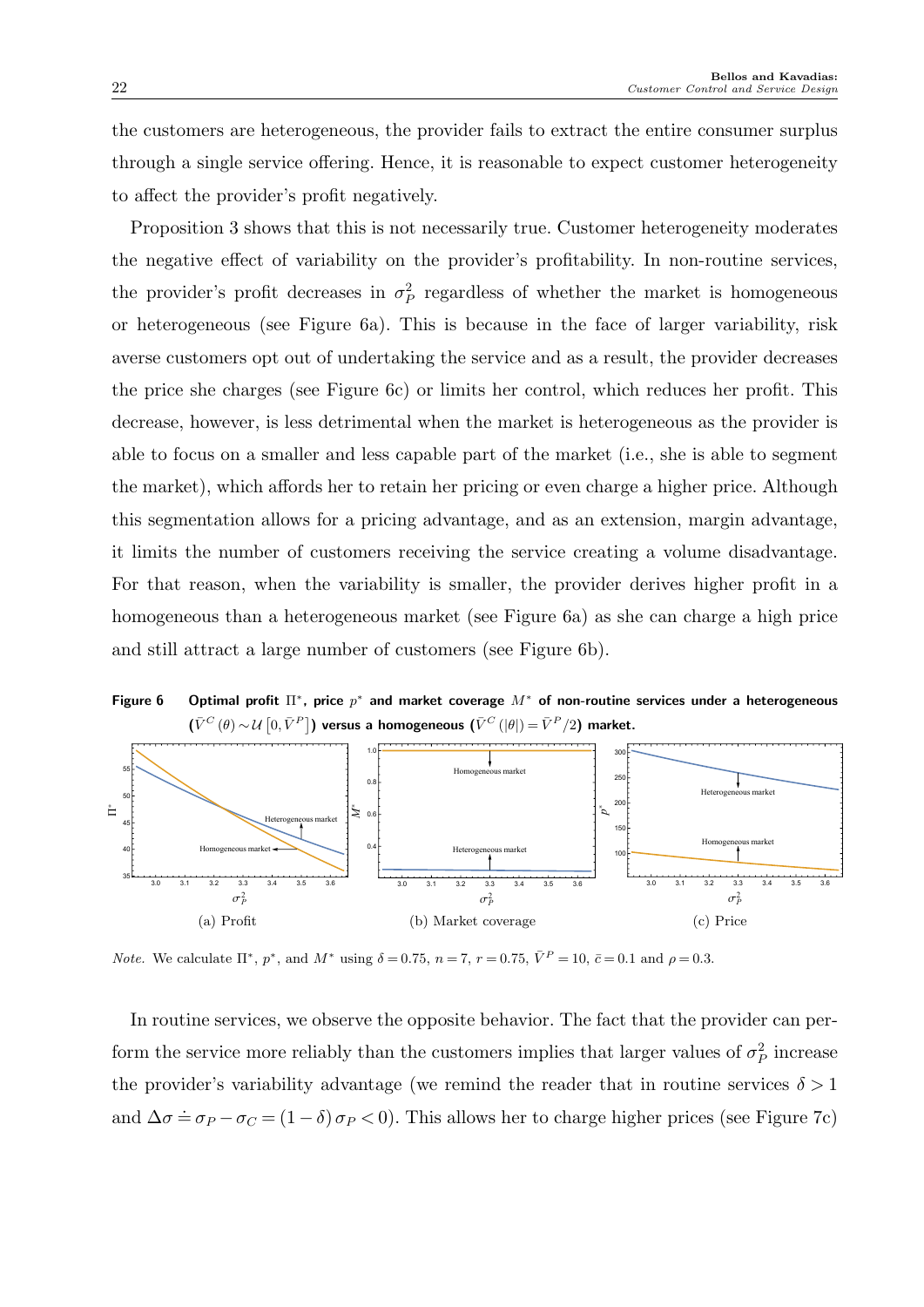and still attract enough customers regardless of whether they have the same or different capabilities. In the case of a heterogeneous market, larger values of  $\sigma_P^2$  enable the provider to also increase her market coverage (see Figure 7b). Doing so implies that the provider reaches out to the higher end of the market (i.e., to the high-capability customers). This, however, limits the extent to which she can increase the price she charges. All else being equal, a more capable customer is willing to pay a smaller price than a less capable customer to receive the service from the provider. Hence, for larger values of variability the provider benefits more from offering a routine service in a homogeneous than in a heterogeneous market. The reverse is true as the provider's variability advantage decreases (i.e., for smaller values of  $\sigma_P^2$ ). In this case, the provider derives higher profit in a heterogeneous market (see Figure 7a) because she can focus on the less capable customers.





*Note.* We calculate  $\Pi^*, p^*$ , and  $M^*$  using  $\delta = 2$ ,  $n = 7$ ,  $r = 0.75$ ,  $\overline{V}^P = 10$ ,  $\overline{c} = 0.1$  and  $\rho = 0.3$ .

Service Line Design. Varying capability levels among the customers may present an opportunity for the provider to offer multiple services that are better tailored to the needs of the different customers. In what follows, we characterize the economic benefit of providing multiple services. We do so by comparing the optimal profit  $\Pi^*_{line}(\theta)$  of a service line that comprises two different services with the optimal profit  $\Pi^*(\theta)$  of a single service.

PROPOSITION 4. (THE ECONOMIC BENEFIT OF SERVICE LINES) When customers are heterogeneous in their capabilities,  $\Delta \Pi = \Pi^*_{line}(\theta) - \Pi^*(\theta) > 0$ . The economic benefit  $\Delta \Pi$ exhibits an inverted "U-shaped" relationship with respect to the length n of the service process. In non-routine services,  $\partial \Delta \Pi / \partial n > 0$  iff  $n \in (0, \bar{n})$  and in routine services  $\partial \Delta \Pi / \partial n > 0$ 0 iff  $n \in (0,\bar{\bar{n}})$ . All else being equal, the process length at which the benefit of offering a service line is maximized, is larger in non-routine than in routine services, i.e.,  $\bar{n} > \bar{\bar{n}}$ .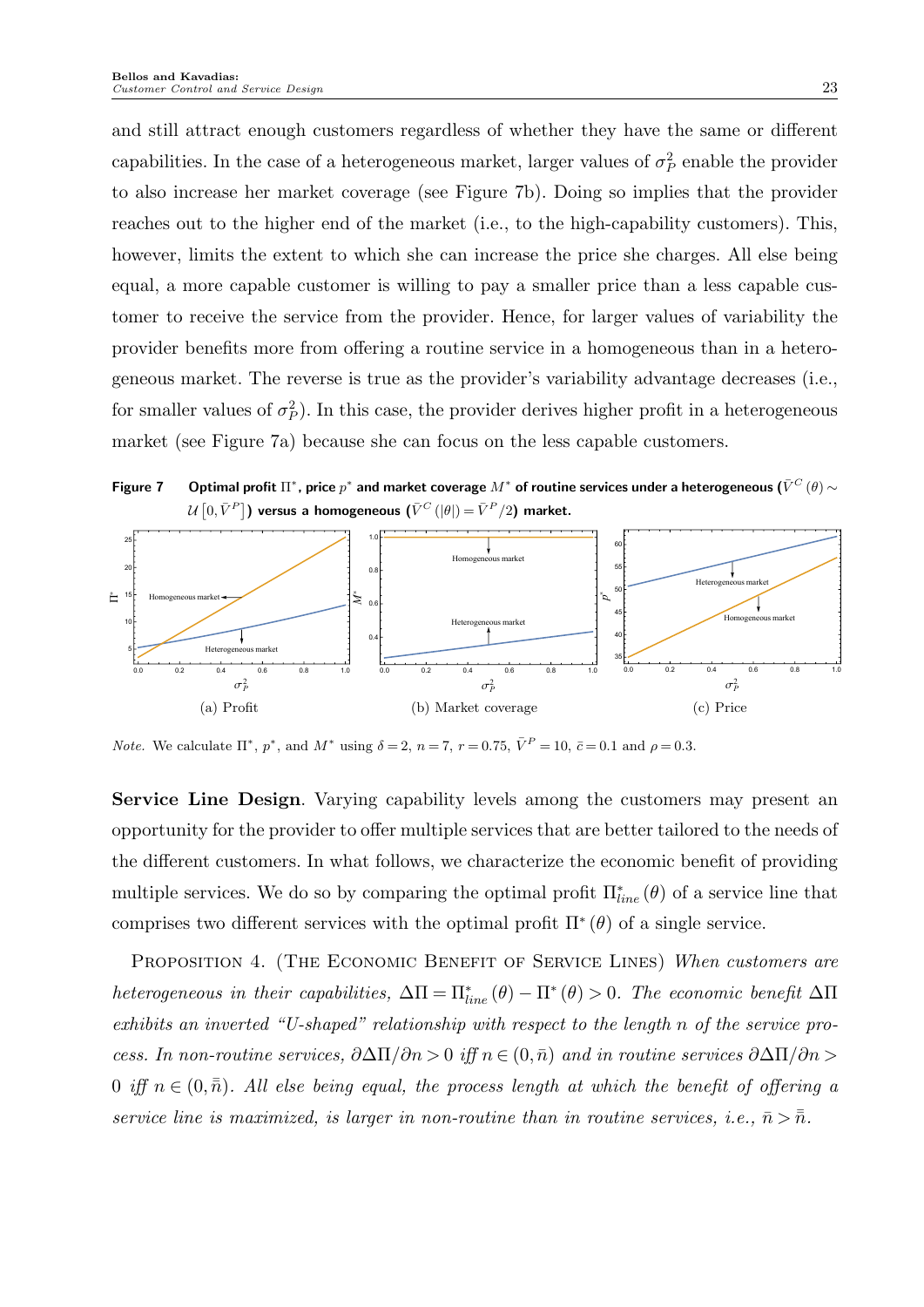Intuitively, Proposition 4 suggests that in the presence of customer heterogeneity, the provider always derives higher profit by offering a service line. This is because a service line facilitates better market segmentation and enables the provider to extract higher consumer surplus. Proposition 4 however, points to the non-monotonic relationship between the economic benefit of offering a service line and the length of the service process. We find that a service line is more profitable for intermediate lengths. This is true for both routine and non-routine services (see Figure 8). In non-routine services, we have already discussed in Proposition 1 that for smaller or larger values of  $n$ , the provider optimally limits the control of the service (ultimately  $k^* \to 0$ ; see Figure 3a). This also extends to the case of service lines. On the contrary, in routine services, we have seen that for larger values of  $n$ , the provider optimally controls larger part of the service (see Figure 3b), which ultimately leads to controlling the entire service process (i.e.,  $k^* \to n$ ). This implies that for a larger number of steps, the extent to which the provider differentiates the designs of the two services decreases because she is bounded by the total number of steps  $n$  that she can control. It also explains why in routine services, the benefit of offering a service line is more pronounced at smaller values of n.





*Note.* We calculate  $\Delta \Pi^* = \Pi^*$  (service line)  $-\Pi^*$  (single service) using  $\sigma_P^2 = 1.5$ ,  $r = 0.75$ ,  $\bar{V}^P = 10$ ,  $\bar{c} = 0.1$  and  $\rho = 0.3$ .

The non-monotonic behavior captured in Proposition 4 implies that the decision to offer a line of services might be more involved. This is especially true in the case when the design and deployment of a service line entail additional costs. We elaborate on Corollary 2.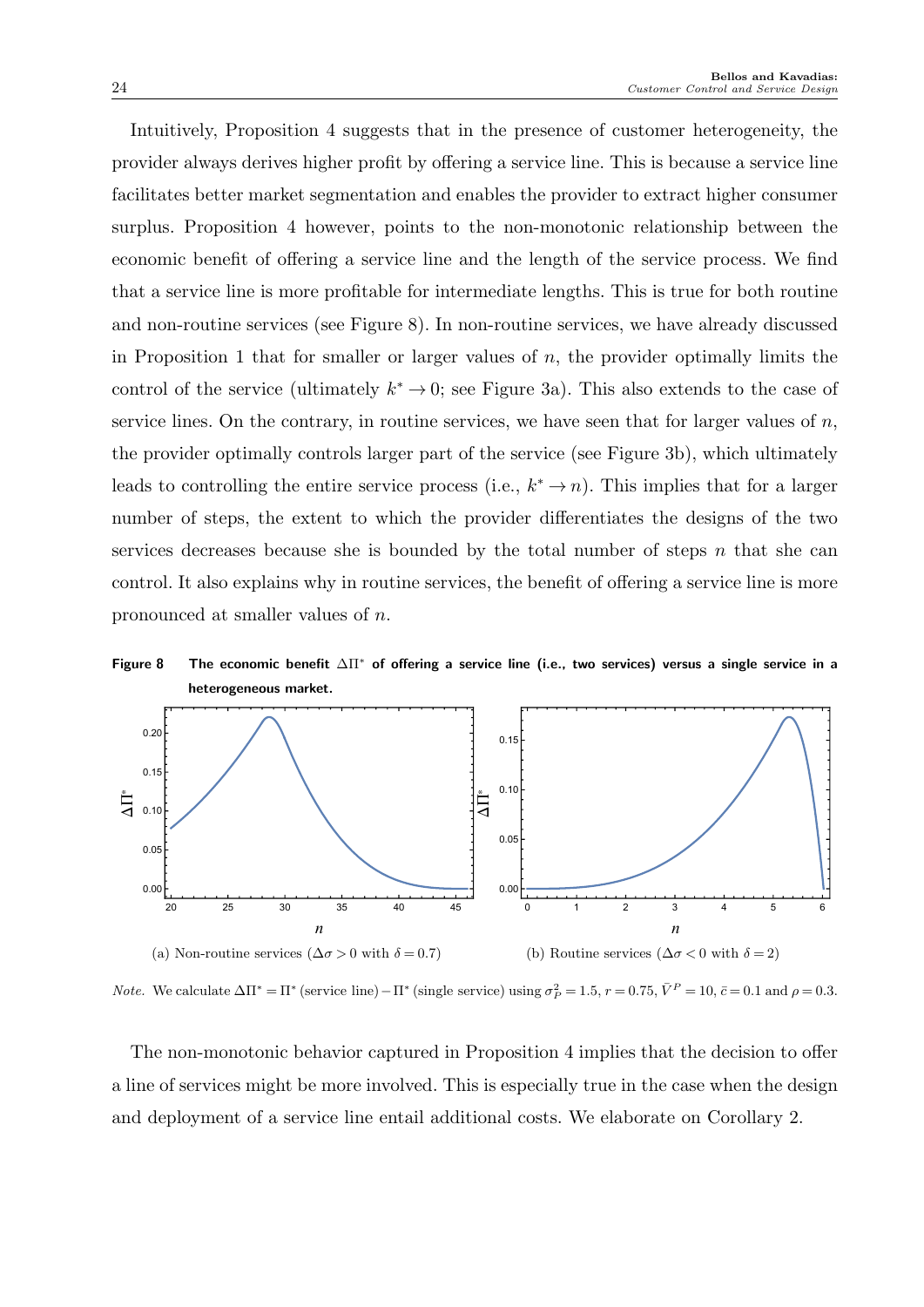Corollary 2. (The Economic Benefit of Service Lines) In the presence of deployment costs, offering a service line may be economically justified only for service processes of certain length.

Research on service management (Zeithaml et al. 1985) has identified one of the main differences between products and services to be the fact that services are simultaneously produced and consumed. For that reason, they cannot be inventoried. From a practical point of view, this implies that although the different variants of a line of products can be manufactured and subsequently sold by using the same pool of resources (e.g., the same production facility), this may not be true with service lines. That is, the provider may not be able to enjoy economies of scope (e.g., see Krishnan and Zhu 2006) because a service line may entail deployment costs (e.g., acquiring new facilities/equipment, hiring and training of personnel, monitoring costs), which can dampen the benefit (e.g., better segmentation) of offering more than one service. Hence, depending on the magnitude of these costs, the provider may prefer to design a service line only when the benefit (over serving the market through a single service) of doing so is maximum. As we have discussed in Proposition 4, this happens at intermediate values of process length (see Figure 8).

With this finding, our paper complements existing research on product line design (see Krishnan and Gupta 2001, Krishnan and Zhu 2006, Lacourbe et al. 2009 and references therein) by extending the focus of design to service lines. We do so by accounting for factors that are typically not present or considered to be design levers at any stage of the new product development process. For instance, products are typically designed around tangible specifications and features and do not require significant customer involvement during their production or delivery. On the contrary, services are intangible, they unfold over multiple interdependent service steps, and the decision to involve (or not) the customer at each of these steps can affect the overall customer experience.

The Effect of Competition on Service Design. Customer heterogeneity presents opportunities to the service provider to offer multiple services in order to cover customer needs better. In practice, this may also happen through different competing services. That is, the presence of heterogeneity in customers' capabilities may allow for the existence of multiple services offered by competing providers. In what follows we examine how competition affects service design. We consider two providers,  $H$  and  $L$ , who differ along their capability  $\bar{V}^P$ , where  $\bar{V}^P_H > \bar{V}^P_L$ . We assume that the customers' capabilities are uniformly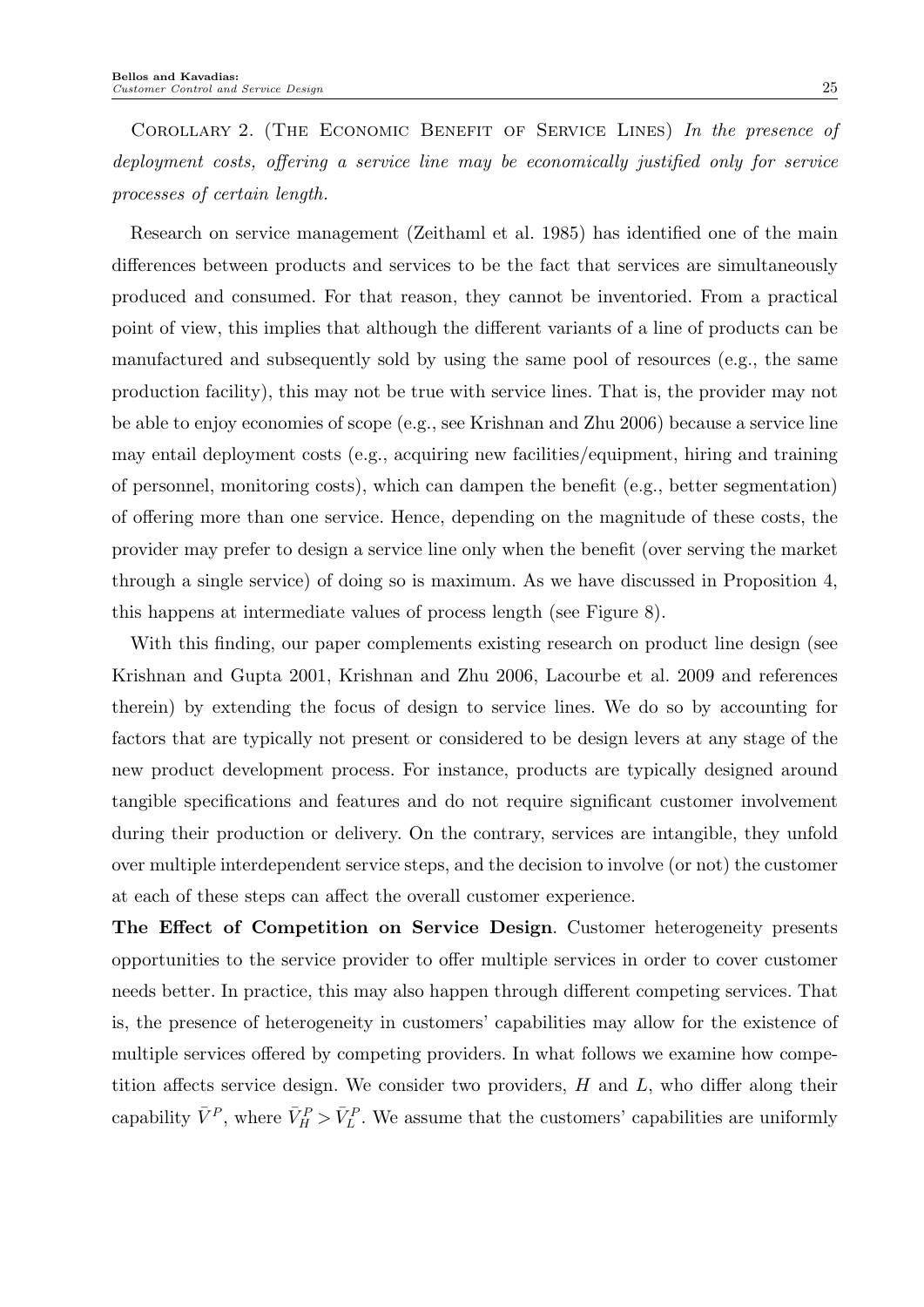distributed according to  $\bar{V}^C(\theta) \sim \mathcal{U}\left[0, \bar{V}_{H}^P\right]$ . Although the modeling setup is structurally similar to the one we used to capture the case of a single provider offering two services, the fact that the two competing providers simultaneously design their services presents analytical challenges in the derivation of the optimal designs. In the Appendix, we provide the optimality conditions that determine the competing designs. Subsequently, we resort to numerical methods that allow us to fully characterize the resulting designs. We summarize our insights below.

OBSERVATION 1. (SERVICE DESIGN UNDER COMPETITION) In the presence of competition, the high-capability provider serves the more capable customers whereas the lowcapability provider serves the less capable customers. The low-capability provider controls more steps under a competitive than a monopolistic setting. On the contrary, the highcapability provider decreases her control under a competitive setting and assumes responsibility for fewer service steps than the low-capability provider.

We find that for both routine and non-routine services, providers with competing offerings can coexist in a heterogeneous market. However, competition seems to force a clearer separation between the service designs adopted by the competing providers. The providers set their designs with opposite goals: i) a higher-end "focused service" where the provider's control of the service process is minimal and ii) a lower-end "super-service" where the provider controls the larger subset of the steps. In Figure 9 we see that for both routine and non-routine services, it is the high-capability provider who optimally chooses to limit her control and offer a focused service to the more capable customers. The less capable customers are "efficiently" served by the low-capability provider who can compensate for her lower expertise by controlling more service steps. For the same number of steps, the high-capability provider would incur a higher cost than the low-capability provider. For that reason, she chooses to serve the high-capability customers who are naturally capable to perform a larger part of the service themselves. Although the high-capability provider exercises minimal control, she extracts enough consumer surplus through the larger functional value she provides due to her higher expertise. This ordering also holds true for routine services. The low-capability provider does not have an incentive to cover the entire market because she can charge higher prices when serving the less capable customers. She does so by controlling the entire service as she maintains both an expertise and a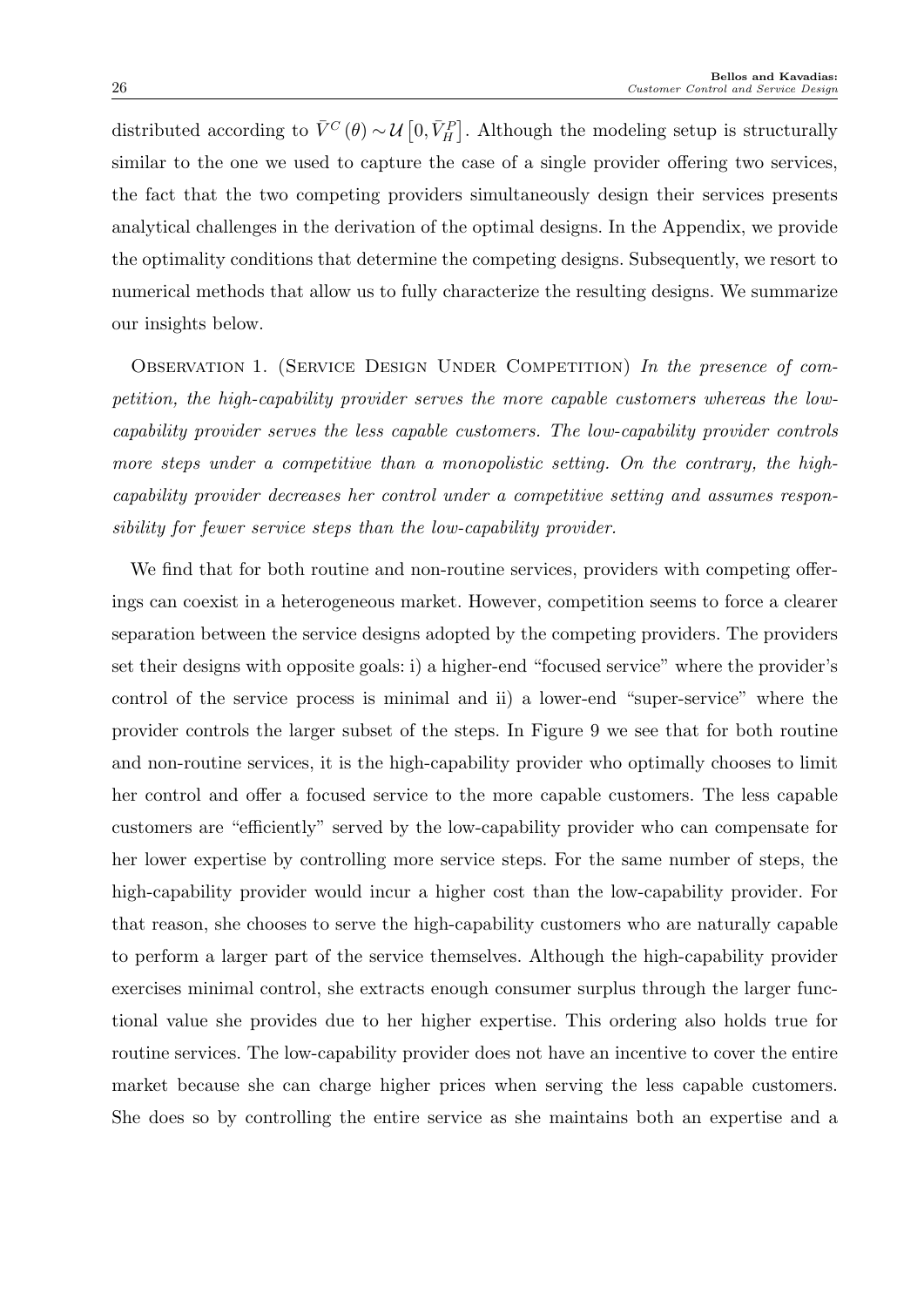variability advantage over the customers. Hence, the high-capability provider serves the remaining (i.e., higher-end) part of the market. However, to differentiate from the lowcapability provider and to limit her cost, she controls only a part of the service process. These insights reveal the effects of competition on service design that are not discerned by our previous findings.





*Note.* For the high-capability provider we use  $\bar{V}_H^P = 6$  whereas, for the low-capability provider we use  $\bar{V}_L^P = [3, 5.75]$ . We also use  $n = 10$ ,  $r = 1$ ,  $\sigma_P^2 = 1$ ,  $\bar{c} = 0.3$ , and  $\rho = 0.6$ .

## 5. Discussion

Customer participation in service contexts has been traditionally seen through the lens of the operational cost savings it can entail. Through a variety of examples, however, we recognize innovative providers who determine whether a service task should be controlled by the customer or the service firm, as a means of shaping the overall customer experience.

Motivated by these service practices, we develop a stylized analytical framework to answer the following question: under what conditions should providers grant control of different parts of their service blueprint to the customers? We consider services as processes comprising multiple interdependent steps. The experiences that customers derive at the different steps can be coupled. We distinguish between routine services where the customer appreciation of the service outcome stems from the adherence to standardized specifications, and non-routine services where the service outcome is evaluated along more subjective dimensions by the customer. Finally, we account for the possibility that the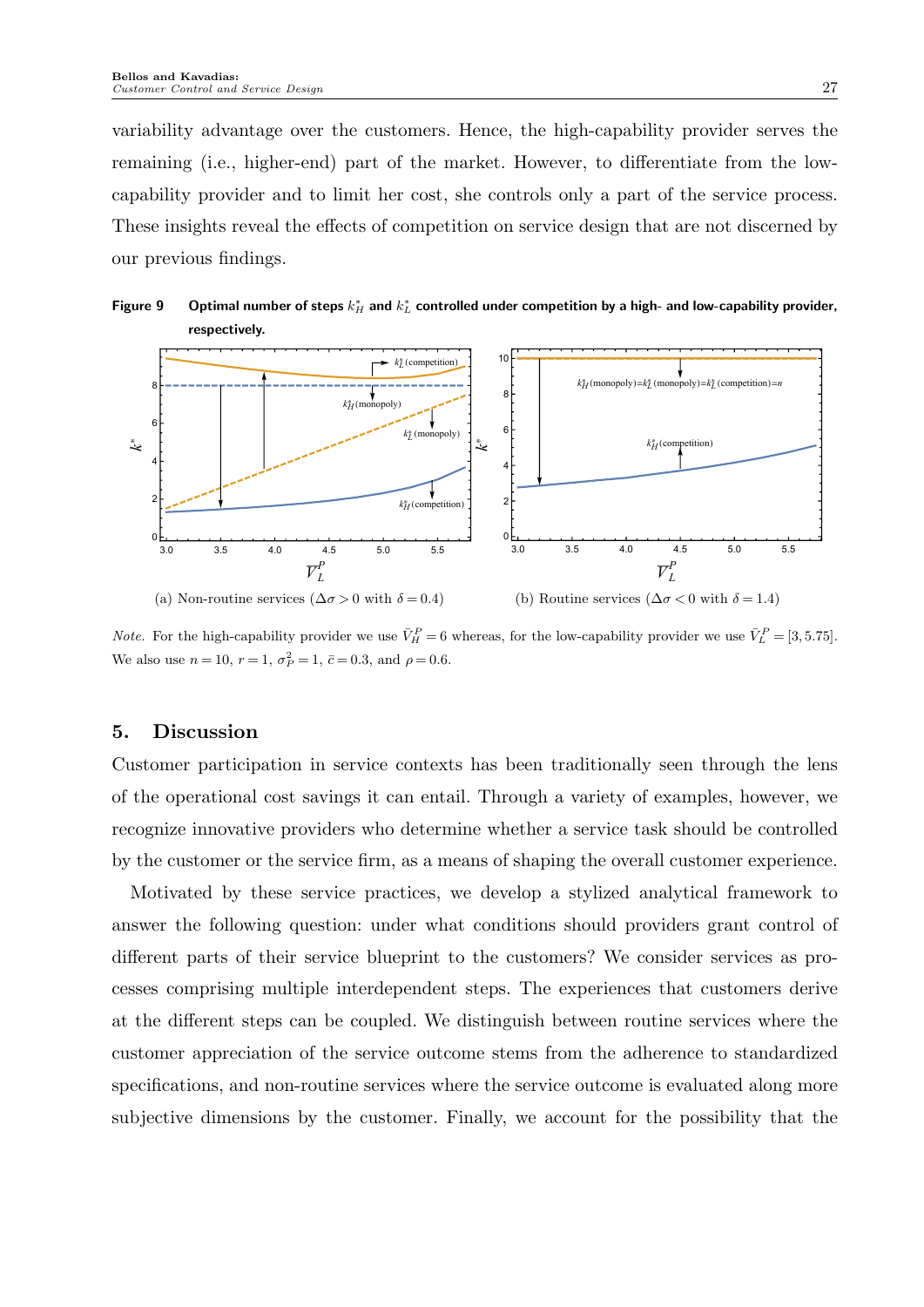provider might design a service line. Our analysis generates the following insights not identified by previous research.

We characterize a step choice rule that bears a clear, intuitive economic foundation. Moreover, it lends itself to a guiding principle that providers and service designers can use to determine which service steps to control. According to this rule, managers should assign a higher priority to service steps that offer a higher marginal benefit. This benefit is determined by the relationship between the provider's expertise advantage at a service step and the total cost of controlling the step. Characterizing this relationship rests upon the thorough diligence of service designers to capture and comprehend how much more advantageous is a provider compared to the customer in performing service tasks. Methods like empathic design (Leonard and Rayport 1997) and design thinking (Brown 2008) can offer inroads towards such know-how.

The extent of the provider's control, however, differs significantly depending on the type of the service. For instance, we find that ceteris paribus the provider exercises greater control in routine services than in non-routine ones. In routine services, the provider controls steps from which she derives even a negative marginal benefit whereas, in non-routine services, she might forego steps with positive marginal benefit. This implies that routine services should be managed holistically as "blocks" of steps and that in non-routine services providers should focus on the provision of steps that manifest their core expertise. In routine services, lengthier service blueprints incentivize the provider to increase the number of steps she controls. The opposite is true in non-routine services. We also find that the number of service steps controlled by the provider may change with the extent of interdependencies between the different steps; the direction of the effect rests upon the relative variability that the provider introduces into the service system. Still, our insights come with a cautious statement captured by the term ceteris paribus. The amount of control that the provider should exert by design does not rest solely on the type of the service, but it is moderated by her expertise advantage.

Our conceptualization of the customer experience and the different service elements observed in practice gives form to a useful classification of services. This classification is based on the provider's expertise advantage  $\Delta V_i$  and the type of the service  $\Delta \sigma$  as we have already illustrated in Figure 1. To establish how the optimal design rests upon the joint effect of the provider's expertise advantage and the type of the service, consider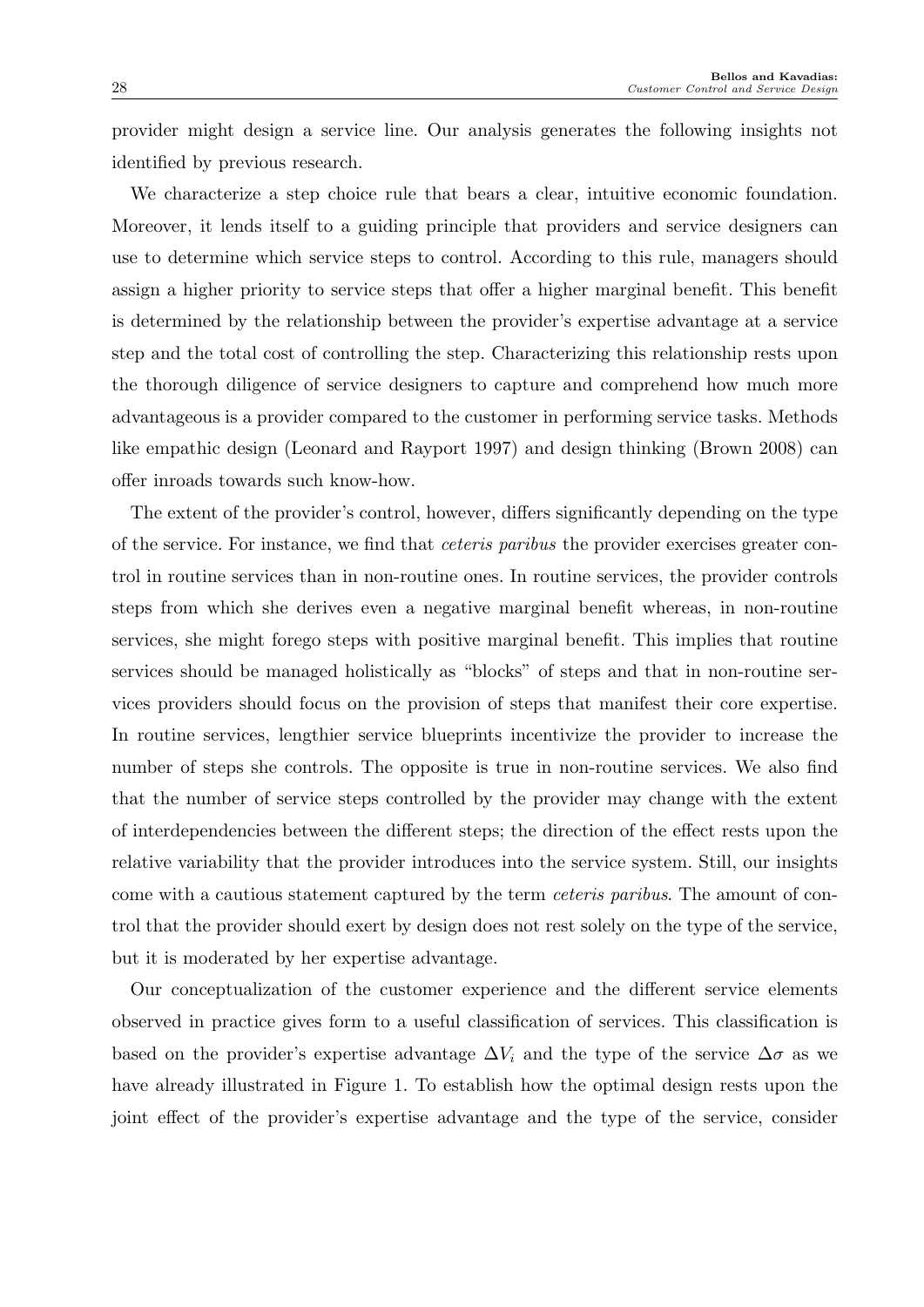the following services: i) the lab testing process for routine blood panels (e.g., lipoprotein analyses), ii) the dining service at a theme restaurant, iii) the dining service at a gourmet restaurant, and iv) the lab testing process for a condition of sensitive and private nature (e.g., screening for sexually transmitted diseases).

We can approximately map these services to different points on a replica of Figure 1 (i.e., Figure 10; see points A-D). Lab testing may require a relatively small expertise advantage because of advances in technology (e.g., it may be relatively easy for customers to draw their own sample by using a provided test kit). However, due to fear of embarrassment/social judgment or privacy concerns, customers may consider testing for conditions of sensitive nature (point C) to be more experiential than testing of routine blood work (point A). As we can see in Figure 10, the optimal number of steps that the provider controls at point A is smaller than at point C. This is consistent with practices of providers like myLabBox who delegate more steps of the service to the customers than providers who focus on more routine blood testing.





*Note.* For a given  $A_{[n]}$  and n, larger values of  $A_{[1]}$  imply that the service comprises more steps where the provider has an expertise advantage over the customer (i.e., more steps with  $A(k) > 0$  and  $\Delta V_i = V_i^P - V_i^C > 0$ ). We also remind the reader that  $\Delta \sigma = \sigma_P - \sigma_C = (1 - \delta) \sigma_P$ , where  $\delta > 1$  for routine services and  $\delta \in (0, 1)$  for non-routine services. We calculate  $k^*$  using  $n = 20$ ,  $r = 0.45$ ,  $A_{[n]} = -1.5$ , and  $\rho = 0.4$ .

Along similar lines, dining at a theme restaurant (point B; e.g., Hard Rock Cafe) and dining at a gourmet restaurant (point D; e.g., a French restaurant) can be considered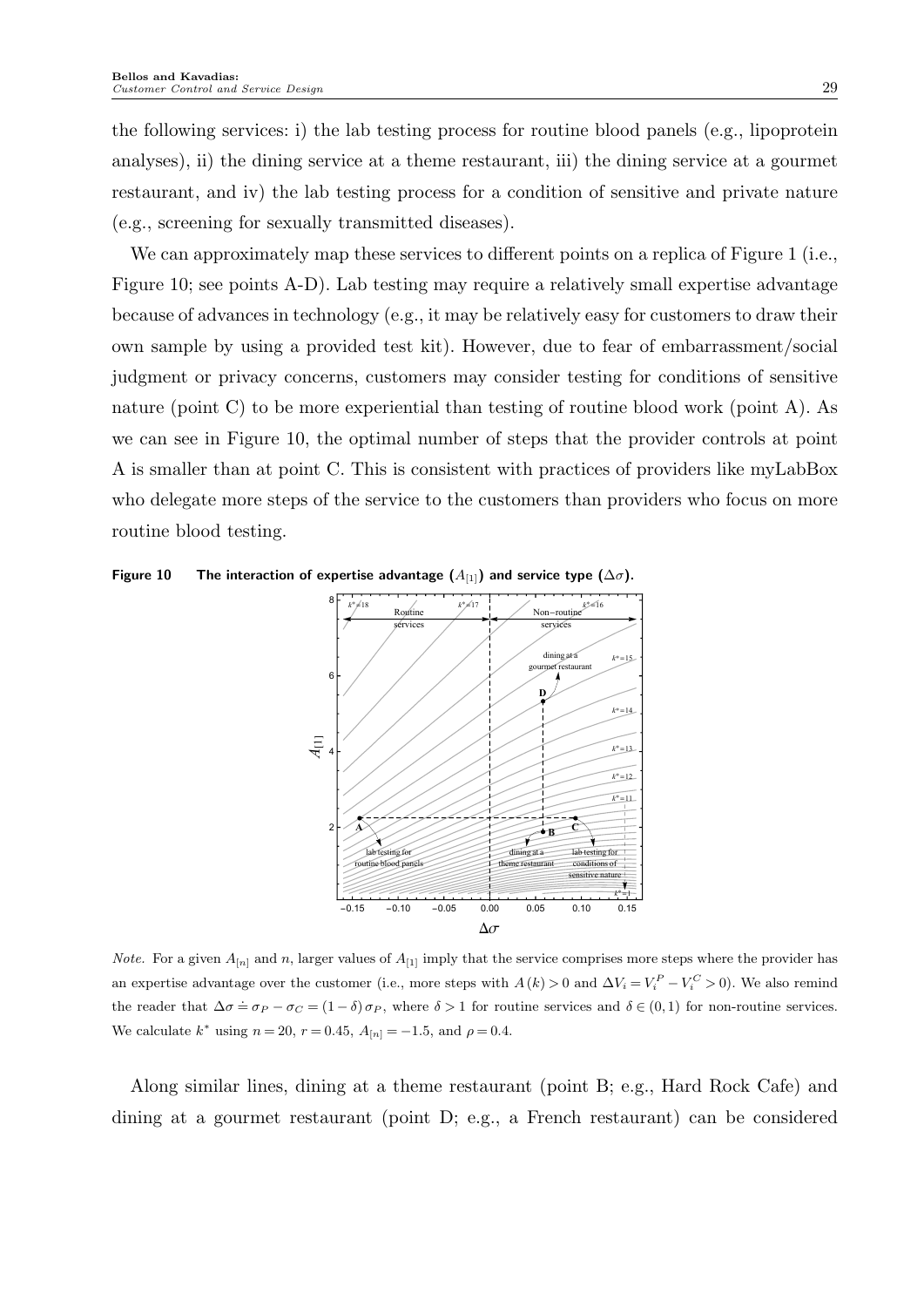non-routine services (or in relative terms, less routine than dining at more casual establishments) because in both cases, customers may factor in the valuation of the service intangible aspects such as the space ambience, or the employee behavior. Although both services are non-routine, Figure 10 indicates that a gourmet restaurant may allow customers to control a smaller part of the service than a theme restaurant. The reason is that offering such a service entails higher expertise advantage (e.g., knowledge about best combinations of food ingredients, or cooking preparations). This is consistent with known practices of upscale restaurants which restrict customer engagement in their service delivery (Chowhound 2011).

Based on Figure 10, we also see that the optimal service design cannot be based solely on the provider's expertise advantage or the type of the service. Interestingly, the extent of the provider's control may be the same for services as different as dining at a gourmet restaurant and having routine blood tests. Said differently, the provider's control is not simply the result of a larger expertise advantage or a specific service type. It is the interaction of these two dimensions that determines the optimal design. Although conventional wisdom would likely indicate that providers should adopt a full-service approach mainly for services that are non-routine and for which they have high expertise, Figure 10 shows that providers may assume the same (or even more; e.g., consider any point on the left of point A) control of more "prosaic" services.

With respect to the economic aspect of the optimal service design, we find that that services where the steps differ significantly in terms of the provider's expertise or the customers' ability to perform them are always the most profitable. What is more interesting though, is the fact that higher profit does not translate into more control. Depending on the level of expertise more or fewer service steps might be controlled.

Our paper provides some grounding insights into the design of service lines. Although offering a service line always facilitates better market segmentation, it may not always be economically profitable to do so. This is because deploying a service line may introduce costs (e.g., cost of new facilities/equipment or hiring and training of employees) that stem from the fact that services cannot be inventoried. From a profitability point of view, a service line holds more promise for service processes of intermediate length. For smaller or larger services we find that the economic benefit of introducing a service line is less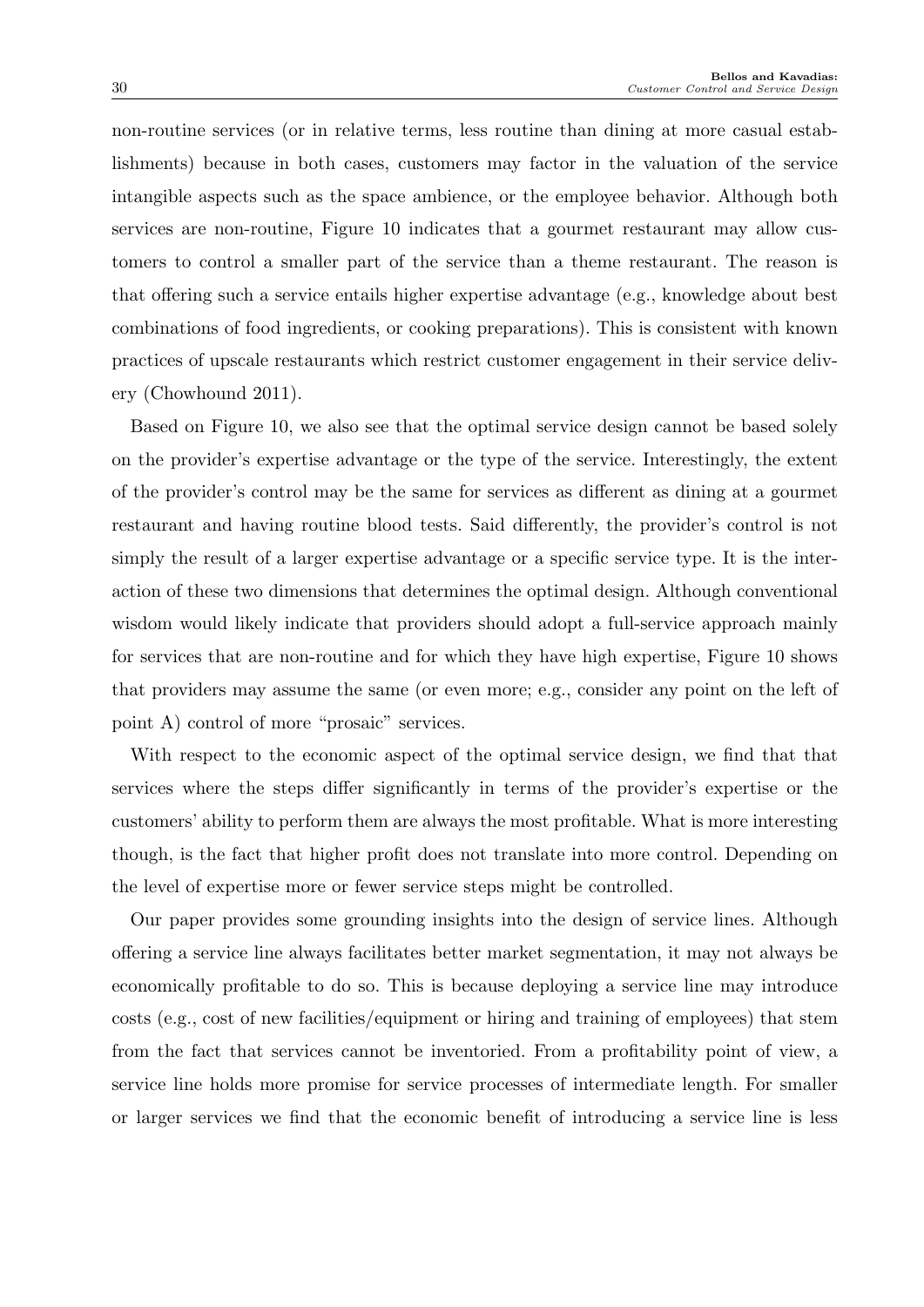that targets the high-capability customers.

To obtain first-order insights, our model was developed on the basis of a few simplifying assumptions. Relaxing these assumptions presents opportunities for future research. For instance, future work can focus on more involved cost structures that account for economies of scale, capacity/workforce allocation, congestion effects, or increased rework due to customer involvement. It was also assumed that customers are fully informed about the provider's overall capability. Evaluating whether a provider's control allocation strategy can credibly signal her capability can also provide insights not generated by our model.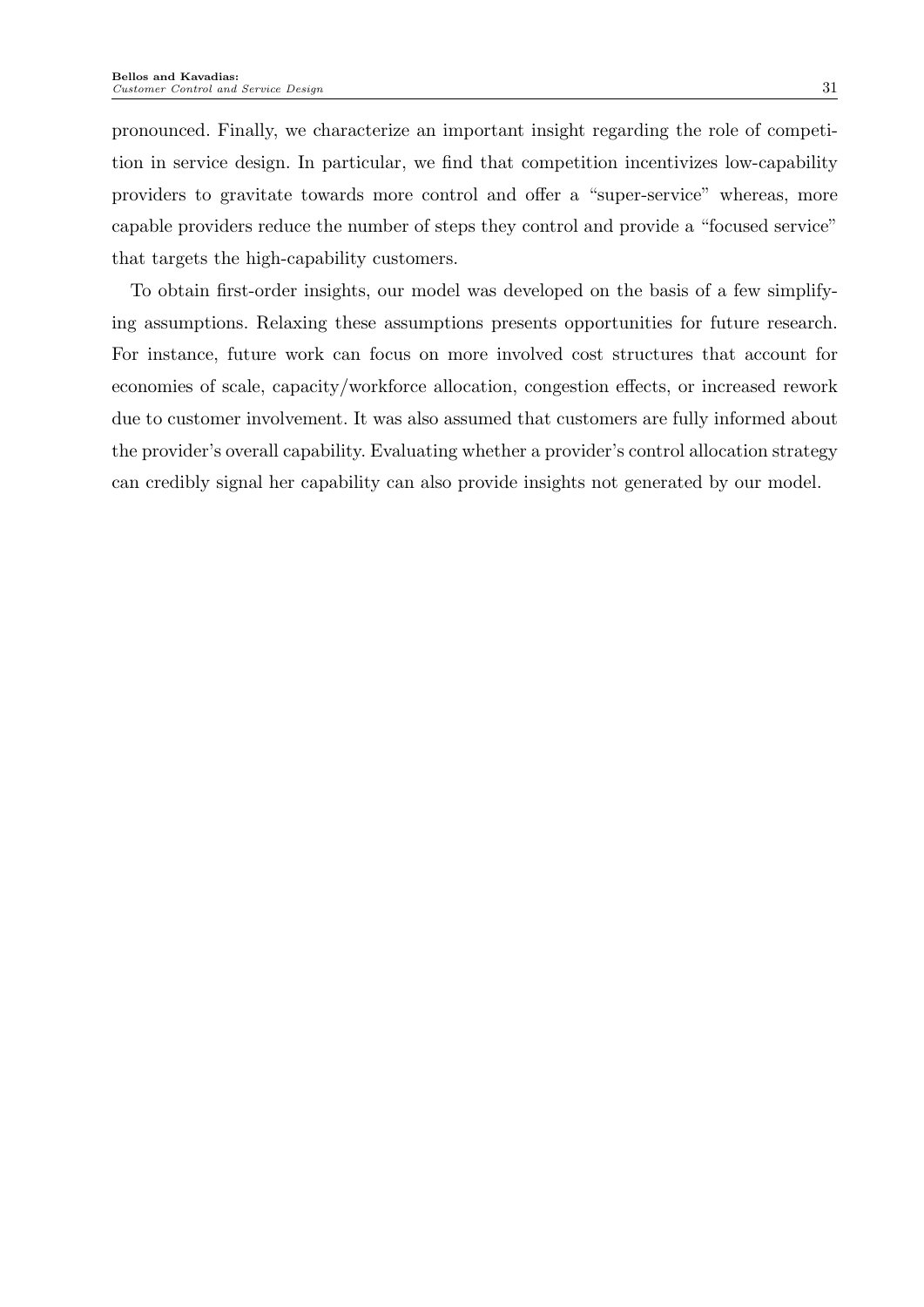# Appendix

Proof of Lemma 1.The service provider determines the optimal design based on

$$
\begin{aligned} &\underset{\mathcal{P}\subseteq\mathcal{J},p\geq 0}{\text{maximize}} \ \Pi\left(\mathcal{P},p\right) = \left(p - \sum_{i\in\mathcal{P}} c_i V_i^P\right) M \\ &s.t. \ \ \mathbb{E}\left[U\left(\mathcal{P},p\right)\right] \geq \mathbb{E}\left[U\left(\mathcal{P}=\emptyset,p=0\right)\right]. \end{aligned}
$$

The participation constraint can be rewritten as

$$
\mathbb{E}\left[U\left(\mathcal{P}, p\right)\right] \geq \mathbb{E}\left[U\left(\mathcal{P} = \emptyset, p = 0\right)\right] \Leftrightarrow
$$
\n
$$
V\left(\mathcal{P}\right) - \frac{r}{2}\sigma^2\left(\mathcal{P}\right) - p \geq V\left(\emptyset\right) - \frac{r}{2}\sigma^2\left(\emptyset\right) \Leftrightarrow
$$
\n
$$
p \leq V\left(\mathcal{P}\right) - V\left(\emptyset\right) - \frac{r}{2}\left(\sigma^2\left(\mathcal{P}\right) - \sigma^2\left(\emptyset\right)\right),
$$

where  $V(\mathcal{P}) = \sum_{i \in \mathcal{P}} V_i^P + \sum_{i \in \mathcal{C}} V_i^C$  and  $V(\emptyset) = \sum_{i \in \mathcal{J}} V_i^C$ .

Using k to denote the cardinality of  $P$ , the variance  $\sigma^2(P)$  can be calculated as

$$
\sigma^{2}(\mathcal{P}) = Var \left[ \sum_{i \in \mathcal{P}} \tilde{V}_{i}^{P} + \sum_{i \in \mathcal{C}} \tilde{V}_{i}^{C} \right]
$$
  
=  $k\sigma_{P}^{2} + (n - k)\sigma_{C}^{2} + 2\rho \left( \frac{k!}{2!(k-2)!} \sigma_{P}^{2} + \frac{(n-k)!}{2!(n-k-2)!} \sigma_{C}^{2} + k(n-k) \sigma_{C} \sigma_{P} \right)$   
=  $k(1 + (k-1)\rho)\sigma_{P}^{2} + (n - k)(1 + (n - k - 1)\rho)\sigma_{C}^{2} + 2k(n - k)\rho \sigma_{C} \sigma_{P},$ 

where  $\sigma_C \doteq \delta \sigma_P$ . Similarly,  $\sigma^2(\emptyset) = n(1 + (n-1)\rho)\sigma_C^2$  or  $\sigma^2(\emptyset) = n(1 + (n-1)\rho)\delta^2 \sigma_P^2$ .

We start by deriving the optimal price for a given  $P$  and then we determine the optimal set of steps controlled by the provider. The profit  $\Pi(\mathcal{P}, p)$  is linear increasing in p. Hence, for a given  $P$ , the optimal price is

$$
\tilde{p} = V(\mathcal{P}) - V(\emptyset) - \frac{r}{2} (\sigma^2(\mathcal{P}) - \sigma^2(\emptyset))
$$
  
= 
$$
\sum_{i \in \mathcal{P}} (V_i^P - V_i^C) - \frac{1}{2} (kr(1 - \delta)) (1 + (k - 1) \rho + \delta(1 + (2n - 1 - k) \rho)).
$$

Define  $\tilde{\Pi}(\mathcal{P}) \doteq \Pi(\mathcal{P}, p = \tilde{p}) = \sum_{i \in \mathcal{P}} A_i - \frac{1}{2}$  $\frac{1}{2} \Bigl( k r \left( 1 - \delta \right) \Bigr) \Bigl( 1 \,\,\, + \,\,\, \left( k - 1 \right) \rho \,\,\, + \,\,\, \delta \bigl( 1 \,\,\, + \,\,$  $(2n-1-k)\rho$ ), where  $A_i \doteq (V_i^P - V_i^C) - c_i V_i^P$ . The service provider determines the optimal set of steps to control based on

maximize 
$$
\tilde{\Pi}(\mathcal{P}) = \sum_{i \in \mathcal{P}} A_i - \frac{1}{2} \Big( kr \left( 1 - \delta \right) \Big) \Big( 1 + (k - 1) \rho + \delta \Big( 1 + (2n - 1 - k) \rho \Big) \Big).
$$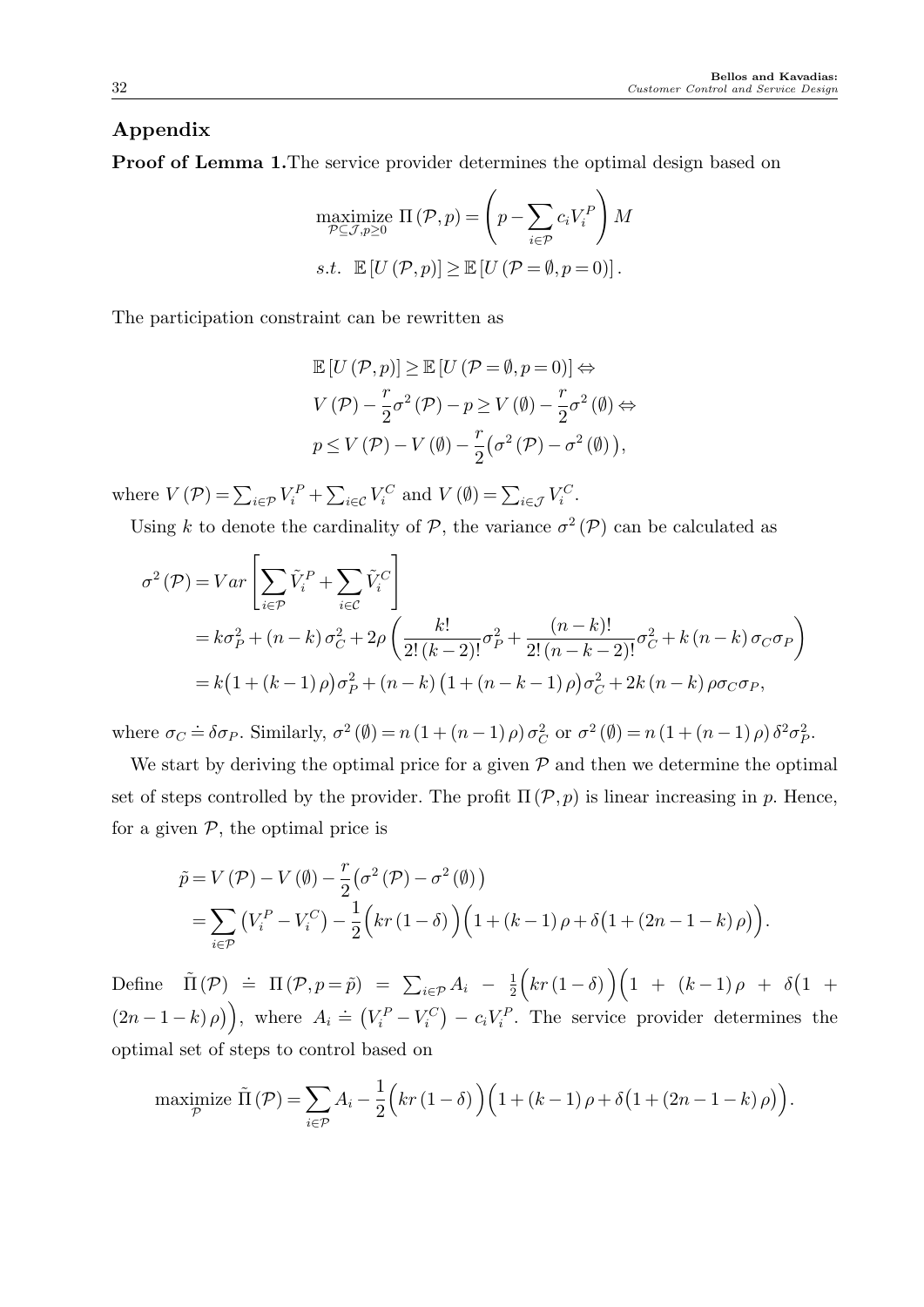We now use an exchange argument to show that the service steps should be assigned in decreasing order of  $A_i$  for  $i \in \{1, ..., n\}$ . Let  $A_{[j]}$  indicate the  $j<sup>th</sup>$  element of that ordering. Assume that the service provider decides to control  $k$  steps. Additionally assume that the provider can use two different configurations (out of the  $\frac{n!}{(n-k)!}$  possible configurations) for the choice of the service steps. In the first configuration, the service steps are chosen in a decreasing order of  $A_{[i]}$  such that  $A_{[j-1]} \ge A_{[j]}$ , i.e.,  $\mathcal{P}_1 = \{A_{[1]}, A_{[2]}, \ldots, A_{[k-1]}, A_{[k]}\}$ . In the second configuration, the service steps are chosen such that  $A_{[j-1]} \geq A_{[j]} \geq A_{[j+w]}$ , for any  $w \in \{1, \ldots, n-k-1\}, \text{ i.e., } \mathcal{P}_2 = \{A_{[1]}, A_{[2]}, \ldots, A_{[k-1]}, A_{[k+w]}\}.$  It is straightforward to show that  $\Pi(\mathcal{P}_2) - \Pi(\mathcal{P}_1) = A_{[k+w]} - A_{[k]} \leq 0$ . Since this holds for any w, it proves the claim that the provider's optimal decision is to choose to control the set of steps  $\mathcal{P}_1$ .

**Proof of Lemma 2.** We assume that the provider's marginal benefit is described by  $A(k) = A_{11} - (A_{11} - A_{1n}) k/n$ , where  $k \in [0, n]$ ,  $A_{11} > 0$  and  $A_{1n} \leq 0$ . We can restate the provider's profit as

$$
\tilde{\Pi}(k) = \int_0^k A(x) dx - \frac{1}{2} (kr (1 - \delta)) (1 + (k - 1) \rho + \delta (1 + (2n - 1 - k) \rho)).
$$

It is straightforward to calculate  $\int_0^k A(x) dx = A_{[1]}k - \frac{A_{[1]} - A_{[n]}}{2n}$  $\frac{1-A_{[n]}}{2n}k^2$ . The provider determines the optimal number of steps  $k^*$  she controls based on

maximize 
$$
\tilde{\Pi}(k) = A_{[1]}k - \frac{A_{[1]} - A_{[n]}}{2n}k^2 - \frac{1}{2}\left(kr(1-\delta)\right)\left(1 + (k-1)\rho + \delta(1 + (2n-1-k)\rho)\right).
$$

 $ilde{\Pi}(k)$  is concave in k because  $\frac{\partial^2 \tilde{\Pi}(k)}{\partial^2 k}$  $\frac{\partial^2 \tilde{\Pi}(k)}{\partial^2 k} = -\frac{(A_{[1]}-A_{[n]}+nr(1-\delta)^2\rho\sigma_P^2)}{n} < 0.$  Hence, the solution of  $\partial \tilde{\Pi}(k)/\partial k = 0$  offers the unconstrained maximizer  $k_{unc} = \frac{n(2A_{[1]}-(1-\delta) \sigma \sigma_P^2 (1-\rho+\delta+(2n-1)\delta \rho))}{2(n-1)(\sigma P)}$  $\frac{1}{2\left(A_{[1]}-A_{[n]}+(1-\delta)^2 n \rho r \sigma_P^2\right)},$ and  $k^* = \max \{\min \{k_{unc}, n\}, 0\}$ . After differentiating  $k_{unc}$  we obtain

$$
\partial k_{unc}/\partial A_{[1]} = \frac{n\left(r\left(1-\delta\right)\left(1+(1-\rho)\,\delta+(2n-1)\,\rho\right)\sigma_P^2 - 2A_{[n]}\right)}{2\left(A_{[1]}-A_{[n]}+nr\sigma_P^2\left(1-\delta\right)^2\rho\right)^2}
$$

$$
\partial k_{unc}/\partial A_{[n]} = \frac{n\left(2A_{[1]}-r(1-\delta)\left(1-\rho+\delta+(2n-1)\delta\rho\right)\sigma_P^2\right)}{2\left(A_{[1]}-A_{[n]}+nr\sigma_P^2(1-\delta)^2\rho\right)^2}.
$$

- For non-routine services (i.e., for  $\Delta \sigma > 0$ ;  $\delta \in (0,1)$ ):  $\partial k_{unc}/\partial A_{[1]} > 0$  and  $k_{unc} n =$  $n(2A_{[n]}-r(1-\delta)(1+\delta+(2n-1-\delta)\rho)\sigma_P^2)$  $\frac{\Delta_{[n]} - r(1-\delta)(1+\delta + (2n-1-\delta)\rho)\sigma_P^2)}{2\left(A_{[1]} - A_{[n]} + nr\sigma_P^2(1-\delta)^2\rho\right)} < 0$  for any  $A_{[1]} > 0$ . Hence,  $k_{unc} \in (0, n)$  iff  $A_{[1]} > \bar{A}_{[1]} = 0$  ${A_{[1]}: k_{unc} = 0} = (r(1 - \delta)(1 - \rho + \delta + (2n - 1)\delta\rho)\sigma_P^2)/2 > 0$  otherwise,  $k^* = 0$ .
- For routine services (i.e., for  $\Delta \sigma < 0$ ;  $\delta > 1$ ):  $\partial k_{unc}/\partial A_{[n]} > 0$  and  $k_{unc} > 0$  for any  $A_{[1]} > 0, A_{[n]} \leq 0.$  Hence,  $k_{unc} < n$  iff  $A_{[n]} < \overline{A}_{[n]} \doteq \{A_{[n]} : k_{unc} = n\} = r(1-\delta)(1+\delta)$  $(1 - \rho) \delta + (2n - 1) \rho \sigma_P^2 / 2 < 0.$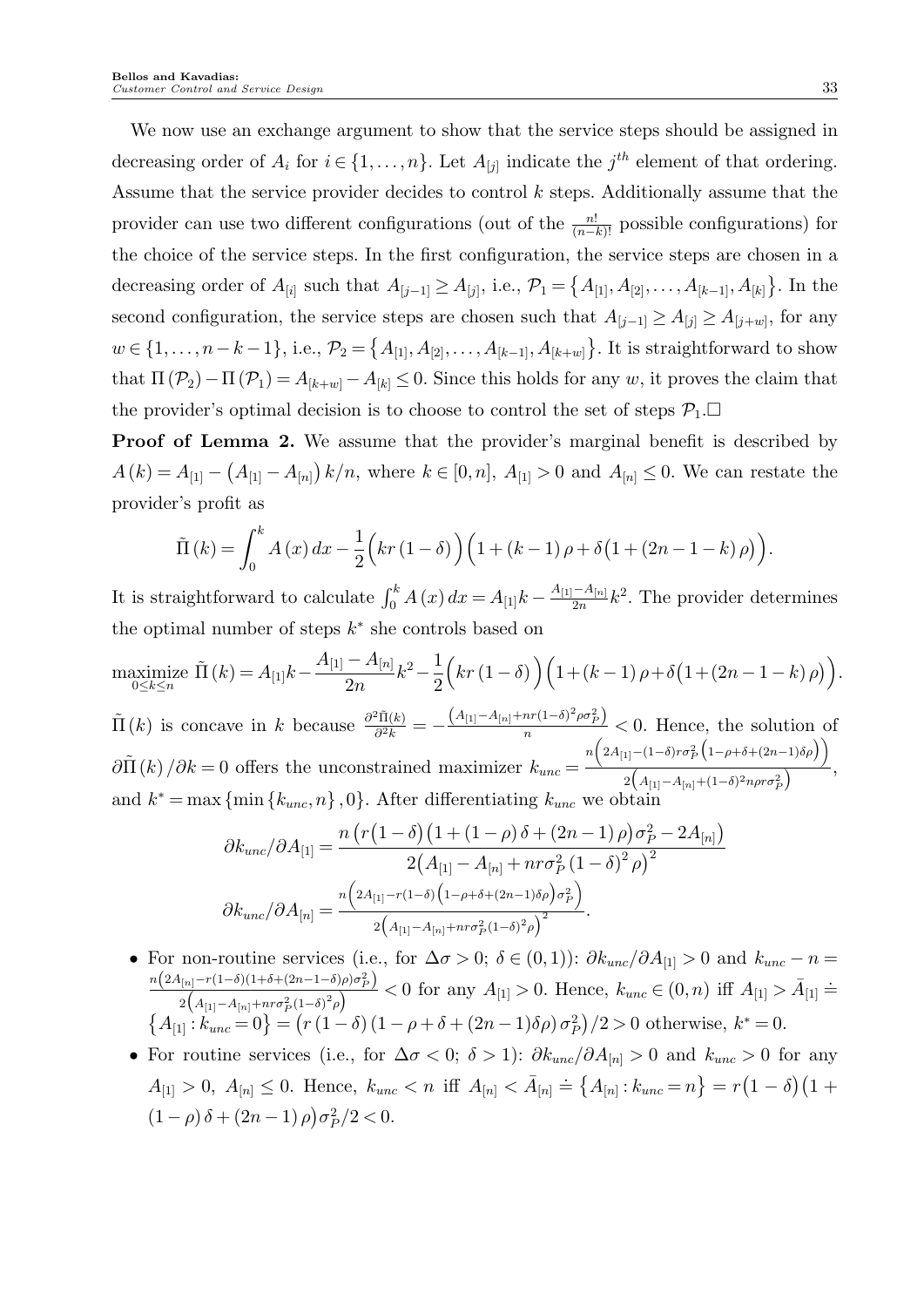At  $\sigma_P^2 = 0$ , the difference  $k_{unc}(\delta_1) - k_{unc}(\delta_2) = 0$ . Furthermore,  $\frac{\partial (k_{unc}(\delta_1) - k_{unc}(\delta_2))}{\partial \sigma_P^2} < 0$  (analytical expression available upon request) for any  $\sigma_P^2$ . Hence,  $k_{unc}(\delta_1) - k_{unc}(\delta_2) < 0$  (i.e.,  $k_{unc}(\delta_2) > k_{unc}(\delta_1)$  always.  $\square$ 

**Proof of Corollary 1.** Define  $\hat{k} \doteq \{k : A(k) = 0\} = \frac{nA_{[1]}}{A_{k+1}A_{[2]}}$  $\frac{nA_{[1]}}{A_{[1]}+A_{[n]}}$ . Based on that we derive  $\hat{k} - k_{unc} = \frac{n A_{[1]}}{A_{[1]} + A}$  $\frac{nA_{[1]}}{A_{[1]}+A_{[n]}}$  –  $n\left(2A_{[1]}(1-\delta)r\sigma_P^2\left(1-\rho+\delta+(2n-1)\delta\rho\right)\right)$  $\frac{2(A_{[1]}-A_{[n]}+(1-\delta)^2 n \rho r \sigma_P^2)}{2(A_{[1]}-A_{[n]}+(1-\delta)^2 n \rho r \sigma_P^2)}$ . At  $\sigma_P^2=0$ , the difference  $\hat{k}-k_{unc}=$ 0. Furthermore,  $\frac{\partial (\hat{k}-k_{unc})}{\partial \sigma_P^2} = \frac{nr(1-\delta)\left(A_{[1]}(1+(1-\rho)\delta+(2n-1)\rho) - A_{[n]}(1+\delta-\rho+(2n-1)\delta\rho)\right)}{2\left(A_{[1]}-A_{[n]}+nr\rho(1-\delta)^2\sigma_P^2\right)^2}$  $2(A_{[1]}-A_{[n]}+nr\rho(1-\delta)^2\sigma_P^2)$  $\frac{1}{2}$  for which it is straightforward to show that  $\frac{\partial (\hat{k}-k_{unc})}{\partial \sigma_P^2} > 0$  for all  $\delta \in (0,1)$  and  $\frac{\partial (\hat{k}-k_{unc})}{\partial \sigma_P^2} < 0$  for all  $\delta > 1$ . Hence,  $k_{unc} < \hat{k}$  for non-routine and  $\hat{k} < k_{unc}$  for routine services.

Proof of Proposition 1. With respect to the comparative statics of the optimal number of steps we focus on the cases where  $k^* = k_{unc}$  as in extreme design solutions (i.e.,  $k^* = 0$  or  $k^* = n$ ) any local perturbations leave the design unaffected and bear little insight. Doing so we obtain

$$
\partial k^* / \partial n = \frac{(1-\delta)\rho r \sigma_P^2 (A_{[1]} - A_{[n]}) (1 - \delta(4n-1)) + (A_{[1]} - A_{[n]}) (2A_{[1]} - (1-\delta^2) r \sigma_P^2) - 2\delta(1-\delta)^3 (n\rho r \sigma_P^2)^2}{2(A_{[1]} - A_{[n]} + (1-\delta)^2 n\rho r \sigma_P^2)^2}
$$

$$
\partial k^* / \partial \rho = \frac{(1-\delta)n r \sigma_P^2 (-A_{[1]}(2n-\delta-1) + A_{[n]}(\delta(2n-1)-1) + (1+\delta)(1-\delta)^2 n r \sigma_P^2)}{2(A_{[1]} - A_{[n]} + (1-\delta)^2 n\rho r \sigma_P^2)^2}.
$$

- For non-routine services (i.e., for  $\Delta \sigma > 0$ ;  $\delta \in (0,1)$ ):  $\partial k^* / \partial n > 0$  iff  $n < \hat{n} \doteq$  $-\frac{A_{[1]}-A_{[n]}}{\pi r^2\cdot (1-\delta)}$  $\frac{A_{[1]}-A_{[n]}}{r\sigma_P^2\rho(1-\delta)^2}+$  $\sqrt{\big(A_{[1]}-A_{[n]}\big)\big(2\big(A_{[1]}-\delta A_{[n]}\big)-r\sigma_P^2(1-\delta)^2(1+\delta)(1-\rho)\big)}$  $\frac{1}{2\sigma_P^2 (r(1-\delta)^2 \delta \rho)^2} \frac{1}{2\sigma_P^2 (r(1-\delta)^2 \delta \rho)^2}$ , and  $\partial k^* / \partial \rho < 0$  iff  $\sigma_P^2 < \hat{\sigma}_{P_1}^2 =$  $A_{[1]}(2n-1-\delta)+A_{[n]}(1-\delta(2n-1))$  $\frac{n\tau(1-\delta)^2(1+\delta)}{n\tau(1-\delta)^2(1+\delta)}.$
- For routine services (i.e., when  $\Delta \sigma < 0$ ;  $\delta > 1$ ):  $\partial k^* / \partial n > 0$ , and  $\partial k^* / \partial \rho > 0$  iff  $\sigma_P^2 <$  $\hat{\sigma}_{P_2}^2 \doteq \frac{A_{[1]}(2n-1-\delta) + A_{[n]}(1-\delta(2n-1))}{nr(1-\delta)^2(1+\delta)}$  $\frac{1-\delta)+A_{[n]}(1-\delta(2n-1))}{nr(1-\delta)^2(1+\delta)}$ .

**Proof of Proposition 2.** We adopt the notation  $k^*([\mathcal{J}])$  and  $\Pi^*([\mathcal{J}])$  to indicate the optimal number of steps and the optimal profit, when the service process is homogeneous with  $A(k) = \frac{A_{[1]} + A_{[n]}}{2}$ . For a heterogeneous process we use the notation  $k^*(\mathcal{J})$  and  $\Pi^*(\mathcal{J})$ . Similar to the proof of Lemma 2 we derive  $k_{unc}(|\mathcal{J}|) =$  $A_{[1]}+A_{[n]}-r(1-\delta)\sigma_P^2\left(1+\delta+\left(\delta(2n-1)-1\right)\rho\right)$  $\frac{(1-\delta)^2 \sigma_P^2}{2r\rho(1-\delta)^2 \sigma_P^2}$ . Then,

- For non-routine services (i.e., for  $\Delta \sigma > 0$ ;  $\delta \in (0,1)$ ):  $k_{unc}(|\mathcal{J}|) \in (0,n)$  iff  $A_{[1]} \in$  $\left(2\bar{A}_{\left[1\right]}-A_{\left[n\right]},2\bar{A}_{\left[1\right]}-A_{\left[n\right]}+2r\left(1-\delta^2\right)\left(1+\left(n-1\right)\rho\right)\sigma_P^2\right).$
- For routine services (i.e., for  $\Delta \sigma < 0$ ;  $\delta > 1$ ):  $k_{unc}(|\mathcal{J}|) \in (0,n)$  iff  $A_{[n]} \in$  $(2\bar{A}_{[n]} - A_{[1]} - 2r(1-\delta^2)(1+(n-1)\rho)\sigma_P^2, 2\bar{A}_{[n]} - A_{[1]}).$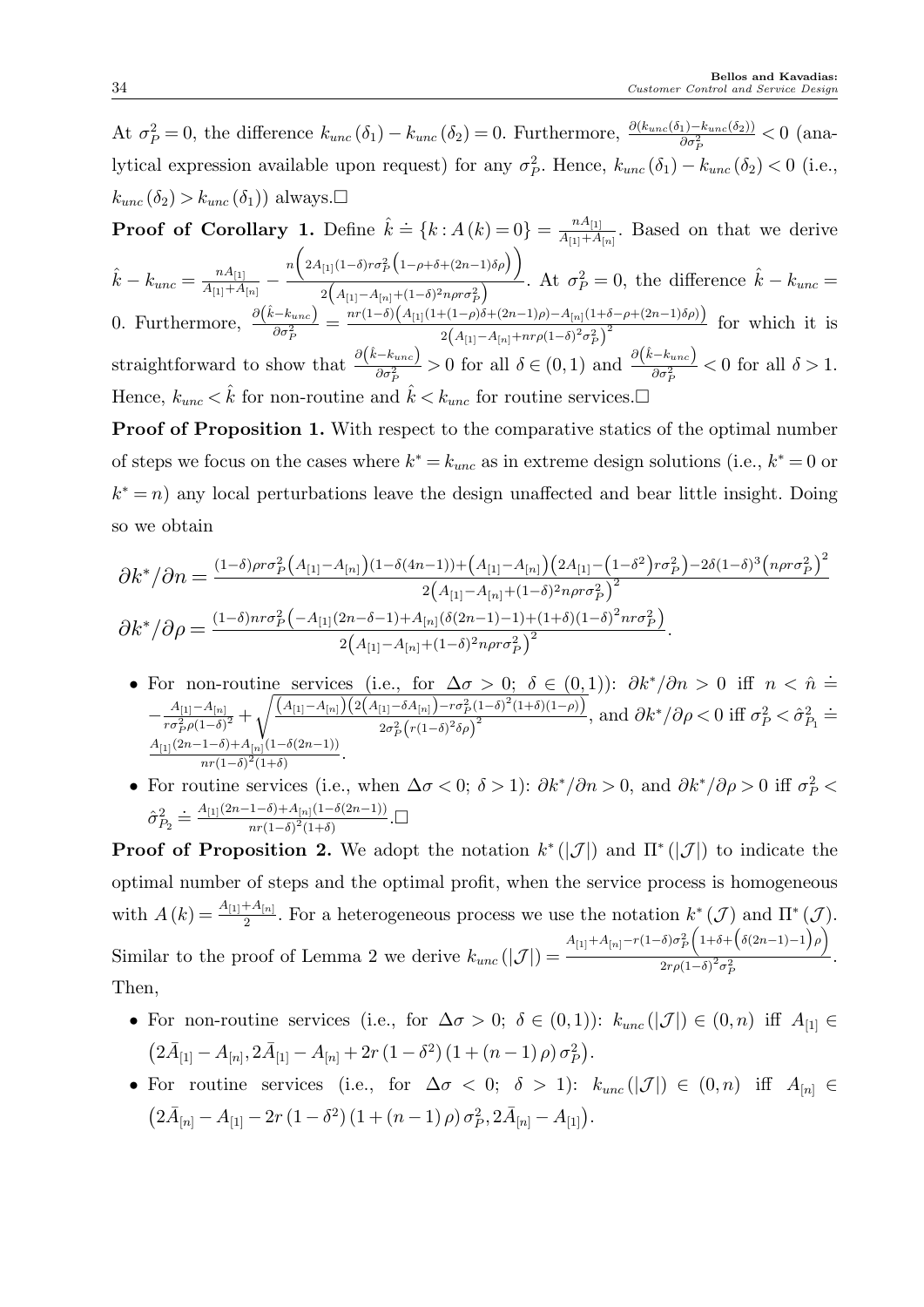We focus on  $k^*(\mathcal{J}) \in (0,n)$ , which also implies  $k^*(\mathcal{J}) \in (0,n)$  because  $2\overline{A}_{[1]} - A_{[n]} +$  $2r(1-\delta^2)(1+(n-1)\rho)\sigma_P^2 > \bar{A}_{[1]}$  and  $2\bar{A}_{[n]} - A_{[1]} < A_{[n]}$ . Based on  $k^*(|\mathcal{J}|)$  and  $p^*(|\mathcal{J}|) =$  $\tilde{p}(k = k^*(|\mathcal{J}|))$ , we calculate the provider's profit in a homogeneous process as

$$
\Pi^* (|\mathcal{J}|) = \frac{\left(A_{[1]} + A_{[n]} - r(1-\delta)\sigma_P^2\left(1+\delta+\left(\delta(2n-1)-1\right)\rho\right)\right)^2}{8r\rho\left(1-\delta\right)^2\sigma_P^2}.
$$

The profit differential

$$
\Pi^* (|\mathcal{J}|) - \Pi^* (\mathcal{J}) = \frac{\left(A_{[1]} + A_{[n]} - r(1-\delta)\sigma_P^2 \left(1+\delta+\left(\delta(2n-1)-1\right)\rho\right)\right)^2}{8r\rho\left(1-\delta\right)^2 \sigma_P^2} - \frac{n\left(2A_{[1]} - r(1-\delta)\sigma_P^2 \left(1+\delta+\left(\delta(2n-1)-1\right)\rho\right)\right)^2}{8\left(A_{[1]} - A_{[n]} + (1-\delta)^2 n\rho r \sigma_P^2\right)} < 0 \text{ for}
$$
\n
$$
A_{[1]} \in \left(2\bar{A}_{[1]} - A_{[n]}, 2\bar{A}_{[1]} - A_{[n]} + 2r\left(1-\delta^2\right)\left(1+(n-1)\rho\right)\sigma_P^2\right) \text{ when } \Delta\sigma > 0,
$$
\n
$$
A_{[n]} \in \left(2\bar{A}_{[n]} - A_{[1]} - 2r\left(1-\delta^2\right)\left(1+(n-1)\rho\right)\sigma_P^2, 2\bar{A}_{[n]} - A_{[1]}\right) \text{ when } \Delta\sigma < 0.
$$

Furthermore,  $k^*(|\mathcal{J}|) - k^* (\mathcal{J}) = \frac{(A_{[1]} - A_{[n]}) (A_{[1]} + A_{[n]} - r(1-\delta^2)\sigma_P^2 (1+(n-1)\rho))}{2(1-\delta^2)\sigma_P^2 (1-(1-\delta^2)\sigma_P^2 (1+(n-1)\rho))}$  $\frac{2(1-\delta)^2 \rho r \sigma_P^2 (A_{[1]}-A_{[n]}+(1-\delta)^2 n \rho r \sigma_P^2)}{2(1-\delta)^2 \rho r \sigma_P^2 (A_{[1]}-A_{[n]}+(1-\delta)^2 n \rho r \sigma_P^2)} > 0$  iff

$$
A_{[1]} > \hat{A}_{[1]} \doteq A_{[1]} + A_{[n]} - r(1 - \delta^2)(1 + (n - 1)\rho)\sigma_P^2
$$
 when  $\Delta\sigma > 0$  (i.e., when  $\delta \in (0, 1)$ ),  
\n $A_{[1]} > \tilde{A}_{[1]} \doteq A_{[1]} + A_{[n]} - r(1 - \delta^2)(1 + (n - 1)\rho)\sigma_P^2$  when  $\Delta\sigma < 0$  (i.e., when  $\delta > 1$ ).

It is straightforward to show that  $\tilde{A}_{[1]} < \hat{A}_{[1]}$ .

Proof of Proposition 3. In the remaining of the proofs we make use of the average quantities  $\bar{V}^P$ ,  $\bar{V}^C$ ,  $\bar{c}$  and consider only the meaningful case of positive marginal benefit  $(\bar{V}^P - \bar{V}^C) - \bar{c}\bar{V}^P > 0$  (i.e., the average marginal benefit that the provider can derive is positive). We capture a heterogeneous customer population by normalizing the total size of the market to one and by assuming the different types of customers  $\theta$  to be distributed according to  $\bar{V}^C(\theta) \sim \mathcal{U}[0, \bar{V}^P]$ . The marginal customer  $(\hat{\theta})$  holds a capability  $\bar{V}^C(\hat{\theta}) \doteq$  $\{\bar{V}^C(\theta): \mathbb{E}[U(\mathcal{P},p)] - \mathbb{E}[U(\mathcal{P}=\emptyset,p=0)] = 0\}$  is indifferent between receiving the service from the provider and entirely self-performing it. The consumer surplus  $\mathbb{E}[U(\mathcal{P},p)]$  –  $\mathbb{E}[U(\mathcal{P}=\emptyset, p=0)]$  decreases in  $\overline{V}^C$  as  $\frac{\partial(\mathbb{E}[U(\mathcal{P},p)]-\mathbb{E}[U(\mathcal{P}=\emptyset, p=0)])}{\partial \overline{V}^C} = -k < 0$ . Therefore, the provider serves the market

$$
M(p,k) \doteq \frac{\bar{V}^C\left(\hat{\theta}\right)}{\bar{V}^P} = 1 - \frac{p + \frac{1}{2}kr\left(1 - \delta\right)\left(1 + \left(k - 1\right)\rho + \delta\left(1 - \rho + \left(2n - k\right)\rho\right)\right)\sigma_P^2}{k\bar{V}^P}.
$$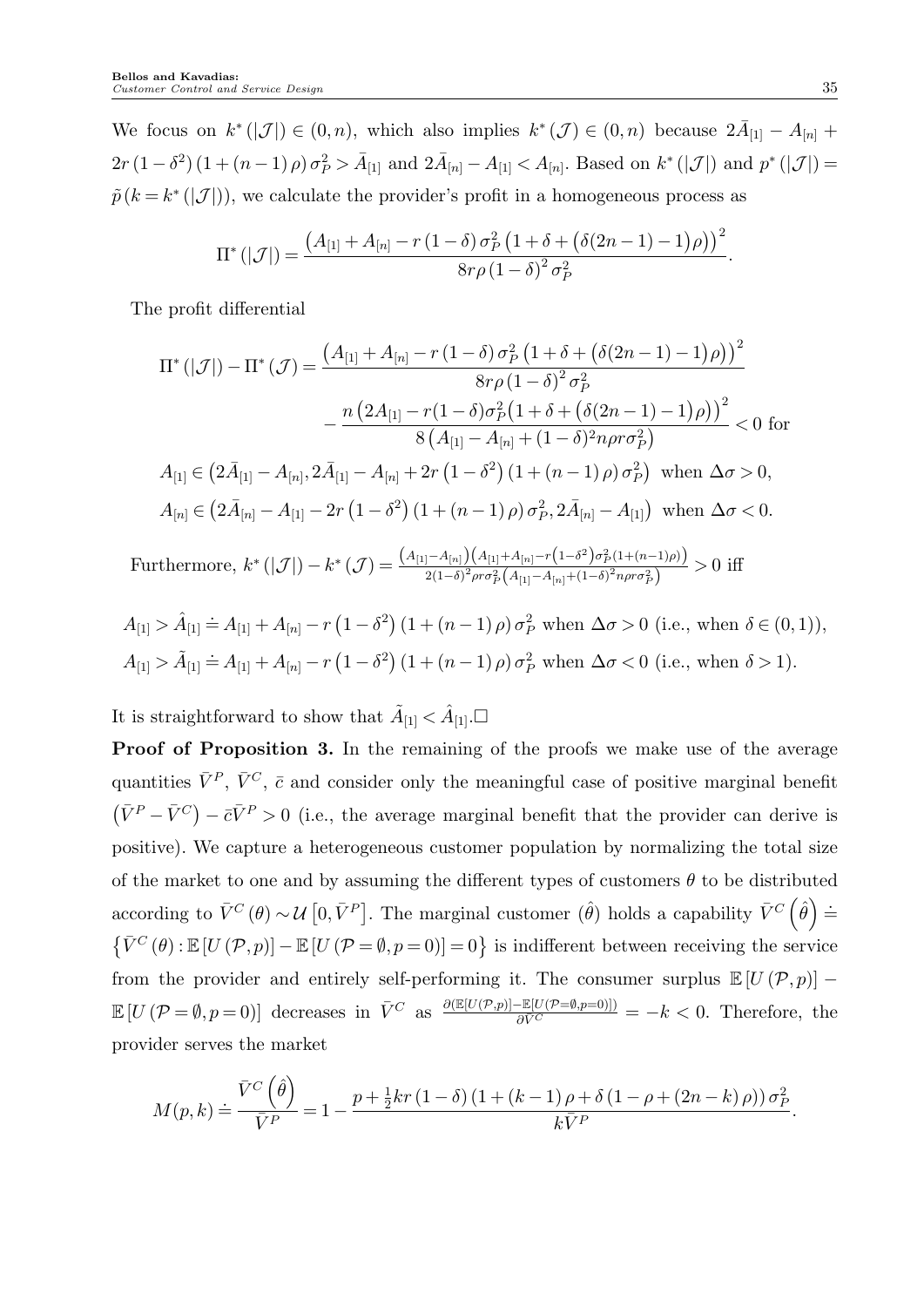The provider's maximization problem is given by

$$
\begin{aligned} \underset{0 \le k \le n, p \ge 0}{\text{maximize}} \ \Pi &= \left(p - k\bar{c}\bar{V}^P\right)M(p, k) \\ s.t \quad 0 \le M(p, k) \le 1. \end{aligned}
$$

By differentiating  $\Pi$ , we obtain  $\partial^2\Pi/\partial^2 p = -\frac{2}{kV^P} < 0$ . Hence, solving  $\partial\Pi/\partial p = 0$  for p returns the optimal price (for a given  $k$ )

$$
\tilde{p} = \frac{1}{4}k\left(2\left(1+\bar{c}\right)\bar{V}^P - r\left(1-\delta\right)\left(1-\left(k-1\right)\rho - \delta\left(1-\rho - \left(2n-k\right)\rho\right)\right)\right)\sigma_P^2.
$$

We define

$$
\tilde{\Pi}(k) \doteq \Pi(k, p = \tilde{p}) = \frac{k\left(2\left(1-\bar{c}\right)\bar{V}^P + r\left(1-\delta\right)\sigma_P^2\left(1+\left(k-1\right)\rho + \delta\left(1+\left(2n-1-k\right)\rho\right)\right)\right)^2}{16\bar{V}^P}.
$$

The provider maximizes  $\tilde{\Pi}$  subject to  $0 \le k \le n$  and  $\tilde{M}(k) \doteq M(p = \tilde{p}, k) \in [0, 1]$ , where

$$
M(p=\tilde{p},k) = \frac{2\left(1-\bar{c}\right)\bar{V}^P + r\left(1-\delta\right)\sigma_P^2\left(1+\left(k-1\right)\rho + \delta\left(1+\left(2n-1-k\right)\rho\right)\right)}{4\bar{V}^P}.
$$

The Lagrangean of the provider's problem is given by

$$
\mathcal{L} = \tilde{\Pi} + \lambda_1 (n - k) + \lambda_2 k + \lambda_3 \left( 1 - \tilde{M} \right) + \lambda_4 \tilde{M}.
$$

To determine the optimal design we identify the critical points that satisfy the Kuhn-Tucker conditions:  $\partial \mathcal{L}/\partial k = 0$ ,  $\partial \mathcal{L}/\partial \lambda_1 \geq 0$ ,  $\partial \mathcal{L}/\partial \lambda_2 \geq 0$ ,  $\partial \mathcal{L}/\partial \lambda_3 \geq 0$ ,  $\partial \mathcal{L}/\partial \lambda_4 \geq 0$ ,  $\lambda_1 \partial \mathcal{L}/\partial \lambda_1 = 0$ ,  $\lambda_2 \partial \mathcal{L}/\partial \lambda_2 = 0$ ,  $\lambda_3 \partial \mathcal{L}/\partial \lambda_3 = 0$ ,  $\lambda_4 \partial \mathcal{L}/\partial \lambda_4 = 0$ ,  $\lambda_1 \ge 0$ ,  $\lambda_2 \ge 0$ ,  $\lambda_3 \ge 0$ , and  $\lambda_4 \ge 0$ .

• For non-routine services (i.e., for  $\Delta \sigma > 0$ ;  $\delta \in (0,1)$ ) we obtain:

i) When 
$$
\sigma_P^2 \in \left(0, \frac{2(1-\bar{c})\bar{V}^P}{r(1-\delta)(1+(3n-1)\rho+\delta-(n+1)\delta\rho)}\right]
$$
  
\n
$$
k^* = n \text{ and } \Pi^* = \frac{n\left(2\left(1-\bar{c}\right)\bar{V}^P - r\left(1-\delta^2\right)\left(1+(n-1)\rho\right)\sigma_P^2\right)^2}{16\bar{V}^P}.
$$
\nii) When  $\sigma_P^2 \ge \frac{2(1-\bar{c})\bar{V}^P}{r(1-\delta)(1-\rho+\delta+(2n-1)\delta\rho)}, k^* = 0 \text{ and } \Pi^* = 0.$   
\niii) When  $\sigma_P^2 \in \left(\frac{2(1-\bar{c})\bar{V}^P}{r(1-\delta)(1+(3n-1)\rho+\delta-(n+1)\delta\rho)}, \frac{2(1-\bar{c})\bar{V}^P}{r(1-\delta)(1-\rho+\delta+(2n-1)\delta\rho)}\right)$   
\n
$$
k^* = \frac{2\left(1-\bar{c}\right)\bar{V}^P - r\left(1-\delta\right)\left(1+\delta-\rho+(2n-1)\delta\rho\right)\sigma_P^2}{3r\left(1-\delta\right)^2\rho\sigma_P^2} \in (0, n)
$$
  
\n
$$
\Pi^* = \frac{\left(2\left(1-\bar{c}\right)\bar{V}^P - r\left(1-\delta\right)\left(1+\delta-\rho+(2n-1)\delta\rho\right)\right)^3}{3r\left(1-\delta\right)^2\rho\sigma_P^2}.
$$

In this case,  $\partial^2 \tilde{\Pi}/\partial^2 k\big|_{k=k^*} = -\frac{r(1-\delta)^2 \rho \sigma_P^2 (2(1-\bar{c})\bar{V}^P - r(1-\delta)(1-\rho+\delta+(2n-1)\delta\rho)\sigma_P^2)}{8\bar{V}^P} < 0.$ 

 $108r\bar{V}^P\left(1-\delta\right)^2\rho\sigma_F^2$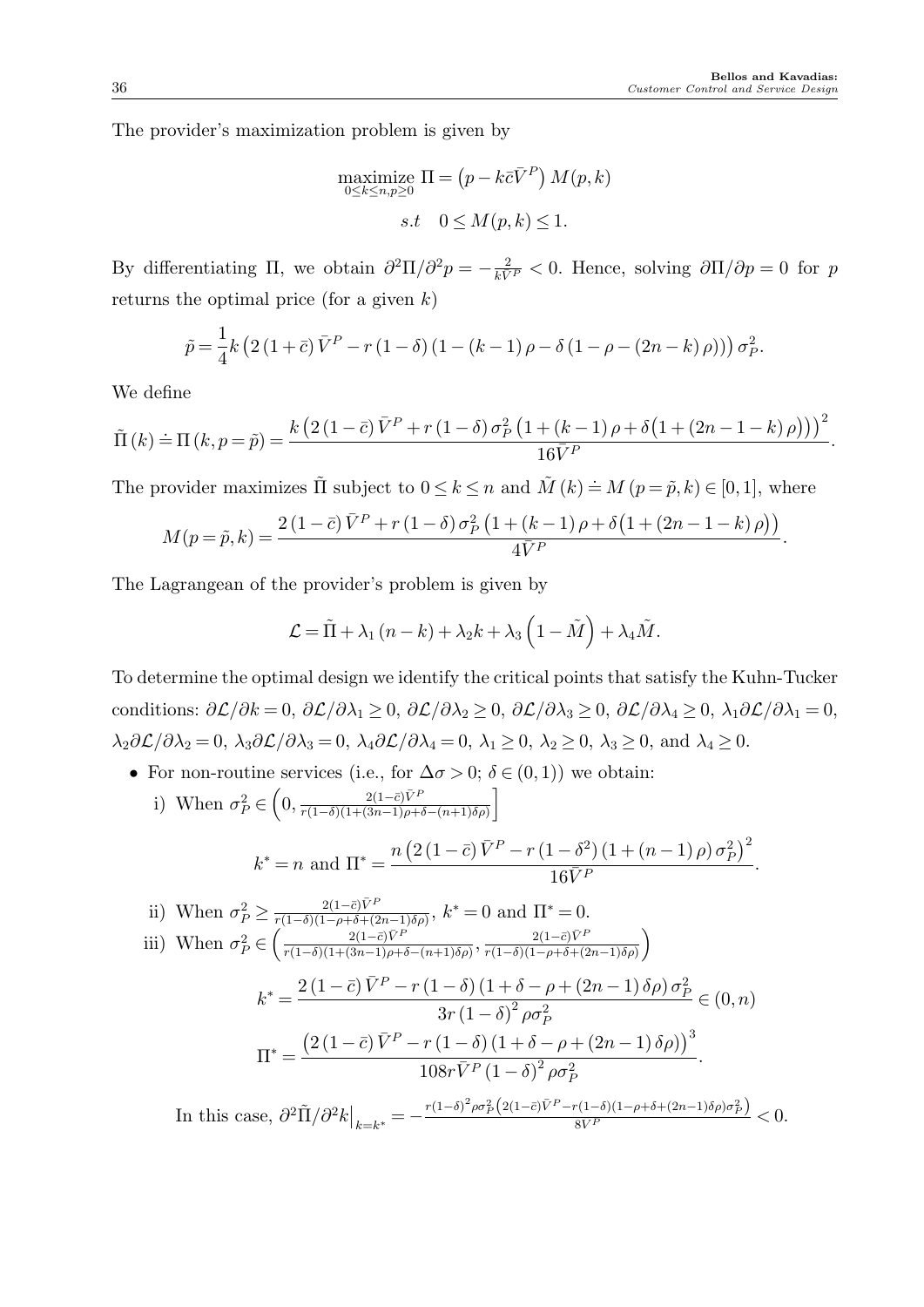• For routine services (i.e., for  $\Delta \sigma < 0$ ;  $\delta > 1$ ) we obtain:  $k^* = n$  and  $\Pi^* =$  $n\Big(2(1-\bar{c})\bar{V}^P\!-\!r\Big(1\!-\!\delta^2\Big)(1\!+\!(n\!-\!1)\rho)\sigma_P^2\Big)^2$  $\frac{1-\sigma}{16\bar{V}P}$  for any  $\sigma_P^2$ .

In the case of a homogeneous market, we assume that all customers have the same type  $|\theta|$ . In particular, as we mention in the main paper, the customers of the homogeneous market have the same capability  $\bar{V}^C = \bar{V}^P/2$  as the "average" customer of the heterogeneous market (we also assume  $\bar{c}$  < 1/2 so that the marginal benefit  $(1/2 - \bar{c})\bar{V}^P > 0$ ). The provider's problem can written as

maximize 
$$
\tilde{\Pi}(k) = \frac{k}{2} \left( \left(1 - 2\bar{c}\right) \bar{V}^P - r\left(1 - \delta\right) \sigma_P^2 \left(1 + (k-1)\rho + \delta\left(1 + \left(2n - 1 - k\right)\rho\right)\right) \right).
$$

Following the same steps as in the proof of Lemma 2 we obtain

$$
k_{unc} = \frac{\left((1-2\bar{c})\bar{V}^P - (1-\delta)r\sigma_P^2(1-\rho+\delta+(2n-1)\delta\rho)\right)^2}{8(1-\delta)^2n\rho\sigma_P^2}
$$

$$
\Pi_{unc}\left(k = k_{unc}; |\theta|\right) = \frac{\left((1-2\bar{c})\bar{V}^P - r(1-\delta)\sigma_P^2(1+\delta+(\delta(2n-1)-1)\rho)\right)^2}{8r\rho(1-\delta)^2\sigma_P^2}.
$$

- For non-routine services (i.e., for  $\Delta \sigma > 0$ ;  $\delta \in (0,1)$ ):
	- i) When  $\sigma_p^2 \geq \frac{(1-2\bar{c})\bar{V}^F}{r(1-\delta)(1-\rho+\delta+\epsilon)^2}$  $\frac{(1-2\bar{c})V^{\bar{r}}}{r(1-\delta)(1-\rho+\delta+(2n-1)\delta\rho)}, k^* = 0$ , and  $\Pi^* = 0$ . ii) When  $\sigma_p^2 \in \left(0, \frac{(1-2\bar{c})\bar{V}^{\bar{P}}}{r(1-\delta)(1+(1-\rho)\delta + \rho)}\right)$  $\frac{(1-2\bar{c})\bar{V}^P}{r(1-\delta)(1+(1-\rho)\delta+(2n-1)\rho)}\Bigg],$  $k^* = n$  and  $\Pi^* = \frac{n}{2}$ 2  $((1 - 2\bar{c})\bar{V}^P - r(1 - \delta^2)(1 + (n - 1)\rho)\sigma_P^2).$ iii) When  $\sigma_P^2 \in \left( \frac{(1-2\bar{c})\bar{V}^F}{r(1-\delta)(1+(1-\rho)\delta + \rho)} \right)$  $\frac{(1-2\bar{c})\bar{V}^P}{r(1-\delta)(1+(1-\rho)\delta+(2n-1)\rho)}, \frac{(1-2\bar{c})\bar{V}^F}{r(1-\delta)(1-\rho+\delta+(2n-1)\rho)}$  $\frac{(1-2\bar{c})\bar{V}^P}{r(1-\delta)(1-\rho+\delta+(2n-1)\delta\rho)}$ ,  $k^* = k_{unc}$ ,  $\Pi^* = \Pi_{unc}$ .

• For routine services (i.e., for  $\Delta \sigma < 0$ ;  $\delta > 1$ )

$$
k^* = n
$$
 and  $\Pi^* = \frac{n}{2} ((1 - 2\bar{c}) \bar{V}^P - r (1 - \delta^2) (1 + (n - 1) \rho) \sigma_P^2)$  for any  $\sigma_P^2$ .

To establish the existence of a switching point before/after which the provider benefits more from offering the service under a heterogeneous or homogenous market we compare the corresponding profits.

• For non-routine services (i.e., for  $\Delta \sigma > 0$ ;  $\delta \in (0,1)$ ) we focus in the region  $\sigma_P^2 \in$  $\int \frac{2(1-\bar{c})\bar{V}^P}{\sqrt{2\pi}}$  $\frac{2(1-\bar{c})\bar{V}^P}{r(1-\delta)(1+(3n-1)\rho+\delta-(n+1)\delta\rho)}, \frac{(1-2\bar{c})\bar{V}^P}{r(1-\delta)(1-\rho+\delta+(2\bar{c}))}$  $\frac{(1-2\bar{c})\bar{V}^P}{r(1-\delta)(1-\rho+\delta+(2n-1)\delta\rho)}$  where

—Under a heterogeneous market:

$$
k^* = \frac{2\left(1-\bar{c}\right)\bar{V}^P - r\left(1-\delta\right)\left(1+\delta-\rho+\left(2n-1\right)\delta\rho\right)\sigma_P^2}{3r\left(1-\delta\right)^2\rho\sigma_P^2} \in (0, n)
$$

$$
\Pi^* = \frac{\left(2\left(1-\bar{c}\right)\bar{V}^P - r\left(1-\delta\right)\left(1+\delta-\rho+\left(2n-1\right)\delta\rho\right)\right)^3}{108r\bar{V}^P\left(1-\delta\right)^2\rho\sigma_P^2}.
$$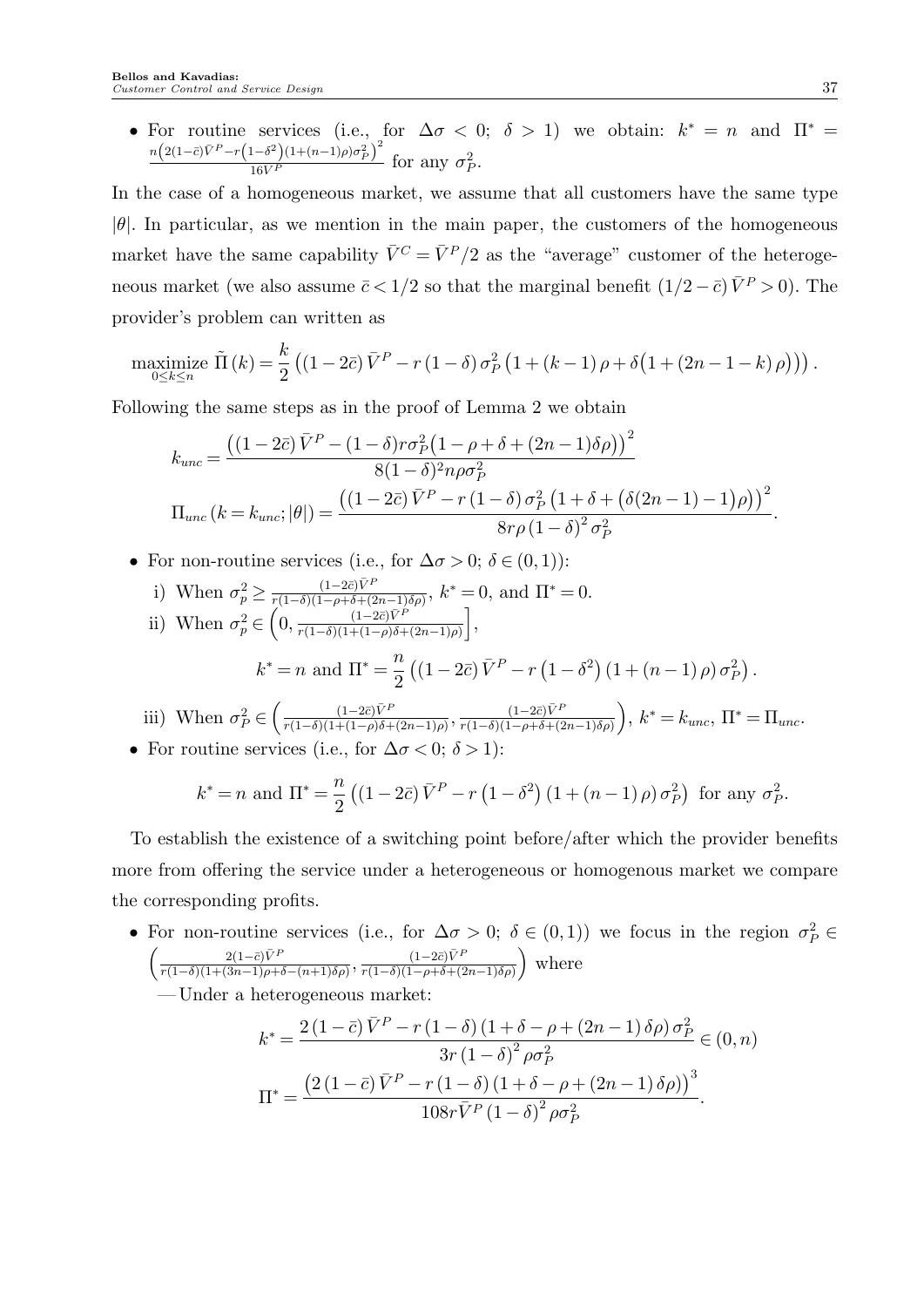.

—Under a homogeneous market:

$$
k^*(|\theta|) = \frac{\left((1-2\bar{c})\,\bar{V}^P - (1-\delta)r\sigma_P^2\left(1-\rho+\delta+(2n-1)\delta\rho\right)\right)^2}{8(1-\delta)^2n\rho\sigma_P^2} \in (0,n)
$$

$$
\Pi^*(|\theta|) = \frac{\left((1-2\bar{c})\,\bar{V}^P - r\left(1-\delta\right)\sigma_P^2\left(1+\delta+\left(\delta(2n-1)-1\right)\rho\right)\right)^2}{8r\rho\left(1-\delta\right)^2\sigma_P^2}.
$$

Based on the above, we find that  $\Pi^* - \Pi^* (\vert \theta \vert) > 0$  iff  $\sigma_P^2 > \frac{2(1-4\bar{c})\bar{V}^F}{r(1-\delta)(1+\delta-\rho+2)}$  $\frac{2(1-4\bar{c})\bar{V}^P}{r(1-\delta)(1+\delta-\rho+(2n-1)\delta\rho)} \doteq \bar{\sigma}_P^2,$ where  $\bar{\sigma}_P^2 \in \left( \frac{2(1-\bar{c})\bar{V}^P}{r(1-\delta)(1+(3n-1)\rho + \delta)} \right)$  $\frac{2(1-\bar{c})\bar{V}^P}{r(1-\delta)(1+(3n-1)\rho+\delta-(n+1)\delta\rho)}, \frac{(1-2\bar{c})\bar{V}^P}{r(1-\delta)(1-\rho+\delta+(2\bar{c}))}$  $\frac{(1-2\bar{c})\bar{V}^P}{r(1-\delta)(1-\rho+\delta+(2n-1)\delta\rho)}\bigg).$ • For routine services (i.e., for  $\Delta \sigma < 0$ ;  $\delta > 1$ ) we compare

$$
\Pi^* = \frac{n\left(2\left(1-\bar{c}\right)\bar{V}^P - r\left(1-\delta^2\right)\left(1+\left(n-1\right)\rho\right)\sigma_P^2\right)^2}{16\bar{V}^P} \text{ with}
$$

$$
\Pi^*\left(\left|\theta\right|\right) = \frac{n}{2}\left(\left(1-2\bar{c}\right)\bar{V}^P - r\left(1-\delta^2\right)\left(1+\left(n-1\right)\rho\right)\sigma_P^2\right),
$$

and we find that  $\Pi^* - \Pi^* (\|\theta\|) > 0$  iff  $\sigma_P^2 < \frac{2(1-\sqrt{2}+\bar{c})\bar{V}^F}{r(\delta^2-1)(1+(n-1))}$  $\frac{2(1-\sqrt{2}+\bar{c})\bar{V}^P}{r(\delta^2-1)(1+(n-1)\rho)} \doteq \bar{\bar{\sigma}}_P^2.$ 

Proof of Proposition 4. We now consider the case where the provider designs a service line comprising two services. In particular, the provider designs a service that targets the lower end of the market by controlling  $k_0$  steps and charging  $p_0$ , and a different service that targets the higher end of the market by controlling  $k_1 \neq k_0$  steps and charging  $p_1 \neq p_0$ .

The  $\hat{\theta}_0$  customer with a capability  $\bar{V}^C\left(\hat{\theta}_0\right) \doteq \{ \bar{V}^C\left(\theta\right) : \mathbb{E}\left[U\left(\mathcal{P}_0, p_0\right)\right] - \mathbb{E}\left[U\left(\mathcal{P}_1, p_1\right) \right] = 0 \}$ is indifferent between the two services. Similarly, the  $\hat{\theta}_1$  customer with a capability  $\bar{V}^C(\hat{\theta}_1) \doteq \{ \bar{V}^C(\theta) : \mathbb{E}[U(\mathcal{P}_1, p_1)] - \mathbb{E}[U(\mathcal{P} = \emptyset, p = 0)] = 0 \}$  is indifferent between receiving the service from the provider and entirely self-performing it. The number of customers that the provider serves through the  $(k_0, p_0)$  service is

$$
M_0(p_0, k_0, p_1, k_1) \doteq \frac{\bar{V}^C(\hat{\theta}_0)}{\bar{V}^P} = 1 - \frac{p_1 - p_0}{(k_1 - k_0)\,\bar{V}^P} + \frac{r(1 - \delta)(1 + (k_0 + k_1 - 1)\,\rho + \delta(1 + (2n - k_0 - k_1 - 1)\,\rho))\,\sigma_P^2}{2\bar{V}^P}.
$$

The number of customers served through the  $(k_1, p_1)$  service is

$$
M_1(p_0, k_0, p_1, k_1) \doteq \frac{\bar{V}^C\left(\hat{\theta}_1\right) - \bar{V}^C\left(\hat{\theta}_0\right)}{\bar{V}^P} = \frac{\frac{2(k_0p - kp_0)}{k_1^2 - k_1k_0} + rk_0\left(1 - \delta\right)^2 \rho \sigma_P^2}{2\bar{V}^P}
$$

The provider's maximization problem is given by

maximize 
$$
\prod_{\substack{l_{0} \le k_{0}, k_{1} \le n, p_{0}, p_{1} \ge 0}} \prod_{\substack{l_{i} \le k_{0} \le k_{1} \le n, p_{0}, p_{1} \ge 0}} \prod_{\substack{l_{i} \ge k_{0} \le k_{1} \le k_{1} \le k_{1} \le k_{2} \le k_{2} \le k_{1} \le k_{2} \le k_{1} \le k_{2} \le k_{1} \le k_{2} \le k_{2} \le k_{1} \le k_{2} \le k_{1} \le k_{2} \le k_{1} \le k_{2} \le k_{2} \le k_{2} \le k_{2} \le k_{2} \le k_{2} \le k_{2} \le k_{2} \le k_{2} \le k_{2} \le k_{2} \le k_{2} \le k_{2} \le k_{2} \le k_{2} \le k_{2} \le k_{2} \le k_{2} \le k_{2} \le k_{2} \le k_{2} \le k_{2} \le k_{2} \le k_{2} \le k_{2} \le k_{2} \le k_{2} \le k_{2} \le k_{2} \le k_{2} \le k_{2} \le k_{2} \le k_{2} \le k_{2} \le k_{2} \le k_{2} \le k_{2} \le k_{2} \le k_{2} \le k_{2} \le k_{2} \le k_{2} \le k_{2} \le k_{2} \le k_{2} \le k_{2} \le k_{2} \le k_{2} \le k_{2} \le k_{2} \le k_{2} \le k_{2} \le k_{2} \le k_{2} \le k_{2} \le k_{2} \le k_{2} \le k_{2} \le k_{2} \le k_{2} \le k_{2} \le k_{2} \le k_{2} \le k_{2} \le k_{2} \le k_{2} \le k_{2} \le k_{2} \le k_{2} \le k_{2} \le k_{2} \le k_{2} \le k_{2} \le k_{2} \le k_{2} \le k_{2} \le k_{2} \le k_{2} \le k_{2} \le k_{2} \le k_{2} \le k_{2} \le k_{2} \le k_{2} \le k_{2} \le k_{2} \le k_{2} \le k_{2} \le k_{2} \le k_{2} \le k_{2} \le k_{2} \le k_{2} \le k_{2} \le k
$$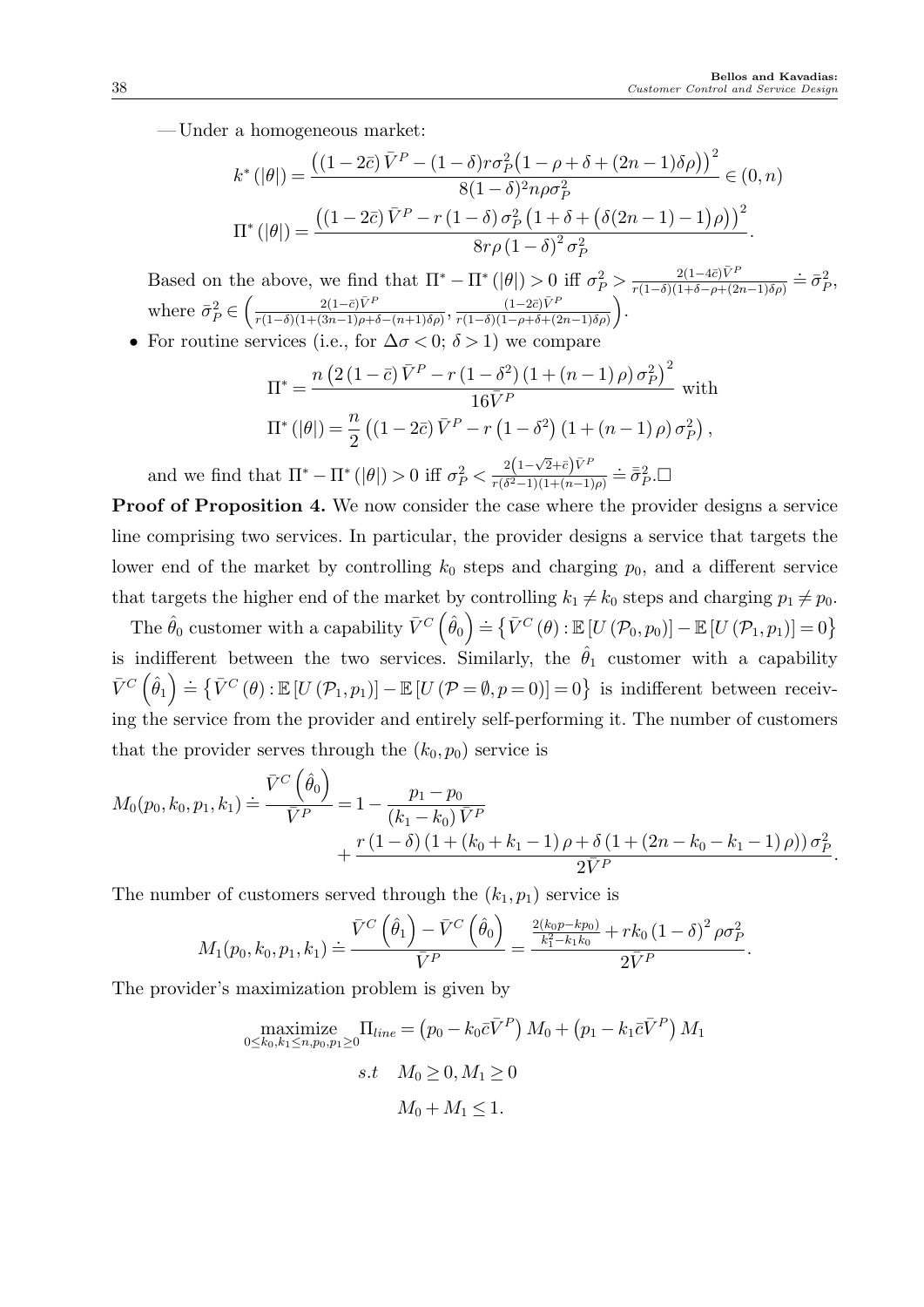By differentiating  $\Pi_{line}$ , we obtain  $\partial^2 \Pi_{line}/\partial^2 p_0 = \frac{2}{(k_1-k_0)\bar{V}^P} < 0$  iff  $k_1 < k_0$ ,  $\partial^2 \Pi_{line}/\partial^2 p_1 =$  $\frac{2k_0}{(k_1-k_0)k_1\bar{V}^P}$  < 0 iff  $k_1 < k_0$ , and  $\partial^2\Pi_{line}/\partial^2p_0\partial^2\Pi_{line}/\partial^2p_1 - (\partial^2\Pi_{line}/\partial p_1\partial p_0)^2 = \frac{4}{k(k_0-k_1)\bar{V}^P}$  > 0 iff  $k_1 < k_0$  (we show later that  $k_1^* < k_0^*$ ). Hence, solving  $\partial \Pi_{line}/\partial p_0 = 0$  and  $\partial \Pi_{line}/\partial p_1 = 0$ with respect to  $p_0$  and  $p_1$  returns the optimal prices (for given  $k_0, k_1$ )

$$
\tilde{p}_0 = \frac{1}{4} k_0 \left( 2 \left( 1 + \bar{c} \right) \bar{V}^P - r \left( 1 - \delta \right) \left( 1 - \left( k_0 - 1 \right) \rho - \delta \left( 1 - \rho - \left( 2n - k_0 \right) \rho \right) \right) \right) \sigma_P^2
$$
\n
$$
\tilde{p}_1 = \frac{1}{4} k_1 \left( 2 \left( 1 + \bar{c} \right) \bar{V}^P - r \left( 1 - \delta \right) \left( 1 - \left( k_1 - 1 \right) \rho - \delta \left( 1 - \rho - \left( 2n - k_1 \right) \rho \right) \right) \right) \sigma_P^2.
$$

Based on  $\tilde{p}_0$ ,  $\tilde{p}_1$  we define  $\tilde{\Pi}_{line}(k_0, k_1) \doteq \Pi_{line}(k_0, k_1, p_0 = \tilde{p}_0, p_1 = \tilde{p}_1)$  (analytical expression available upon request). The provider maximizes  $\tilde{\Pi}_{line}$  subject to  $0 \leq k_0, k_1 \leq n$ ,  $\tilde{M}_0(k_0, k_1) \doteq M_0(k_0, k_1, p_0 = \tilde{p}_0, p_1 = \tilde{p}_1) \geq 0, \ \tilde{M}_1(k_0, k_1) \doteq M_1(k_0, k_1, p_0 = \tilde{p}_0, p_1 = \tilde{p}_1) \geq 0,$ and  $\tilde{M}_0(k_0, k_1) + \tilde{M}_1(k_0, k_1) \leq 1$ . The Lagrangean of the provider's problem is given by

$$
\mathcal{L}_{line} = \tilde{\Pi}_{line} + \lambda_1 (n - k_0) + \lambda_2 k_0 + \lambda_3 \tilde{M}_0 + \mu_1 (n - k_1) + \mu_2 k_1 + \mu_3 \tilde{M}_1 + \psi \left( 1 - \tilde{M}_0 - \tilde{M}_1 \right).
$$

We determine the optimal design by identifying the critical points that satisfy the Kuhn-Tucker conditions:  $\partial \mathcal{L}_{line}/\partial k_0 = 0$ ,  $\partial \mathcal{L}_{line}/\partial k_1 = 0$ ,  $\partial \mathcal{L}_{line}/\partial \lambda_1 \geq 0$ ,  $\partial \mathcal{L}_{line}/\partial \lambda_2 \geq 0$ 0,  $\partial \mathcal{L}_{line}/\partial \lambda_3 \geq 0$ ,  $\partial \mathcal{L}_{line}/\partial \mu_1 \geq 0$ ,  $\partial \mathcal{L}_{line}/\partial \mu_2 \geq 0$ ,  $\partial \mathcal{L}_{line}/\partial \mu_3 \geq 0$ ,  $\partial \mathcal{L}_{line}/\partial \psi \geq 0$ ,  $\lambda_1 \partial \mathcal{L}_{line}/\partial \lambda_1 = 0$ ,  $\lambda_2 \partial \mathcal{L}_{line}/\partial \lambda_2 = 0$ ,  $\lambda_3 \partial \mathcal{L}_{line}/\partial \lambda_3 = 0$ ,  $\mu_1 \partial \mathcal{L}_{line}/\partial \mu_1 = 0$ ,  $\mu_2 \partial \mathcal{L}_{line}/\partial \mu_2 = 0$ ,  $\mu_3 \partial \mathcal{L}_{line}/\partial \mu_3 = 0$ ,  $\psi \partial \mathcal{L}_{line}/\partial \psi = 0$ ,  $\lambda_1 \geq 0$ ,  $\lambda_2 \geq 0$ ,  $\lambda_3 \geq 0$ ,  $\mu_1 \geq 0$ ,  $\mu_2 \geq 0$ , and  $\psi \geq 0$ .

• For non-routine services (i.e., for  $\Delta \sigma > 0$ ;  $\delta \in (0,1)$ ):

i) When 
$$
\sigma_P^2 \in \left(0, \frac{2(1-\bar{c})\bar{V}^P}{r(1-\delta)(2(1-\rho+\delta)-(n+2)\delta\rho+5n\rho)}\right]
$$
, and  $k_1^* = n/2$ ,  $k_0^* = n$ .  
\nii) When  $\sigma_P^2 \in \left(\frac{2(1-\bar{c})\bar{V}^P}{r(1-\delta)(2(1-\rho+\delta)-(n+2)\delta\rho+5n\rho)}, \frac{2(1-\bar{c})\bar{V}^P}{r(1-\delta)(1-\rho+\delta+(2n-1)\delta\rho)}\right)$ ,  
\n
$$
k_1^* = \frac{2(1-\bar{c})\bar{V}^P - r(1-\delta)(1-\rho+\delta+(2n-1)\delta\rho)\sigma_P^2}{5r(1-\delta)^2\rho\sigma_P^2}, \text{ and } k_0^* = 2k_1^*.
$$

- iii) When  $\sigma_P^2 \geq \frac{2(1-\bar{c})\bar{V}^F}{r(1-\delta)(1-\rho+\delta+\epsilon)^2}$  $\frac{2(1-\bar{c})V^F}{r(1-\delta)(1-\rho+\delta+(2n-1)\delta\rho)}, k_1^* = k_0^* = 0.$
- For routine services (i.e., for  $\Delta \sigma < 0$ ;  $\delta > 1$ ):

i) When 
$$
\sigma_P^2 \in \left(0, \frac{2(1+\bar{c})\bar{V}^P}{r(\delta-1)(2(1-\rho+\delta)+n\rho+(3n-2)\delta\rho)}\right), k_1^* = n/2
$$
, and  $k_0^* = n$ . \nii) When  $\sigma^2 \geq \frac{2(1+\bar{c})\bar{V}^P}{r(\delta-1)(1+\bar{c})\bar{V}^P}$ 

ii) When 
$$
\sigma_P^2 \ge \frac{2(1+\bar{c})V^P}{r(\delta-1)(2(1-\rho+\delta)+n\rho+(3n-2)\delta\rho)}
$$
  
\n
$$
k_1^* = \frac{-2(1+\bar{c})\bar{V}^P + r(\delta-1)(1-\rho+\delta+(2n-1)\delta\rho)\sigma_P^2}{r(1-\delta)^2\rho\sigma_P^2}, k_0^* = n \text{ and } \psi > 0.
$$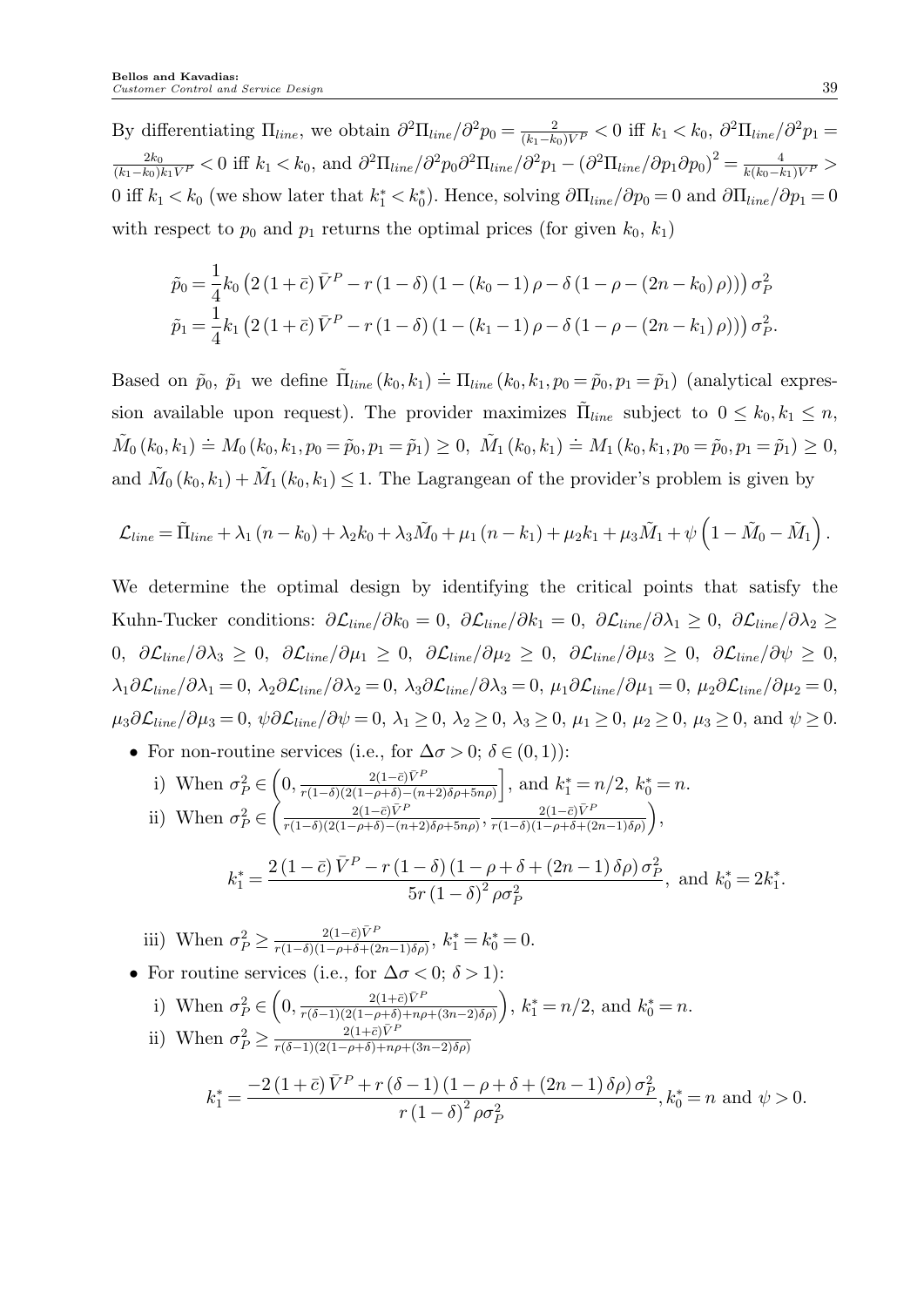For all cases, we verify sufficiency  $\frac{\partial^2 \tilde{\Pi}_{line}/\partial^2 k_0|_{k_0=k_0^*,k_1=k_1^*}}{\partial^2 \tilde{\Pi}_{line}/\partial^2 k_1|_{k_0=k_0^*,k_1=k_1^*}} <$  $0,\ \ {\rm and}\ \ \left(\partial^2 \tilde\Pi_{line}/\partial^2 k_0 \partial^2 \tilde\Pi_{line}/\partial^2 k_1 - \left(\partial^2 \tilde\Pi_{line}/\partial k_1 \partial k_0\right)^2\right)\Bigg|_{k_0=k_0^*,k_1=k_1^*}$ > 0 (analytical expressions available upon request).

To determine the benefit of providing a line of two services over a single service we compare the profitability of the optimal designs that the provider employs under the different  $\sigma_P^2$  ranges we derived above and in the proof of Proposition 3.

- For non-routine services (i.e., for  $\Delta \sigma > 0$ ;  $\delta \in (0,1)$ ):
	- i) In the range of  $\sigma_P^2 \in \left(0, \frac{2(1-\bar{c})\bar{V}^F}{r(1-\delta)(1+(3n-1)\rho + \sigma^2)}\right)$  $\frac{2(1-\bar{c})\bar{V}^P}{r(1-\delta)(1+(3n-1)\rho+\delta-(n+1)\delta\rho)}$  we compare the profits  $\tilde{\Pi}_{line}(k_0^* = n, k_1^* = n/2)$  and  $\tilde{\Pi}(k^* = n)$ .
	- ii) In the range of  $\sigma_P^2 \in \left(\frac{2(1-\bar{c})\bar{V}^F}{r(1-\delta)(1+(3n-1)\rho + \delta)}\right)$  $\frac{2(1-\bar{c})\bar{V}^P}{r(1-\delta)(1+(3n-1)\rho+\delta-(n+1)\delta\rho)}, \frac{2(1-\bar{c})\bar{V}^P}{r(1-\delta)(2(1-\rho+\delta)-(n+\delta))}$  $\frac{2(1-\bar{c})\bar{V}^P}{r(1-\delta)(2(1-\rho+\delta)-(n+2)\delta\rho+5n\rho)}$  we compare  $\tilde{\Pi}_{line}(k_0^* = n, k_1^* = n/2)$  and  $\tilde{\Pi}\left(k^* = \frac{2(1-\bar{c})\bar{V}^P - r(1-\delta)(1+\delta - \rho + (2n-1)\delta\rho)\sigma_P^2}{3r(1-\delta)^2\rho\sigma_P^2}\right)$ ).
	- iii) In the range of  $\sigma_P^2 \in \left[\frac{2(1-\bar{c})\bar{V}^F}{r(1-\delta)(2(1-\rho+\delta)-(n+\rho))}\right]$  $\frac{2(1-\bar{c})\bar{V}^P}{r(1-\delta)(2(1-\rho+\delta)-(n+2)\delta\rho+5n\rho)}, \frac{2(1-\bar{c})\bar{V}^P}{r(1-\delta)(1-\rho+\delta+(2-\rho+\delta))}$  $\frac{2(1-\bar{c})\bar{V}^P}{r(1-\delta)(1-\rho+\delta+(2n-1)\delta\rho)}$  we compare the profits  $\tilde{\Pi}_{line} \left( k_0^* = 2k_1^*, k_1^* = \frac{2(1-\bar{c})\bar{V}^P - r(1-\delta)(1-\rho+\delta+(2n-1)\delta\rho)\sigma_P^2}{5r(1-\delta)^2\rho\sigma_P^2} \right)$  $\int$  and  $\tilde{\Pi}\left(k^*=\frac{2(1-\bar{c})\bar{V}^P-r(1-\delta)(1+\delta-\rho+(2n-1)\delta\rho)\sigma_P^2}{3r(1-\delta)^2\rho\sigma_P^2}\right)$ .

It is easy to show that  $\tilde{\Pi}(k_0^*, k_1^*) - \tilde{\Pi}(k^*) > 0$  for all  $\sigma_P^2 \in \left(0, \frac{2(1-\bar{c})\bar{V}^P}{r(1-\delta)(1-\sigma+\delta+(2n-1)\delta\alpha)}\right)$  $\sigma_0^*, k_1^*$  –  $\Pi(k^*) > 0$  for all  $\sigma_P^2 \in \left(0, \frac{2(1-c)V^2}{r(1-\delta)(1-\rho+\delta+(2n-1)\delta\rho)}\right)$ which implies that the provider always finds it optimal to offer a line of two services over a single service. To determine how the magnitude of this benefit changes with respect to the length  $n$  of the service process, we calculate  $\partial \left( \tilde{\Pi}_{line}(k_0^*, k_1^*) - \tilde{\Pi}(k^*) \right) / \partial n$  (analytical expression available upon request) and we find that  $\partial \left( \tilde{\Pi}_{line}(k_0^*, k_1^*) - \tilde{\Pi}(k^*) \right) / \partial n > 0$  for all  $n\; \in\; (0, \bar n) \;\;\text{ and }\;\; \partial\left(\tilde\Pi_{line}\left(k_0^*, k_1^*\right) - \tilde\Pi\left(k^*\right)\right)/\partial n \;\leq \; 0 \;\;\text{ for all }\; n\; \geq \; \bar n, \;\; \text{where }\; \bar n \;=\; 0.$  $2(9-\delta)\left(2(1-\bar{c})\bar{V}^P-r\left(1-\delta^2\right)(1-\rho)\sigma_P^2\right)$  $\frac{r(45-51\delta-\delta^2+7\delta^3)}{r(45-51\delta-\delta^2+7\delta^3)}$ .

- For routine services (i.e., for  $\Delta \sigma < 0$ ;  $\delta > 1$ ):
	- i) In the range of  $\sigma_P^2 \in \left(0, \frac{2(1+\bar{c})\bar{V}^F}{r(\delta-1)(2(1-\rho+\delta)+n\rho)}\right)$  $\frac{2(1+\bar{c})\bar{V}^P}{r(\delta-1)(2(1-\rho+\delta)+n\rho+(3n-2)\delta\rho)}$  we compare the profits  $\tilde{\Pi}_{line}(k_0^* = n, k_1^* = n/2)$  and  $\tilde{\Pi}(k^* = n)$ .
	- ii) In the range of  $\sigma_P^2 > \frac{2(1+\bar{c})\bar{V}^P}{r(\delta-1)(2(1-\rho+\delta)+n\rho+(3n-2)\delta\rho)}$  we compare the profits  $\tilde{\Pi}_{line}\left(k_0^*=n,k_1^*=\frac{-2(1+\bar{c})\bar{V}^P+r(\delta-1)(1-\rho+\delta+(2n-1)\delta\rho)\sigma_P^2}{r(1-\delta)^2\rho\sigma_P^2}\right.$ ) and  $\tilde{\Pi} (k^* = n)$ .

In both cases, it is easy to show that  $\tilde{\Pi}_{line}(k_0^*, k_1^*) - \tilde{\Pi}(k^*) > 0$  for any value of  $\sigma_P^2$ . After differentiating  $\tilde{\Pi}_{line}(k_0^*, k_1^*) - \tilde{\Pi}(k^*)$  with respect to n, we obtain  $\partial\left(\tilde{\Pi}_{line}\left(k_{0}^{*},k_{1}^{*}\right)-\tilde{\Pi}\left(k^{*}\right)\right)/\partial n>0\;\text{for all}\;n\in(0,\bar{\bar{n}})\;\text{and}\;\partial\left(\tilde{\Pi}_{line}\left(k_{0}^{*},k_{1}^{*}\right)-\tilde{\Pi}\left(k^{*}\right)\right)/\partial n\leq$ 0 for all  $n \geq \bar{n}$ , where  $\bar{n} = \frac{(1+3\delta+\sqrt{1+3\delta^2})(2(1+\bar{c})\bar{V}^P - r(\delta^2-1)(1-\rho)\sigma_P^2)}{6r(\delta^2-1)\delta\sigma^2}$  $\frac{\left(2(1+\epsilon)\gamma-\gamma\left(6-1\right)(1-\rho)\sigma_P\right)}{6r(\delta^2-1)\delta\rho\sigma_P^2}.$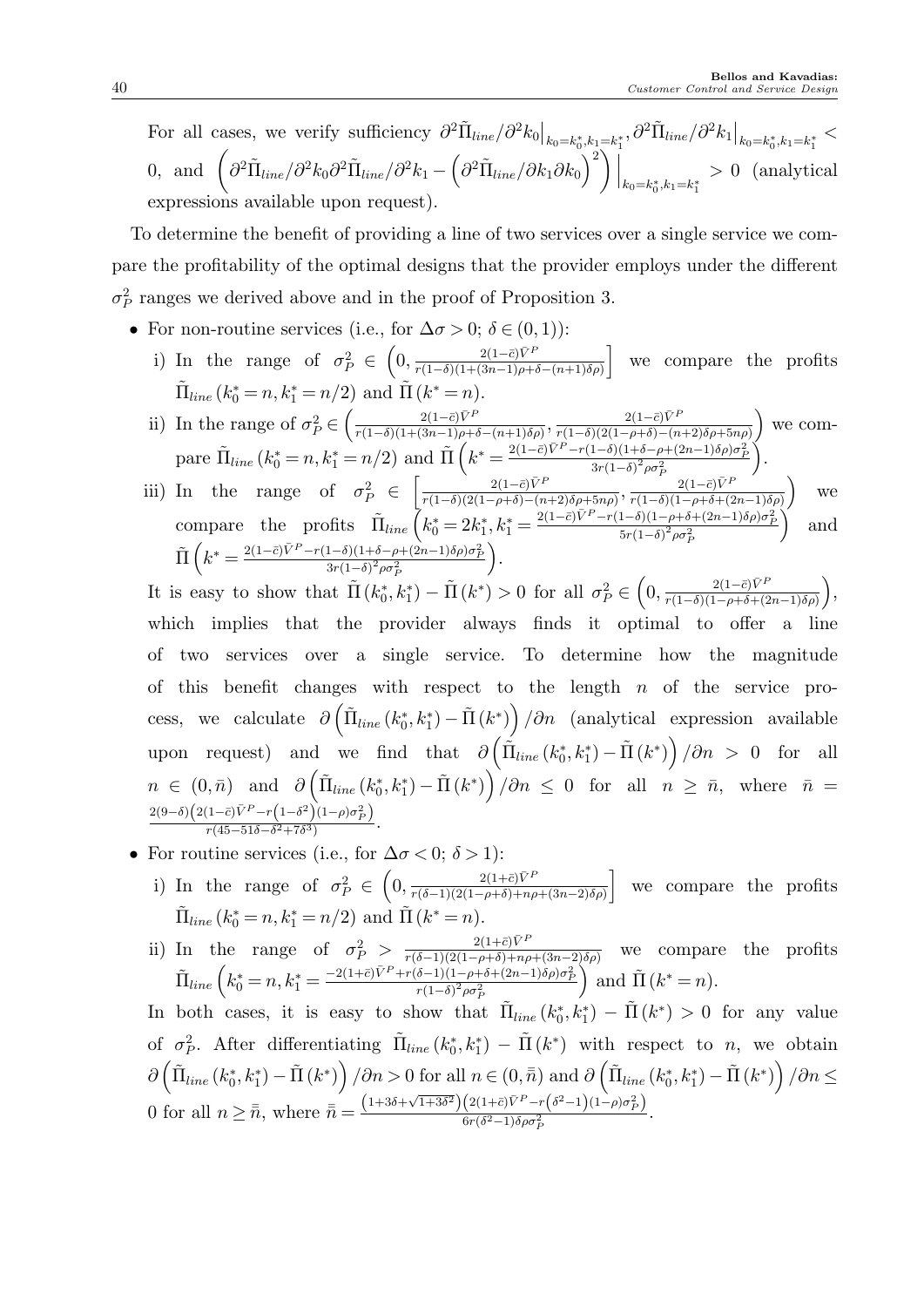With respect to the service length thresholds, we obtain  $\bar{n}(\delta = \bar{\delta}) - \bar{\bar{n}}(\delta = \bar{\bar{\delta}}) > 0$ , for any  $\overline{\delta} \in (0,1)$ , and  $\overline{\overline{\delta}} > 1$ .

**Observation 1.** We consider two competitors,  $H$  and  $L$ , who differ along their capability  $\bar{V}^P$ , where  $\bar{V}^P_H > \bar{V}^P_L$ . We also consider customers to be uniformly distributed according to  $\bar{V}^C(\theta) \sim \mathcal{U}\left[0, \bar{V}_H^P\right]$ . The are two possible competitive "configurations:" i) the high-capability provider serves the higher end whereas the low-capability provider serves the lower end of the market or, ii) the high-capability provider serves the lower end whereas the low-capability provider servers the higher end of the market. The subsequent analysis reveals that competitive equilibria exist only when the low-capability provider serves the lower-end of the market and the high-capability provider serves the higher-end of the market; hence, we present only the formulation of this competitive scenario. Specifically, in a competitive setting the  $\hat{\theta}_L$  customer with a capability  $\bar{V}^C(\hat{\theta}_L) \doteq \{ \bar{V}^C(\theta) : \mathbb{E}[U(\mathcal{P}_H, p_H)] - \mathbb{E}[U(\mathcal{P}_L, p_L)] = 0 \}$  is indifferent between the two providers. Similarly, the  $\hat{\theta}_H$  customer with a capability  $\bar{V}^C(\hat{\theta}_H)$  =  $\{\bar{V}^C(\theta): \mathbb{E}[U(\mathcal{P}_H, p_H)] - \mathbb{E}[U(\mathcal{P}=\emptyset, p=0)] = 0\}$  is indifferent between receiving the service from the high-capability provider and entirely self-performing it.

The number of customers that the low-capability provider serves through the  $(k_L, p_L)$ service is

$$
M_L(p_L, k_L, p_H, k_H) \doteq \frac{\bar{V}^C \left(\hat{\theta}_L\right)}{\bar{V}^P} = \frac{p_L - p_H + k_H \bar{V}_L^P - k_L \bar{V}_H^P}{k_H - k_L} - \frac{r}{2} \left(1 - \delta\right) \left(1 + \left(k_L + k_H - 1\right) \rho + \delta\left(1 + \left(2n - k_L - k_H - 1\right) \rho\right)\right) \sigma_P^2.
$$

The number of customers served through the  $(k_H, p_H)$  service of the high-capability provider is

$$
M_H(p_L, k_L, p_H, k_H) \doteq \frac{\bar{V}^C\left(\hat{\theta}_H\right) - \bar{V}^C\left(\hat{\theta}_L\right)}{\bar{V}^P} = \frac{\frac{2\left(k_L p_H - k_H \left(k_H \left(\bar{V}_H^P - \bar{V}_L^P\right) - p_L\right)\right)}{k_H \left(k_H - k_L\right)} + r k_L \left(1 - \delta\right)^2 \rho \sigma_P^2}{2\bar{V}^P}.
$$

The maximization problem of the high-capability provider is given by  $\max_{n=1}^{\infty} \Pi_H =$  $0\leq k_H\leq n,p_H\geq 0$  $(p_H - k_H \bar{c} \bar{V}_H^P) M_H$  subject to  $M_H \in [0, 1]$ . Similarly, the low-capability provider solves maximize  $\Pi_L = (p_L - k_L \bar{c} \bar{V}_L^P) M_L$  subject to  $M_L \in [0, 1]$ .

As in Propositions 3 and 4, for given  $k_L, k_H$  we derive the prices:

$$
\tilde{p}_{H} = \frac{k_{H}\left(2\left(k_{L}\left(\left(2\bar{V}_{H}^{P} + \bar{V}_{L}^{P}\right)\bar{c} + \bar{V}_{H}^{P}\right) - k_{H}\left(2\bar{V}_{H}^{P} - \bar{V}_{L}^{P}\right)\right) + (1-\delta)r\sigma_{P}^{2}(k_{L} - k_{H})(-\delta + \rho(\delta - (1-\delta)k_{H} - \delta(k_{L} + 2n) + k_{L} + 1) - 1)\right)}{2(4k_{L} - k_{H})},
$$
\n
$$
\tilde{p}_{L} = \frac{2k_{H}^{2}\left(\bar{V}_{H}^{P} - \bar{V}_{L}^{P}\right) + 4k_{L}^{2}\left(\bar{V}_{H}^{P} + \bar{c}\bar{V}_{L}^{P}\right) - 2k_{H}k_{L}\left(2\bar{V}_{L}^{P} - \bar{c}\bar{V}_{H}^{P}\right) - k_{L}(k_{L} - k_{H})r(1-\delta)(\delta(\rho(k_{H} + 2k_{L} - 4n + 2) - 2) + \rho(2 - k_{H} - 2k_{L}) - 2)\sigma_{P}^{2}}{2(4k_{L} - k_{H})}.
$$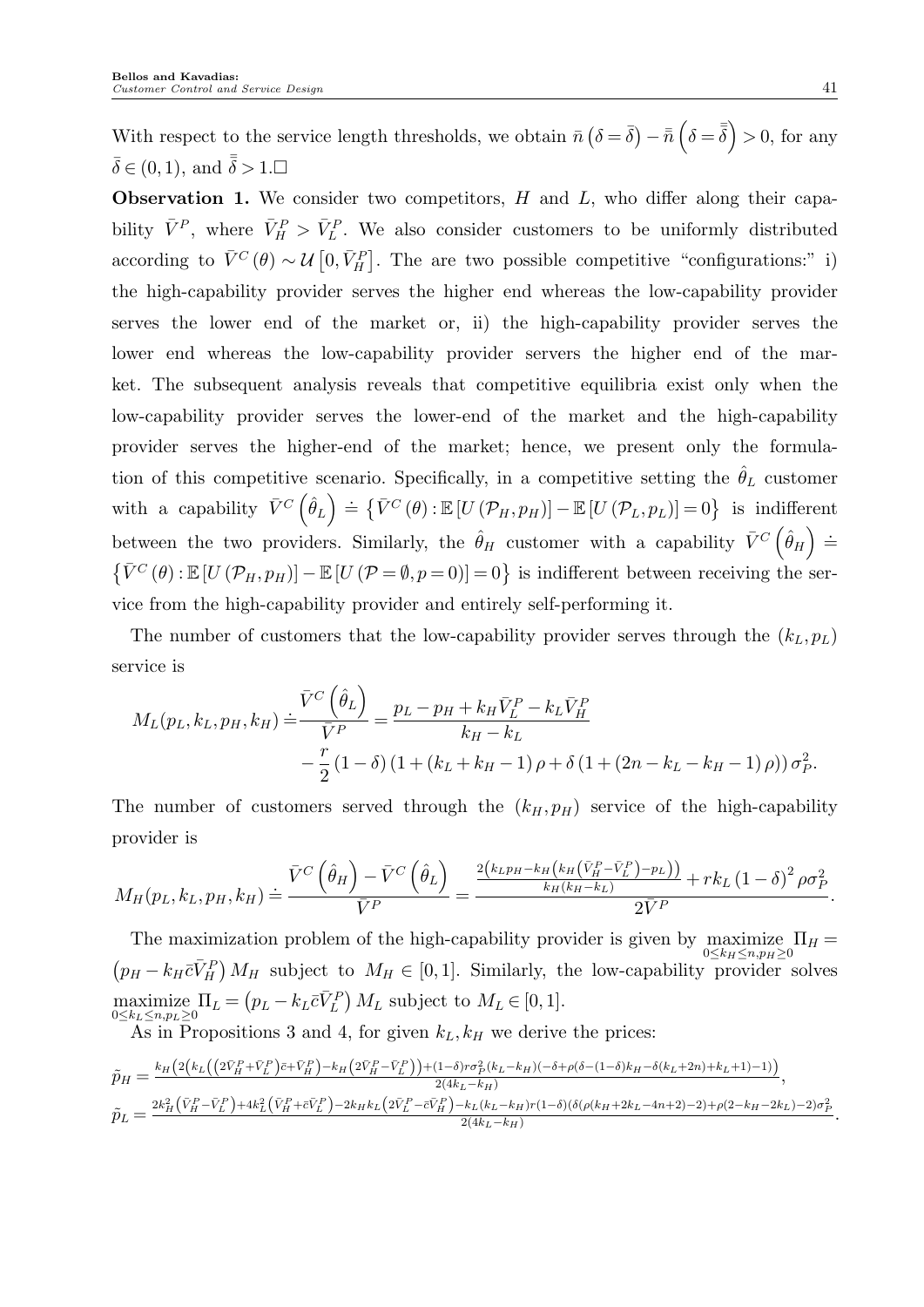# After substituting in  $\Pi_H$  and  $\Pi_L$  we obtain:

$$
\tilde{\Pi}_{H}(k_{H};k_{L}) = \frac{k_{L}k_{H}\left(2k_{H}\left(\bar{V}_{L}^{P}-(2-\bar{c})\bar{V}_{H}^{P}\right)+2k_{L}\left((1-2\bar{c})\bar{V}_{H}^{P}+\bar{c}\bar{V}_{L}^{P}\right)-\left(k_{L}-k_{H}\right)(1-\delta)(1+\delta-(1+k_{L}-k_{H}(1-\delta)+\delta-(2n+k_{L})\delta)\rho)\sigma_{P}^{2}\right)^{2}}{4(4k_{L}-k_{H})^{2}(k_{L}-k_{H})\bar{V}_{H}^{P}},
$$
\n
$$
\tilde{\Pi}_{L}(k_{L};k_{H}) = \frac{\left(2\left(2k_{L}^{2}+\bar{c}k_{L}k_{H}-k_{H}^{2}\right)\bar{V}_{H}^{P}+2(k_{H}-2k_{L})(k+\bar{c}k_{L})V_{L}^{P}+(k_{H}-k_{L})k_{L}r(1-\delta)(2+(k_{H}+2k_{L}-2)\rho+\delta(2+(4n-2k_{L}-k_{H}-2)\rho))\sigma_{P}^{2}\right)^{2}}{4(4k_{L}-k_{H})^{2}(k_{L}-k_{H})\bar{V}_{H}^{P}}.
$$

The high-capability provider maximizes  $\tilde{\Pi}_H(k_H; k_L)$  subject to  $0 \leq k_H \leq n$ ,  $\tilde{M}_H(k_H; k_L) \doteq M_H(k_H, p_H = \tilde{p}_H, p_L = \tilde{p}_L; k_L) \in [0, 1]$  (analytical expression available upon request) and the low-capability provider maximizes  $\tilde{\Pi}_L(k_L; k_H)$  subject to  $0 \leq k_L \leq n$ ,  $\tilde{M}_L(k_L; k_H) \doteq M_L(k_L, p_L = \tilde{p}_L, p_H = \tilde{p}_H; k_H) \in [0, 1]$  (analytical expression available upon request). To determine the competitive equilibria we need to simultaneously maximize the profits of the two providers.

Similar to Proposition 4, the optimal designs are determined by the critical points that satisfy the Kuhn-Tucker conditions. Given the analytical complexity of  $\tilde{\Pi}_H(k_H;k_L)$  and  $\tilde{\Pi}_L(k_L; k_H)$  we find the solutions to the Kuhn-Tucker conditions via numerical methods and for different values of n,  $\delta$ , r,  $\sigma_P^2$ ,  $\rho$ ,  $\bar{c}$ , and  $\bar{V}_H^P$  (e.g., see Figure 9 for an example of such values used). The qualitative insights (see Figure 9) are not sensitive to different value combinations for the service parameters.  $\Box$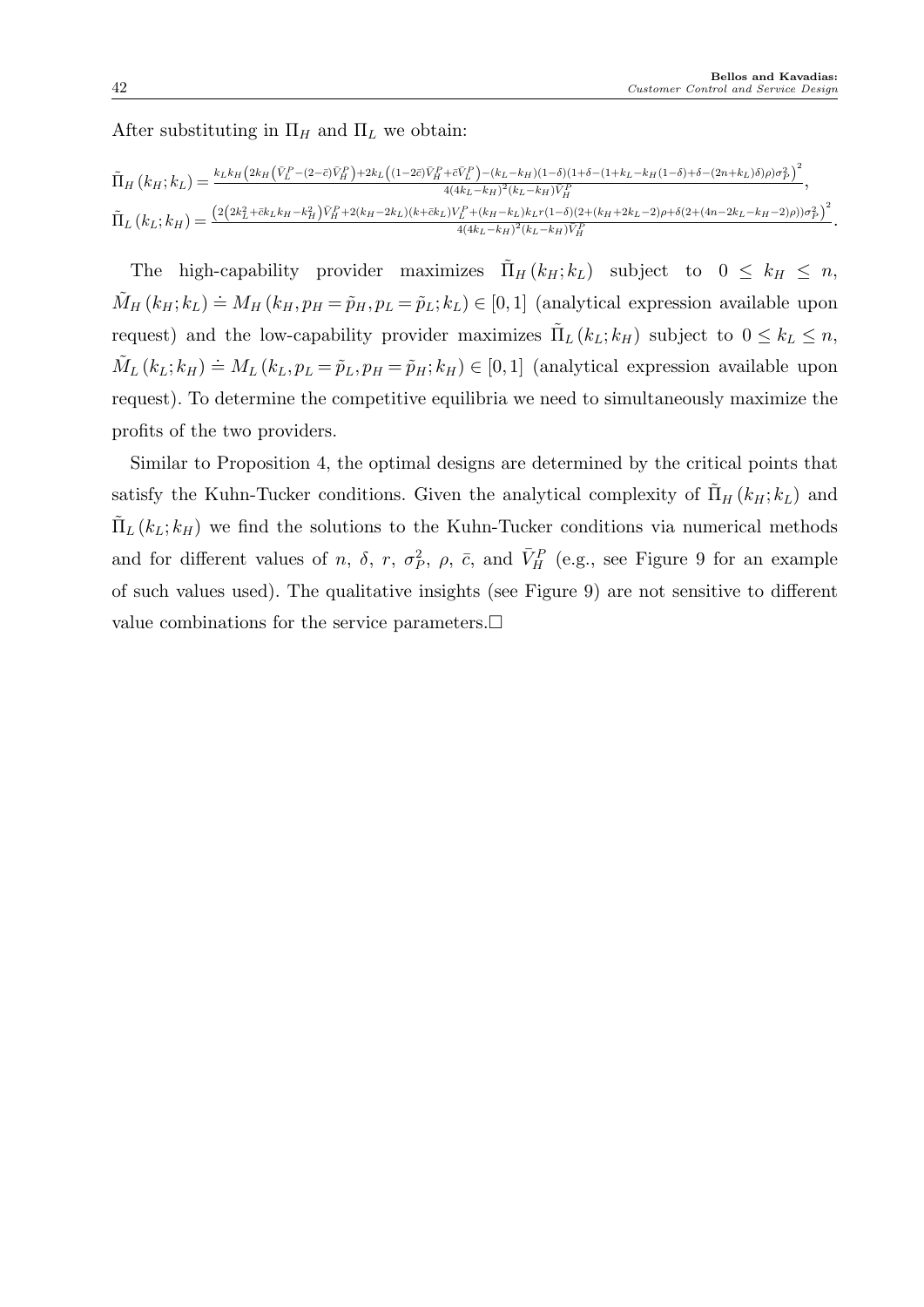#### References

- Ba, S., J. Stallaert, Z. Zhang. 2010. Balancing IT with the Human Touch: Optimal Investment in IT-Based Customer Service. Inf. Syst. Res. 21(3) 423–442.
- Basu, A., S. Bhaskaran. 2018. An Economic Analysis of Customer Co-design. Forthcoming in Inf. Syst. Res. .
- Bellos, I., S. Kavadias. 2017. Service Design for a Holistic Customer Experience: A Process Perspective. Working Paper.
- Berry, L., L. Carbone, S. Haeckel. 2002. Managing the Total Customer Experience. MIT Sloan Manage. Rev. 43(3) 85–89.
- Bitner, M., S. Brown, M. Meuter. 2000. Technology Infusion in Service Encounters. J. Acad. Marketing Sci. 28(1) 138–149.
- Brown, T. 2008. Design Thinking. Harvard Bus. Rev. 86(6) 84.
- Buell, R., D. Campbell, F. Frei. 2010. Are Self-Service Customers Satisfied or Stuck? Production and Oper. Management 19(6) 679–697.
- Campbell, D., F. Frei. 2010. Cost Structure, Customer Profitability, and Retention Implications of Self-Service Distribution Channels: Evidence from Customer Behavior in an Online Banking Channel. Management Sci.  $56(1)$  4–24.
- Chowhound. 2011. When Restaurants Refuse Substitutions. http://www.chowhound.com/food-news/ 84285/when-restaurants-refuse-substitutions/. Accessed July 15, 2018.
- Dabholkar, P. 1991. Using Technology-Based Self-Service Options to Improve Perceived Service Quality. AMA Summer Educators Conf. Proc. 534–535.
- Dabholkar, P. 1996. Consumer Evaluations of New Technology-Based Self-Service Options: An Investigation of Alternative Models of Service Quality. Internat. J. of Res. Marketing 13(1) 29–51.
- Demirezen, E., S. Kumar, B. Shetty. 2016. Managing Co-Creation in Information Technology Projects: A Differential Games Approach. *Inf. Syst. Res.* 27(3) 517–537.
- Franke, N., M. Schreier, U. Kaiser. 2010. The "I designed it myself" Effect in Mass Customization. Management Sci. 56(1)  $125-140$ .
- Frei, F., A. Morriss. 2012. Uncommon Service. Harvard Business Press.
- Froehle, C., A. Roth. 2004. New Measurement Scales for Evaluating Perceptions Of The Technology-Mediated Customer Service Experience. J. Oper. Management 22(1) 1–21.
- Goldfarb, A., R. McDevitt, S. Samila, B. Silverman. 2015. The Effect of Social Interaction on Economic Transactions: Evidence from Changes in Two Retail Formats. Management Sci. 61(12) 2963–2981.
- Karmarkar, U., G. Roels. 2015. An Analytical Framework for Value Co-production in Services. Service Sci. 7(3) 163–180.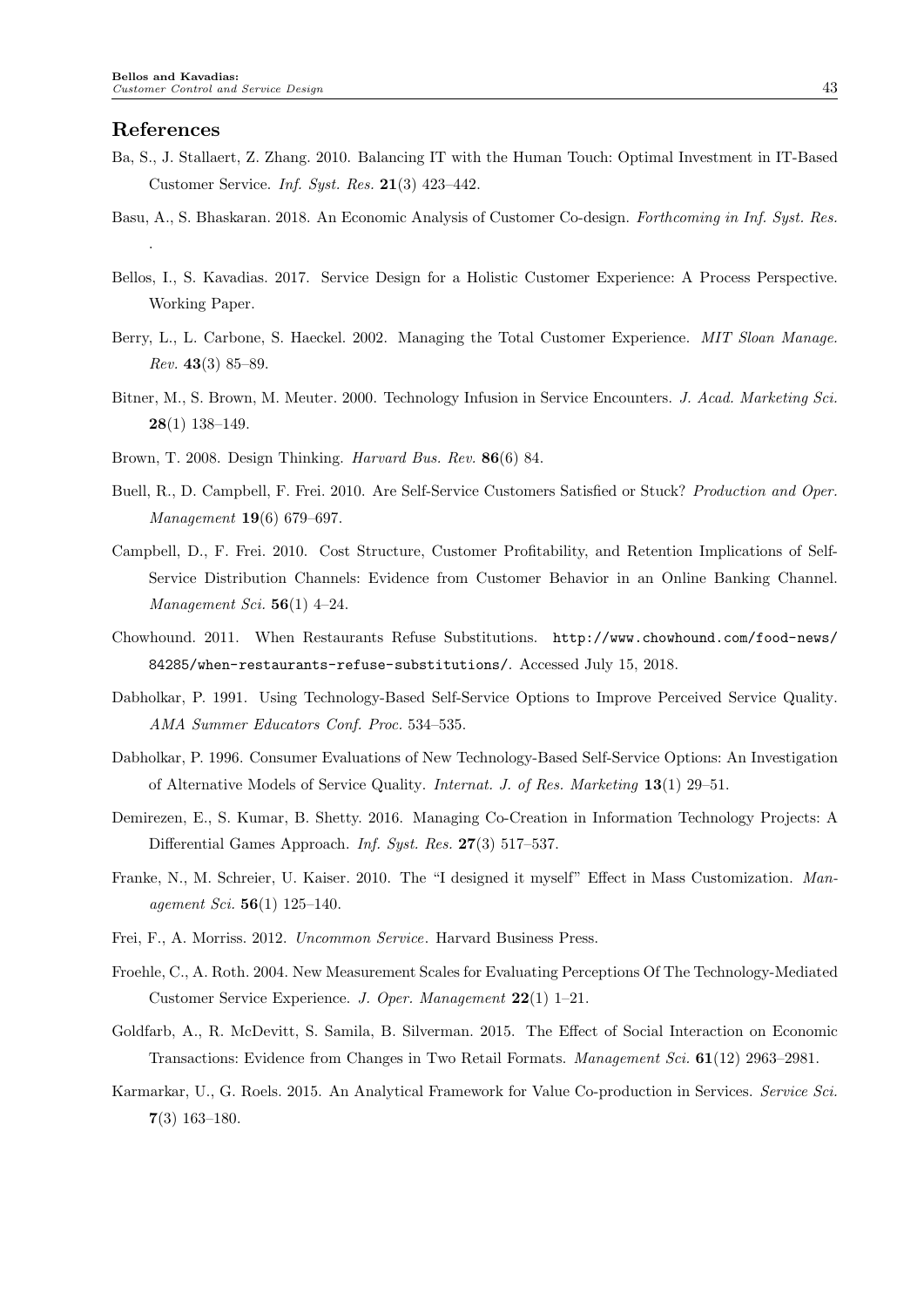- Krishnan, V., S. Gupta. 2001. Appropriateness and Impact of Platform-based Product Development. Management Sci. 47(1) 52–68.
- Krishnan, V., W. Zhu. 2006. Designing a Family of Development-Intensive Products. Management Sci. 52(6) 813–825.
- Kumar, A., R. Telang. 2012. Does The Web Reduce Customer Service Cost? Empirical Evidence From A Call Center. Inf. Syst. Res. 23(3-part-1) 721–737.
- Lacourbe, P., C. Loch, S. Kavadias. 2009. Product Positioning in a Two-Dimensional Market Space. Production and Oper. Management **18**(3) 315–332.
- Leonard, D., J.F. Rayport. 1997. Spark Innovation through Empathic Design. Harvard Bus. Rev. 75 102–115.
- Markowitz, H. 1952. Portfolio Selection. J. Finance 7(1) 77–91.
- Moon, Y., F. Frei. 2000. Exploding the Self-Service Myth. Harvard Bus. Rev. 78(3) 26–27.
- Norton, M., D. Mochon, D. Ariely. 2012. The IKEA Effect: When Labor Leads to Love. J. Consum. Psychol. 22 453–460.
- Prahalad, C., V. Ramaswamy. 2000. Co-opting Customer Competence. Harvard Bus. Rev. 78(1) 79–90.
- Roels, G., U. Karmarkar, S. Carr. 2010. Contracting for Collaborative Services. Management Sci. 56(5) 849–863.
- Rousseeuw, P., G. Molenberghs. 1994. The Shape of Correlation Matrices. The American Statistician 48(4) 276–279.
- Sampson, S., C. Froehle. 2006. Foundations and Implications of a Proposed Unified Services Theory. Production and Oper. Management 15(2) 329.
- Sasser, W. 1976. Match Supply and Demand in Service Industries. Harvard Bus. Rev. 54(6) 133–140.
- Scherer, A., N. Wünderlich, F. von Wangenheim. 2015. The Value of Self-Service: Long-Term Effects of Technology-Based Self-Service Usage on Customer Retention. Manag. Inf. Syst. Q. 39(1) 177–200.
- Soteriou, A., G. Hadjinicola. 1999. Resource Allocation to Improve Service Quality Perceptions in Multistage Service Systems. Production and Oper. Management 8(3) 221–239.
- The Wall Street Journal. 2013. Humans 1, Robots 0. https://www.wsj.com/articles/ humans-1-robots-0-1381098947. Accessed July 15, 2018.
- The Wall Street Journal. 2016. Panasonic Takes Item Out of Bagging Area: Human. http://www.wsj. com/articles/panasonic-takes-item-out-of-bagging-area-human-1481542493. Accessed July 15, 2018.
- Thomke, S., E. Von Hippel. 2002. Customers as Innovators: A New Way to Create Value. Harvard Bus. Rev.  $80(4)$  74–85.
- Varian, H. 1992. Microeconomic Analysis. Norton & Company, Inc.